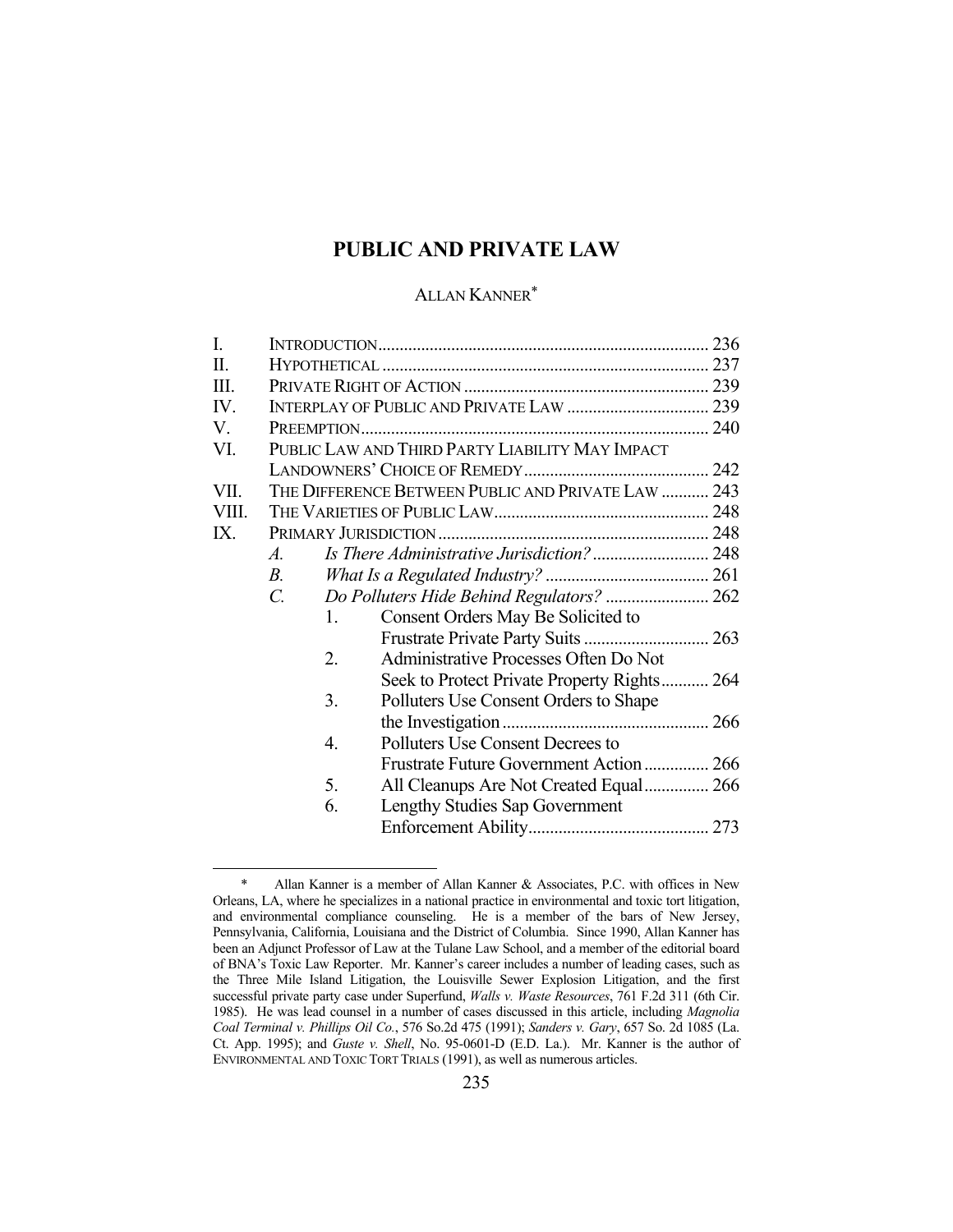## 236 *TULANE ENVIRONMENTAL LAW JOURNAL* [Vol. 10

|    | Polluters Play Competing Agencies Off |  |
|----|---------------------------------------|--|
|    |                                       |  |
|    |                                       |  |
| X. |                                       |  |

## I. INTRODUCTION

 Public and private law have always coexisted. In medieval common law,<sup>1</sup> and in Justinian's time,<sup>2</sup> tort and criminal law arose together. A physical harm could be redressed in tort by a private action or under criminal law by the state.3 Over time, both tort and criminal law have broadened in scope to include nonphysical harms, and other noncriminal forms of public law have arisen. The emergence of noncriminal public law as a part of the New Deal and its legacy4 today raises questions about whether private law rights have been altered and, if so, how.

 This Article explores the impact of state and federal environmental laws and regulations on landowners' property rights, and their constitutionally protected rights of access to the courts, which have historically been employed by property owners to protect those property rights.5 These private actions include actions for nuisance, negligence

 <sup>1.</sup> *See generally* A.H. MANCHESTER, A MODERN LEGAL HISTORY OF ENGLAND AND WALES (1980) (discussing the development of criminal and civil liability in 18th century England); R.C. VAN CAENEGEM, THE BIRTH OF THE ENGLISH COMMON LAW (2d ed. 1988) (discussing the limited impact of Justinian's *Corpus Juris Civilis* and *Codex* on the development of English common law).

 <sup>2.</sup> *See* WOLFGANG KUNKEL, AN INTRODUCTION TO ROMAN LEGAL AND CONSTITUTIONAL HISTORY 64-94 (2d ed. 1973).

 <sup>3.</sup> *See id.*

 <sup>4.</sup> *See generally* STEPHEN G. BREYER & RICHARD B. STEWART, ADMINISTRATIVE LAW AND REGULATORY POLICY 29-32 (2d ed. 1985) (noting the rapid expansion of administrative government during the New Deal).

 <sup>5.</sup> *See* U.S. CONST., art. 4, § 2, cl. 1 (privileges and immunities); Chambers v. Baltimore and Ohio R.R., 207 U.S. 142 (1907) (finding that access to the courts is a constitutionally protected privilege which must be provided by states to citizens of other states to the same extent that the state provides its own citizens with access to the courts); *see also* Ryland v. Shapiro, 708 F.2d 967, 972 (5th Cir. 1983). In *Ryland*, the court found that where plaintiffs possess interests protected by the due process clause of the 14th amendment, they have a procedural due process right of access to the courts. *Id.* at 972-73. The court further noted that property is an entitlement based on state law, and that where state law recognizes a property interest, procedural due process requires that the plaintiff have access to the courts to protect that property interest. *Id.* (quoting Logan v. Zimmerman Brush Co., 455 U.S. 422 (1982)).

The Louisiana Constitution specifically provides for access to the courts. LA. CONST. of 1974, art. I, § 22. *But see* Crier v. Whitecloud, 496 So. 2d. 305, 309 (La. 1986) (finding that, although a cause of action in a medical malpractice case could be considered a property interest for purposes of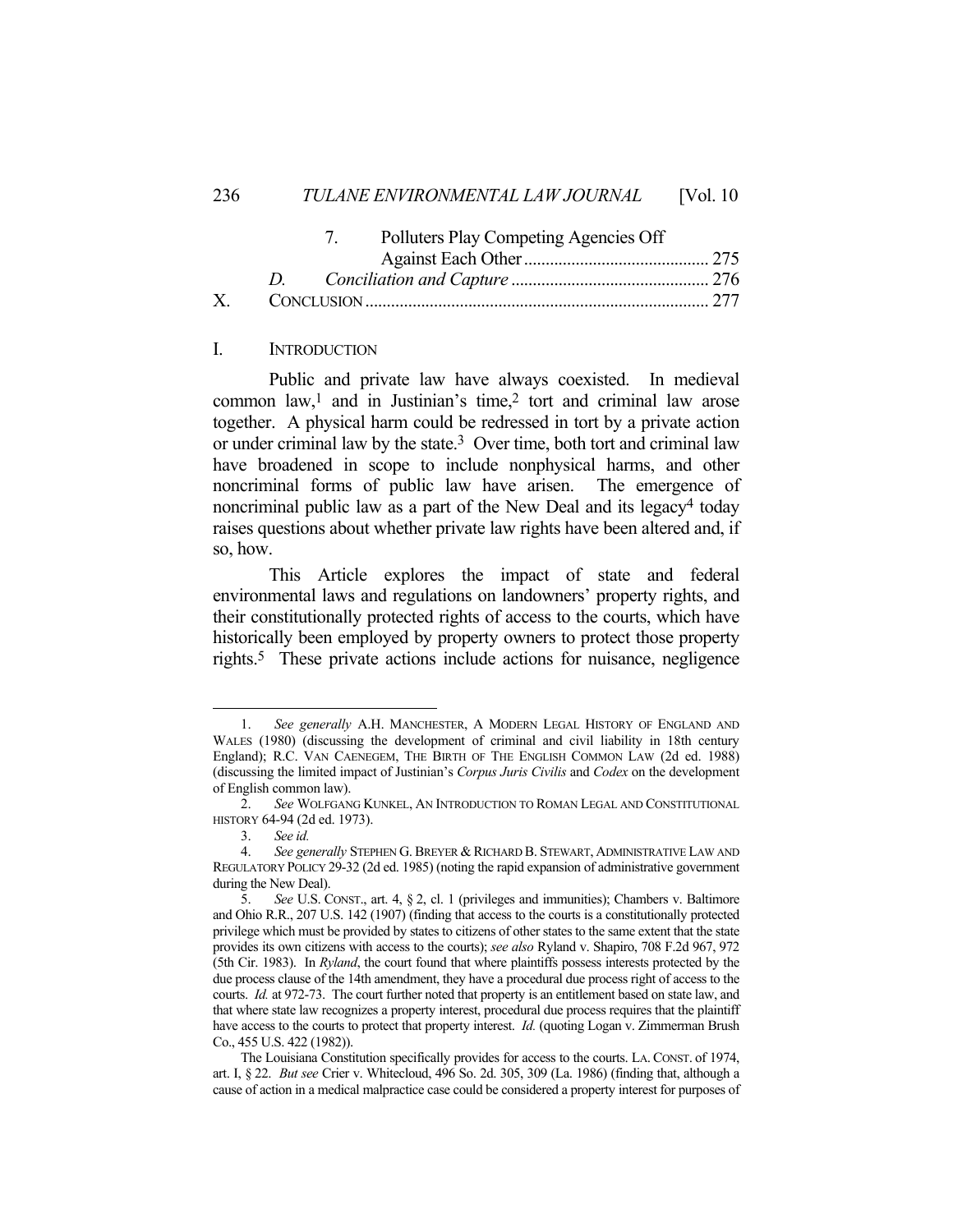and strict liability for abnormally dangerous activities. At the same time, new public law regulatory schemes have emerged to deal with these same activities and intrusions.

 The co-existence of public and private laws addressing environmental hazards raises a number of important issues. One question is when, if at all, may legislation establishing an administrative regime be invoked defensively to validate and legitimate conduct that would, under judicial scrutiny at private law, be deemed to damage the property of another, or interfere unreasonably with the use and enjoyment of another's property? In other words, when, if at all, does a civil wrong cease being an immediately actionable wrong?

 The answer proposed here is that it rarely makes sense to delay the prosecution of an otherwise actionable civil wrong. Most arguments in favor of delay improperly attempt to create an expression of legislative will to compel the weighing of pragmatic concerns of dubious authenticity and substance against constitutional rights expressly created to protect one's property and to authorize private actions in service of the same goal. More troubling are the extreme misrepresentations one sees in arguments concerning the forms, limits, and practice of public environmental law which are advanced to defeat property rights.

## II. HYPOTHETICAL

 In order to illustrate the problems in this area, a short hypothetical will be useful. Imagine a situation in which Property Owner A pollutes the land of Property Owner B by discharging contaminated waste water from his factory onto B's property:

due process protection, the legislature is free to modify or eliminate the cause of action without impinging on the plaintiff's due process rights).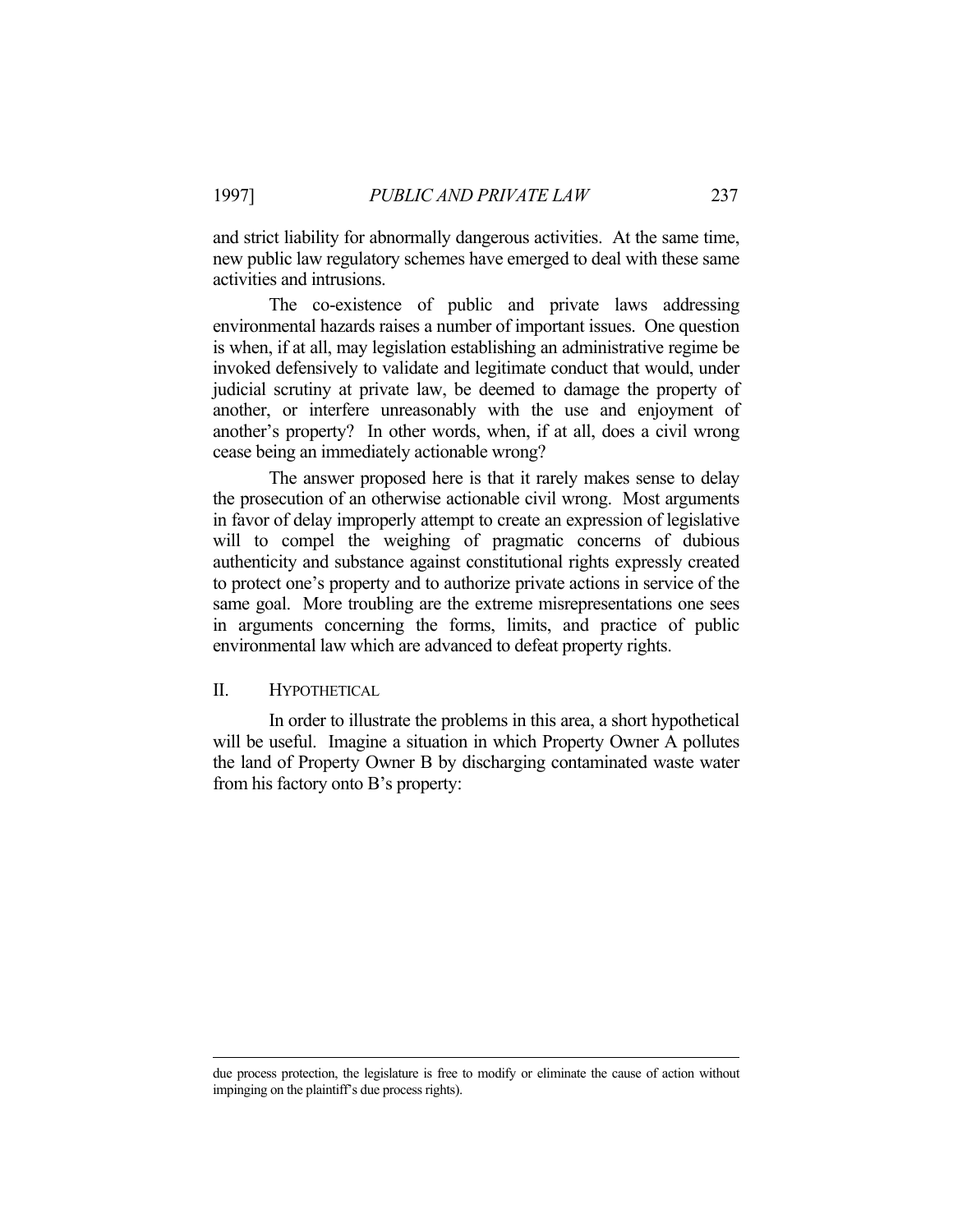



 Imagine further that pollution from that stream of waste water builds up in the artificial stream and migrates onto the surrounding land and into the subsurface waters on B's property:



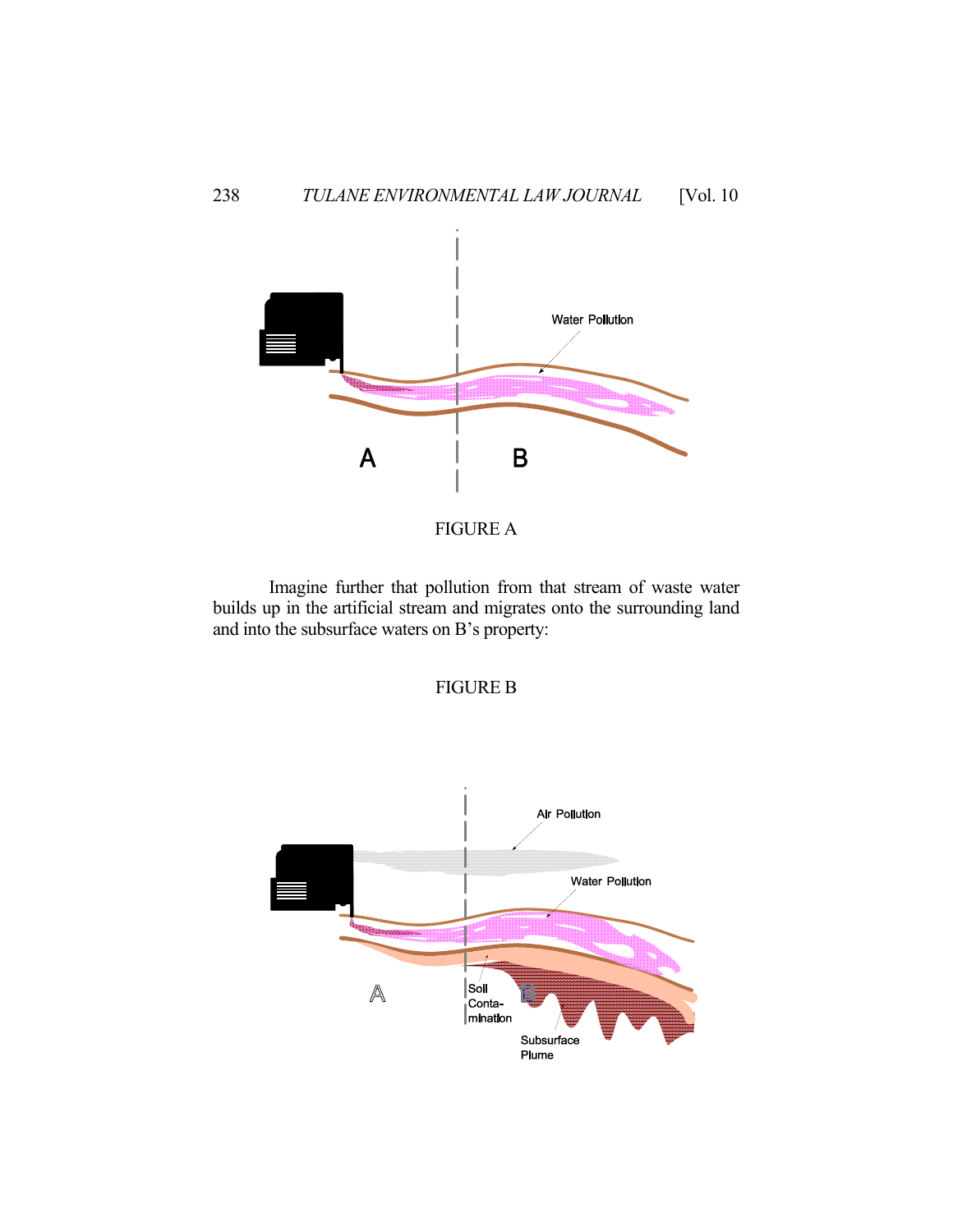#### III. PRIVATE RIGHT OF ACTION

 Assuming that A has no contract with B, that no natural servitude exists, and that no administrative regime exists, B would clearly be entitled to sue A under a variety of common law theories,<sup>6</sup> including trespass,<sup>7</sup> nuisance,<sup>8</sup> and strict liability,<sup>9</sup> or, in Louisiana, under the Civil Code.10 B's remedies would include damages and, under appropriate circumstances, injunctive relief.11

### IV. INTERPLAY OF PUBLIC AND PRIVATE LAW

 Historically, private rights of action were the primary vehicle to remedy environmental or toxic harms. This has remained true, even though public environmental laws have existed for quite some time. In this country, some environmental legislation has been in effect since at least the early twentieth century.<sup>12</sup> Although the enforcement of these laws has often been lax, it is apparent that the state's traditional police power has been viewed as not inconsistent with these private law rights,

 <sup>6.</sup> *See* ALLAN KANNER, ENVIRONMENTAL AND TOXIC TORT TRIALS § 6 (1991 & Supp. 1996).

 <sup>7.</sup> *See id.* § 6.24.

 <sup>8.</sup> *See id.* § 6.22. If the stream were natural, an alteration in its water quality might be a nuisance since every riparian owner is entitled to water in its natural flow without alterations of its character or quality. *See* Jones v. Llanrwst, Urban Dist. Council, [1911] 1 ch. 393, [1908-10] All E.R. 922; John Young & Co. v. The Bankier Distillery Co., [1893] App. Cas. 691. Actual damage need not be proven by the lower riparian owner. *See* Crossley and Sons, Ltd. v. Lightowler 16 L.T.R. 438, 440 (1867).

 <sup>9.</sup> *See* KANNER, *supra* note 6, § 6.01-6.05. If the waste water were not polluted or hazardous, some of these theories of liability might not apply. *See generally* Fletcher v. Rylands, L.R.-Ex. 265 (1866) (establishing a strict liability standard for the hazardous use of one's land). Those conducting hazardous activities, should pay for the damage they cause. It is too much to ask an innocent neighbor to bear the burden thrust upon him as a consequence of an abnormal use of the land next door. *See* Cities Serv. Co. v. Florida, 312 So. 2d 799, 802 (Fla. Dist. Ct. App. 1975) (applying strict liability under RESTATEMENT OF TORTS (2d) § 520).

 <sup>10.</sup> For example, Louisiana Civil Code Article 667 has been held to allow damages or injunctive relief in cases involving environmental concerns. *See* Brister v. Gulf Cent. Pipeline Co., 684 F. Supp. 1373 (W.D. La. 1988), *aff'd*, 788 F.2d 1564 (5th Cir. 1986) (puncture of underground pipeline without adequate markings resulting in release of anhydrous ammonia); Ewell v. Petro Processors Inc., 364 So. 2d 604 (La. Ct. App. 1978) (industrial waste leaking onto neighboring property); Hopkins v. Department of Highways, 364 So. 2d 616 (La. Ct. App. 1978) (contamination of neighbors' drainage ditch with oil, grease and tar); Moreland v. Acadian Mobile Homes Park, Inc., 313 So. 2d 788 (La. Ct. App. 1975) (leaking of sewage onto adjoining property); Salter v. B.W.S. Corp., 290 So. 2d 821 (La. 1974) (disposal of chemical wastes); Fisher v. Kansas City S. & G. Ry., 107 So. 302 (La. 1926) (flow of oil through municipal drainage system).

 <sup>11.</sup> *See supra* note 7.

 <sup>12.</sup> *See, e.g.*, Rivers and Harbors Act of 1899, 33 U.S.C. § 403 (1994) (limiting excavation or filling in the navigable waters of the United States).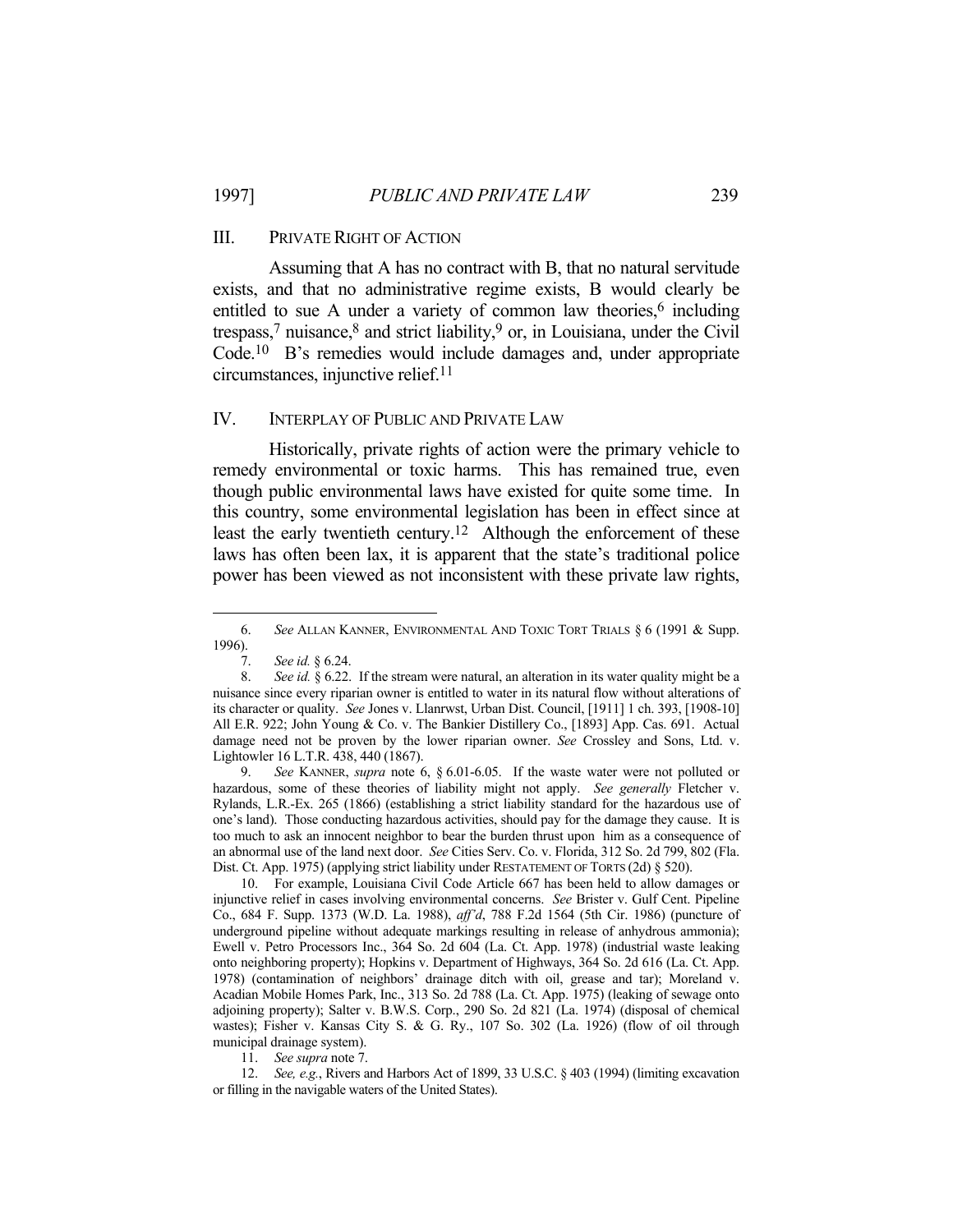and that, historically, private actions have coexisted comfortably with environmental statutes.

 However, in order to assess the contemporary interplay of public and private law, begin by assuming that the state in which A and B reside enacts legislation to create an administrative regime to protect the environment. Assume further that individuals possess constitutionally protected rights allowing ownership of property and granting access to the courts to protect property rights, $13$  that government is charged as a public trustee to protect the environment,14 and that government may not take private property for public use without paying just compensation,<sup>15</sup>

#### V. PREEMPTION

Under these circumstances, may A invoke the state's administrative regime defensively against B and claim that all private rights to sue are preempted? Administrative processes can range from informal rule making with notice and comment procedures<sup>16</sup> to formal rule making with trial-type procedures<sup>17</sup> to "hybrid" rule making, to formal adjudication<sup>18</sup> to information gathering and inspections,<sup>19</sup> and so on. In addition to the formality of an administrative process, the underlying regulatory scheme might be quite varied from requiring a NEPA-like study<sup>20</sup> to TSCA-like record keeping and reporting regime<sup>21</sup> to an NPDES-like discharge limit and monitoring rules<sup>22</sup> to a CERCLAlike cleanup regime.23

 <sup>13.</sup> *See* LA.CONST. of 1974, art. I, § 22. ("All courts shall be open, and every person shall have an adequate remedy by due process of law and justice, administered without denial, partiality, or unreasonable delay, for injury to him in his person, property, reputation or other rights."); *see also*  Magnolia Coal Terminal v. Phillips Oil. Co., 576 So. 2d 475, 483 (La. 1991)(quoting article I, section 22, of the Louisiana Constitution); *supra* note 5.

 <sup>14.</sup> *See generally* James L. Huffman, *Symposium on the Public Trust and the Waters of the American West: Yesterday, Today and Tomorrow: Introduction and Overview: A Fish out of Water: The Public Trust Doctrine in a Constitutional Democracy*, 19 ENVT'L L. 527 (1989) (discussing the public trust doctrine as a facet of property law).

 <sup>15.</sup> *See* U.S. CONST. amend V.

 <sup>16.</sup> *See* The Administrative Procedure Act, 5 U.S.C. § 553 (1994).

 <sup>17.</sup> *See id.* §§ 556-557.

 <sup>18.</sup> *See id.* §§ 554, 556-557.

 <sup>19.</sup> *See id.* § 555.

 <sup>20.</sup> *See* The National Environmental Policy Act, 42 U.S.C. § 4332(C) (1994).

 <sup>21.</sup> *See* The Toxic Substances Control Act, 15 U.S.C. § 2607 (1994).

 <sup>22.</sup> *See* The Federal Water Pollution Control Act, 33 U.S.C. § 1342 (1994) (The National Pollution Discharge Elimination System (NDPES) requires dischargers to comply with the limits specified in NDPES discharge permits).

 <sup>23.</sup> *See* The Comprehensive Environmental Response Compensation and Liability Act, 42 U.S.C. §§ 9604, 9607 (1994).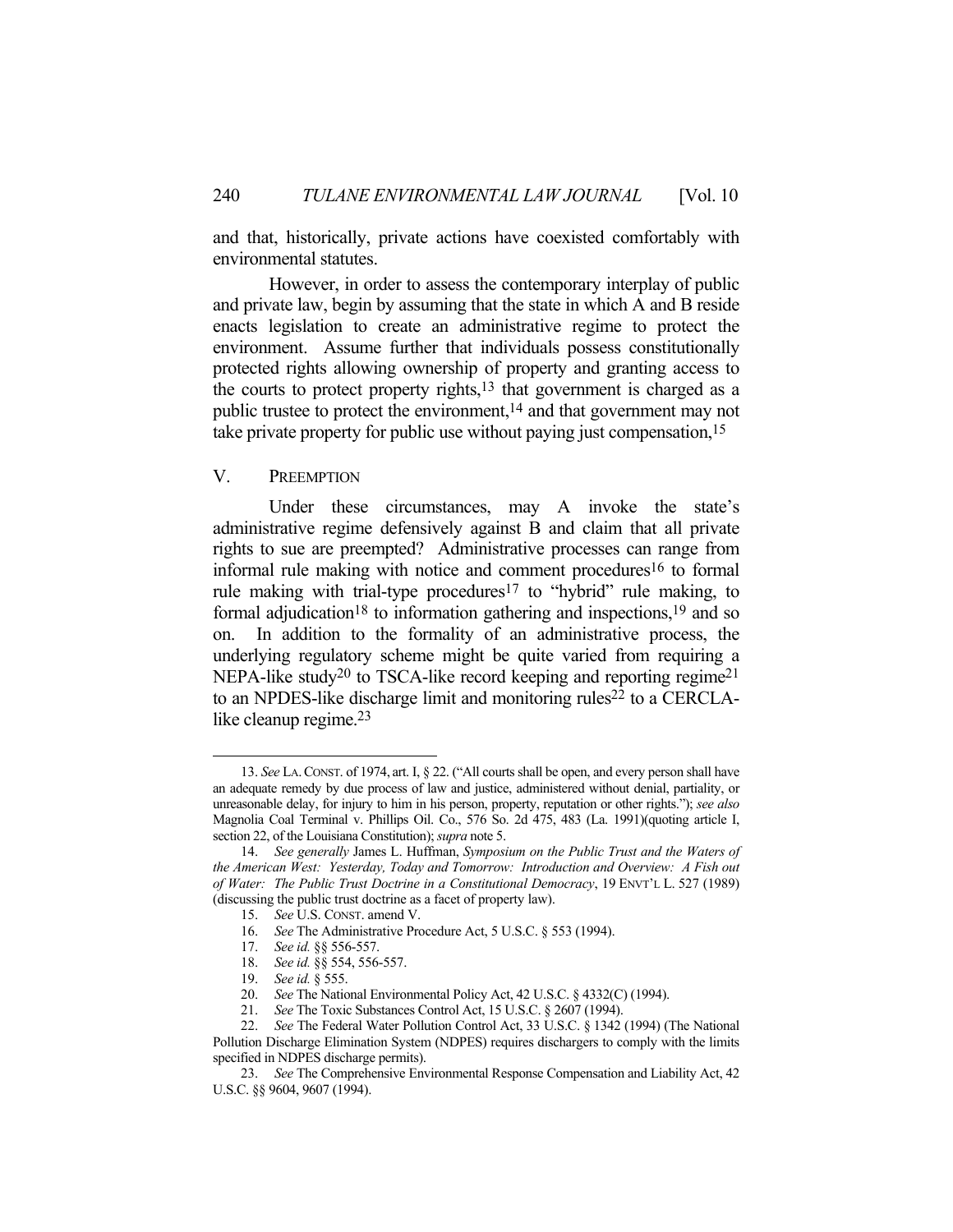As a practical matter, we can answer this question of whether B's private right of action has been preempted without knowing much about the particulars of that hypothetical administrative regime. In the United States, the answer is no, because of the express savings clauses included in virtually every piece of public environmental regulation.<sup>24</sup> These savings clauses enable us to avoid the constitutional question of whether the legislature, in creating an administrative regime, has violated the constitutionally protected property and litigation rights of B.25

 Without these savings clauses, there is a real concern that an administrative regime would run afoul of takings law limitations on the state's police power. As the court in *Richards v. Washington Terminal Co.* stated, "while the legislature may legalize what otherwise would be a public nuisance, it may not confer immunity from action for a private nuisance of such a character as to amount in effect to a taking of private property for public use."26 In short, preemption would not apply under these facts.27

 In some cases the savings provision is less clear. Nevertheless, the core result dictated by our federalism remains the same. In *Cipollone v. Liggett Group, Inc.,* the U.S. Supreme Court delineated the law of preemption.28 The Court noted that, under Article VI of the Constitution, the laws of the United States are the supreme law of the land.29 However, the court noted, that consideration of issues arising under the Supremacy Clause "start[s] with the assumption that the historic police powers of the States are not to be superseded by . . . Federal Act unless

 <sup>24.</sup> *See* Allan Kanner, *Future Trends in Toxic Tort Litigation*, 20 RUT. L.J. 667, 670 n.20, 687 n.124 (1989) [hereinafter *Future Trends*]. The origins of the preemption doctrine are found in the Supremacy Clause of Article VI of the United States Constitution which provides:

This Constitution, and the Laws of the United States which shall be made in Pursuance thereof; and all Treaties made, or which shall be made, under the Authority of the United States, shall the supreme law of the Land; and the Judges in every state shall be bound thereby, any Thing in the Constitution or Laws of any state to the Contrary notwithstanding.

U.S. CONST. art. IV. Nothing within the text of the Constitution itself mandates the preemption of state tort law.

 <sup>25.</sup> Preemption of state law may be effected by provisions of congressional legislation. Under such circumstances, a court's sole task is to ascertain the intent of Congress. *See*  California Fed. Sav. and Loan Ass'n v. Guerra, 479 U.S. 272, 280 (1983) (Marshall J.) The requisite congressional intent may manifest itself in several forms. *See id.* at 280-81.

 <sup>26.</sup> Richards v. Washington Terminal Co., 233 U.S. 546, 553 (1914); *see also* Urie v. Franconia Paper Corp., 218 A.2d 360, 362 (N.H. 1966).

 <sup>27.</sup> *See* Allan Kanner, *Tort Law In the Regulatory Age*, 43 WASH. U.J. OF URB. & CONTEMP. L., 1993, 275, 275; *Future Trends*, *supra* note 24, at 687 n.124.

 <sup>28.</sup> Cippolone v. Ligget Group, Inc., 505 U.S. 504 (1992).

 <sup>29.</sup> *Id.* at 516.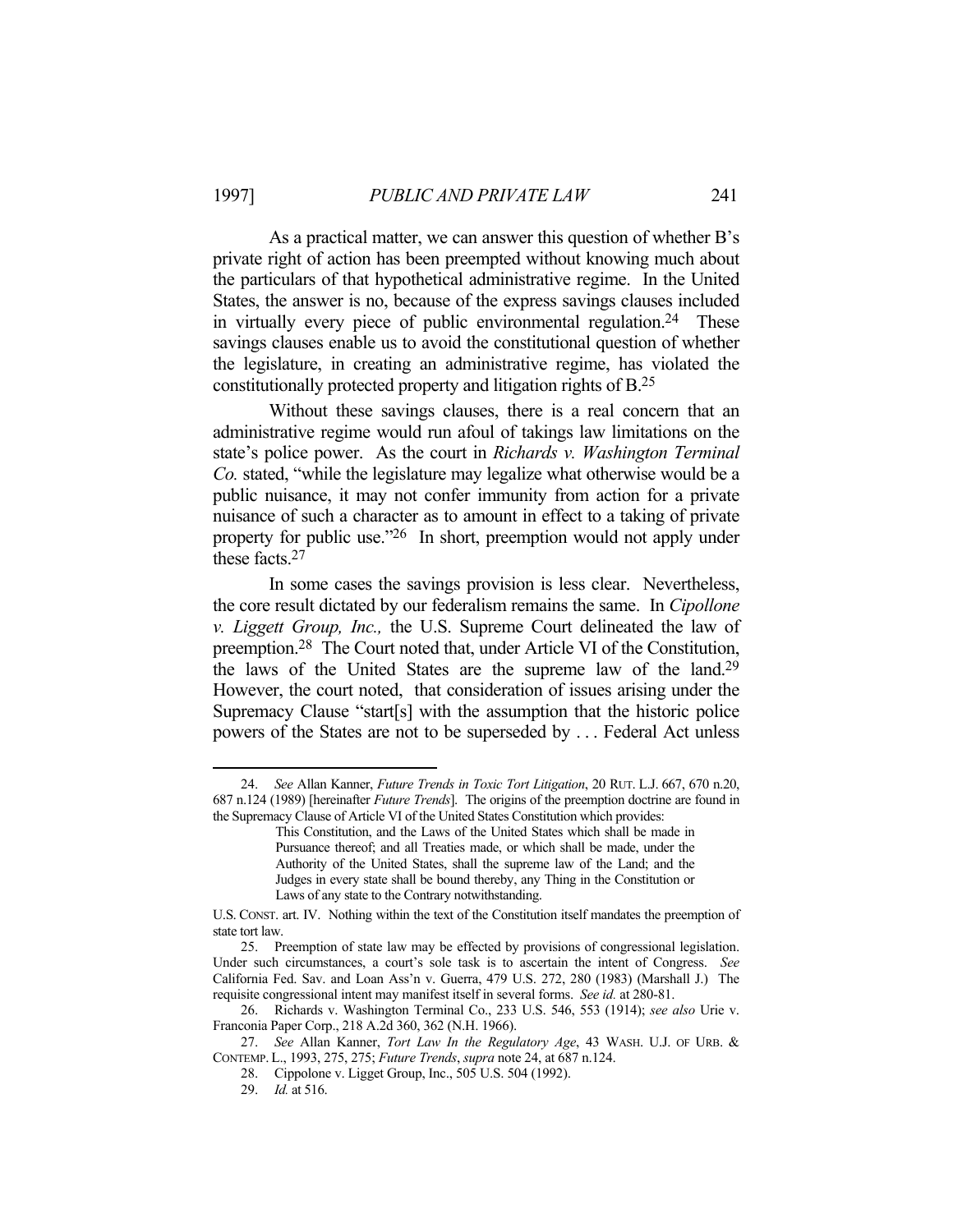that [is] the clear and manifest purpose of Congress."30 The Court further noted that these considerations create a presumption against the preemption of state police power.31

## VI. PUBLIC LAW AND THIRD PARTY LIABILITY MAY IMPACT LANDOWNERS'CHOICE OF REMEDY

 We generally think about environmental law as only generating positives. However, there is a growing judicial recognition that those same public environmental laws may hurt private landowners, particularly in relation to the fact of damages, and the types of remedies available. To return to the hypothetical set out above, if A pollutes B's property, then B may be liable to the government for A's pollution by virtue of B's landowner status, or B may be liable to third parties (such as neighbors) as a result of a citizen suit.<sup>32</sup> Thus, even if public environmental law preserves B's rights to sue for damages, B may have to seek a more substantial remedy in a private-law tort suit. Such relief would include restoration damages, indemnification, or a hold harmless agreement.33

 In *Magnolia Coal Terminal v. Phillips Oil Co.*, the court was sensitive to the landowner's dilemma and the need to sue for restoration even though the cost of such restoration might exceed the fair market value of the polluted land.34 For example, if B's unpolluted land would be worth \$1,000,000, it could have a negative worth due to pollution. If the cleanup cost is \$3,000,000, then B is not sitting on a \$1,000,000 asset. Furthermore, fears of lender liability<sup>35</sup> would likely prevent B from borrowing against the land. This also means that no potential buyer could borrow to purchase the property, rendering it nonmarketable.

 Because of B's personal liability as a landowner, B needs a restoration remedy to be made whole, as opposed to a remedy based on

 <sup>30.</sup> *Id.* (quoting Rice v. Santa Fe Elev. Corp., 331 U.S. 218, 230 (1947)).

 <sup>31.</sup> *Id.*

 <sup>32.</sup> *See* KANNER, supra note 6, § 7.

 <sup>33.</sup> There are gains for B as well, including access to more information and various other rights created by environmental statutes. *See* KANNER, *supra* note 6, § 1.04. In addition, nuisance law can arguably be expanded when a nuisance is statutorily defined. *See, e.g.*, Farmington v. Scott, 132 N.W.2d 607 (Mich. 1965) (zoning ordinances declaring nonconforming uses to be per se nuisances).

 <sup>34.</sup> Magnolia Coal Terminal v. Phillips Oil Co., 576 So. 2d 475, 483-84 (La. 1991). The propriety of restoration damages has been recognized in other cases. *See, e.g.*, Roman Catholic Church v. Louisiana Gas Serv. Co., 618 So. 2d 874 (La. 1993); Guste v. Shell Oil Co., Civ. No. 95-601 (Jan 16, 1997) (Lemmon J.) (denial of Motion for Partial Summary Judgment).

 <sup>35.</sup> *See* Final Rule on Lender Liability Under CERCLA, 57 Fed. Reg. 18,344 (1992).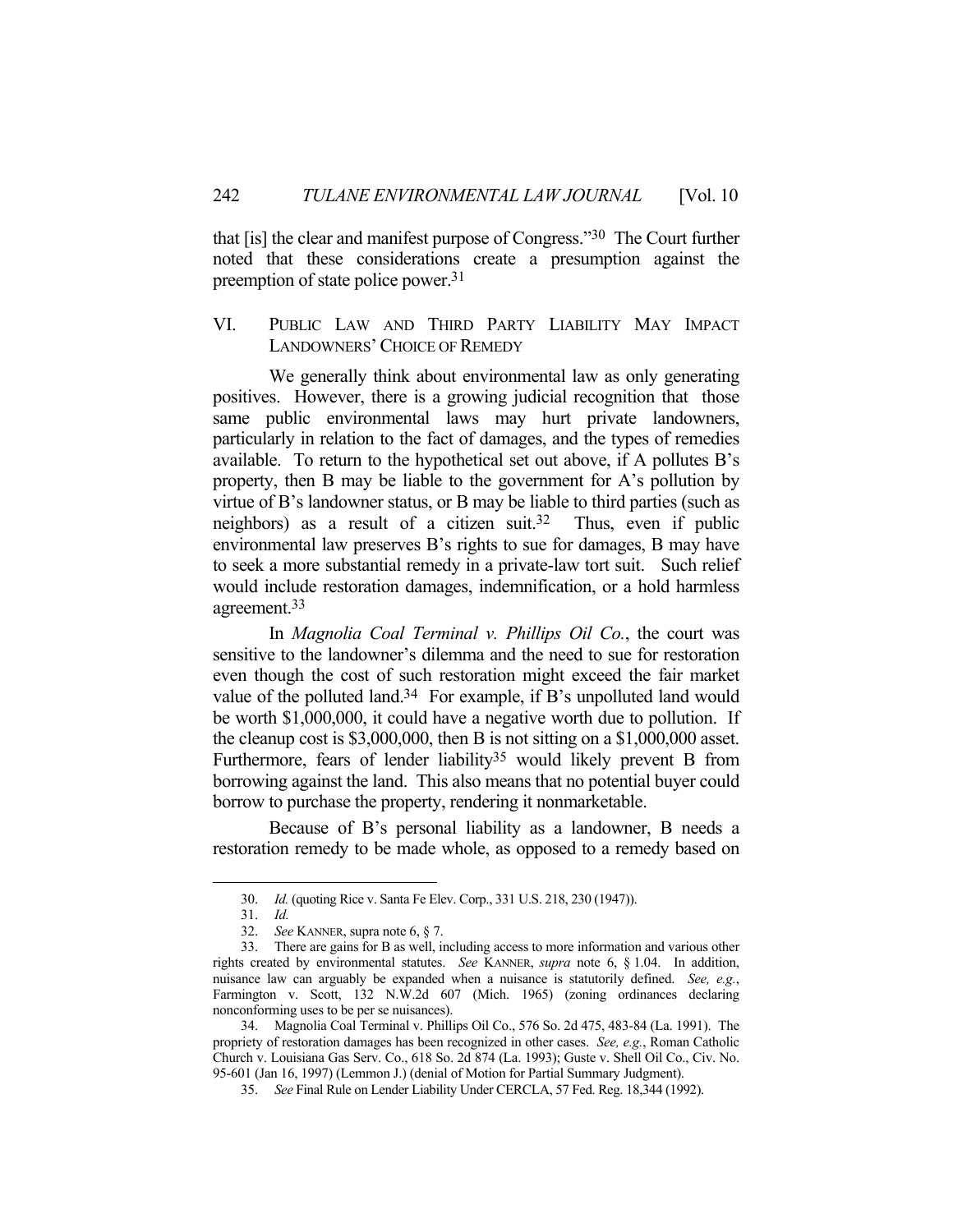<u>.</u>

the fair market value of the land. Fair market value is a *de facto* taking. However, the restoration remedy fails to put B in his pre-pollution position, due in part to his potential future liability for the pollution on his property.

## VII. THE DIFFERENCE BETWEEN PUBLIC AND PRIVATE LAW

 Leaving aside statutory savings clauses and takings concerns, public and private law differ substantially, even though on occasion they deal with exactly the same environmental harms located at the exact same sites.36 Regulators and landowners do not have the same outlook on our polluted world. It is tempting but incorrect to assume that there is one immutable and objective problem that is ideally suited for one solution.

 "[Environmental regulators] do not discover a problem 'out there;' [they] make a choice about how [they] want to formulate a problem."<sup>37</sup> That choice, if not arbitrary and capricious, reflects certain legislative and administrative norms which also constrain the realm of possible governmental solutions. No environmental regulator in the United States has an unlimited cleanup mandate combined with an unlimited budget. Agencies suffer jurisdictional and budgetary constraints. Some problems may only be attacked prospectively (*e.g.*, future closure of oilfield pits38) or under certain circumstances (*e.g.*, where an imminent and substantial endangerment to human health or the environment exists.39)

 In Louisiana, for example, oilfield pollution is only partially regulated by state government. The Department of Natural Resources (DNR) and the Department of Environmental Quality (DEQ) have different jurisdictional areas, different agendas, and different legal and technical resources.40 Even together, however, these agencies do not address the full gamut of pollution associated with oilfield production.

 <sup>36.</sup> Private property cleanup actions often indirectly serve the public interest, but that private interest is independent of, and not diluted by, the public interest. *See* Alfred L. Snapp & Son, Inc. v. Puerto Rico, *ex rel*., Barez, 458 U.S. 592, 604 (1982) (quoting Georgia v. Tennessee Copper Co., 206 U.S. 230, 237 (1907) ("[T]he State has an interest independent of and behind the titles of its citizens, in all the earth and air within its domain")).

 <sup>37.</sup> CHARLES E. LINDBLOM & DAVID K. COHEN, USABLE KNOWLEDGE: SOCIAL SCIENCE AND SOCIAL PROBLEM SOLVING 50 (1979); *see* Eugene Bardach, *Problems of Problem Definition in Policy Analysis*, 1 RES. IN PUB. POL. ANALYSIS AND MGMT, 161, 163 (1981).

 <sup>38.</sup> *See infra* notes 41-45 and accompanying text.

 <sup>39.</sup> See i*nfra* note 53 and accompanying text.

 <sup>40.</sup> The federal government is not clear on Louisiana authority. The issue of who is legally responsible for potentially toxic oilfield wastes generated during the exploration, development and production of oil and gas is currently an unsettled issue in Louisiana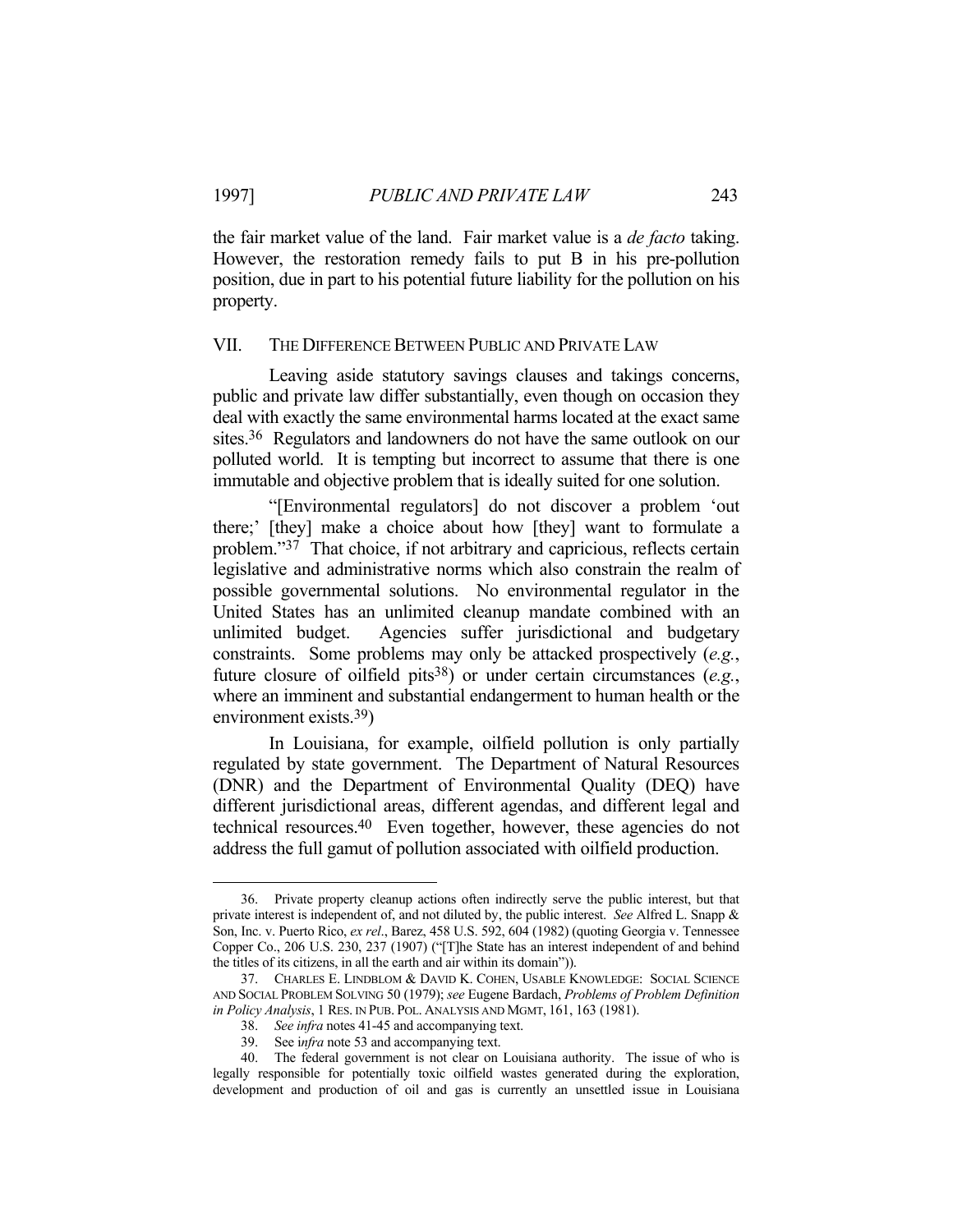The DNR and its predecessors initially did little or nothing to prevent and clean up oilfield pollution. Since then, it has regulated in small incremental steps. For example, the pit closure program under the Department of Conservation's Statewide Order 29-B was not retroactive.41 Pits closed prior to the program's effective date are not clean.42 Subsequently, closed pits were only examined for listed 29-B chemicals above a certain level of regulatory concern.43 Thus, serious pollution hazards such as radiation were entirely ignored under 29-B, and only recently have regulations been promulgated on this subject.<sup>44</sup> Other oilfield hazards,<sup>45</sup> below certain levels or in certain contexts, were not tested for, even though their presence today would prevent a prudent person from building their home there, or prevent a bank from underwriting a mortgage on the property.

 Thus, defining the problem is a more complicated matter than is often imagined. Deciding to address environmental concerns in Louisiana oil fields, for example, is only the starting point in defining the problem. Choices must be made about what hazards should be regulated and at what levels. In addition, issues of whether regulations are to be retroactive and how compliance with these regulations will be policed must be settled. No Louisiana environmental agency is charged with protecting private property owners' interests in unpolluted property. Such a law would waste taxpayer money because individuals can generally protect their property interests with an array of private tort and contract rights.

 Public authorities may also define a problem as much in terms of political concerns as environmental safety concerns. Private landowners may define the problem in terms of their own goals and values such as

environmental law. Louisiana is pressing ahead in an attempt to regulate these discharges despite opposition from industry and the U.S. Department of Energy. *See* James O'Bryne, *La. Seeks Rules on Toxic Oil Waste*, THE TIMES PICAYUNE, Sept. 9, 1990 at B1.

 <sup>41.</sup> Statewide Order No. 29-B (effective Aug. 1, 1943) (*codified at* LA ADMIN. CODE tit. 43 pt. XIX § 129 (B)). Again, public and private entities operate under different constraints. In Louisiana, regulators generally refuse to apply standards retroactively. The reasons may be partially constitutional, partially political, and partially based on economic concerns. Private litigants on the other hand are not so limited, and may sue for past damages.

 <sup>42.</sup> *See id.*

 <sup>43.</sup> *See id.*

 <sup>44.</sup> *See id.*

 <sup>45.</sup> One waste which is frequently discharged is known as produced water, a sometimes radioactive mixture of salt water and toxic organic chemicals which is extracted during oil and gas exploration. By amendment of the Louisiana Water Control Law in 1990, the Department of Environmental Quality was directed to "conduct a risk analysis of the discharge of produced waters . . . from oil and gas activities onto the ground and into the surface waters of this state." LA. REV. STAT. ANN. § 30:2074(c) (West Supp. 1997).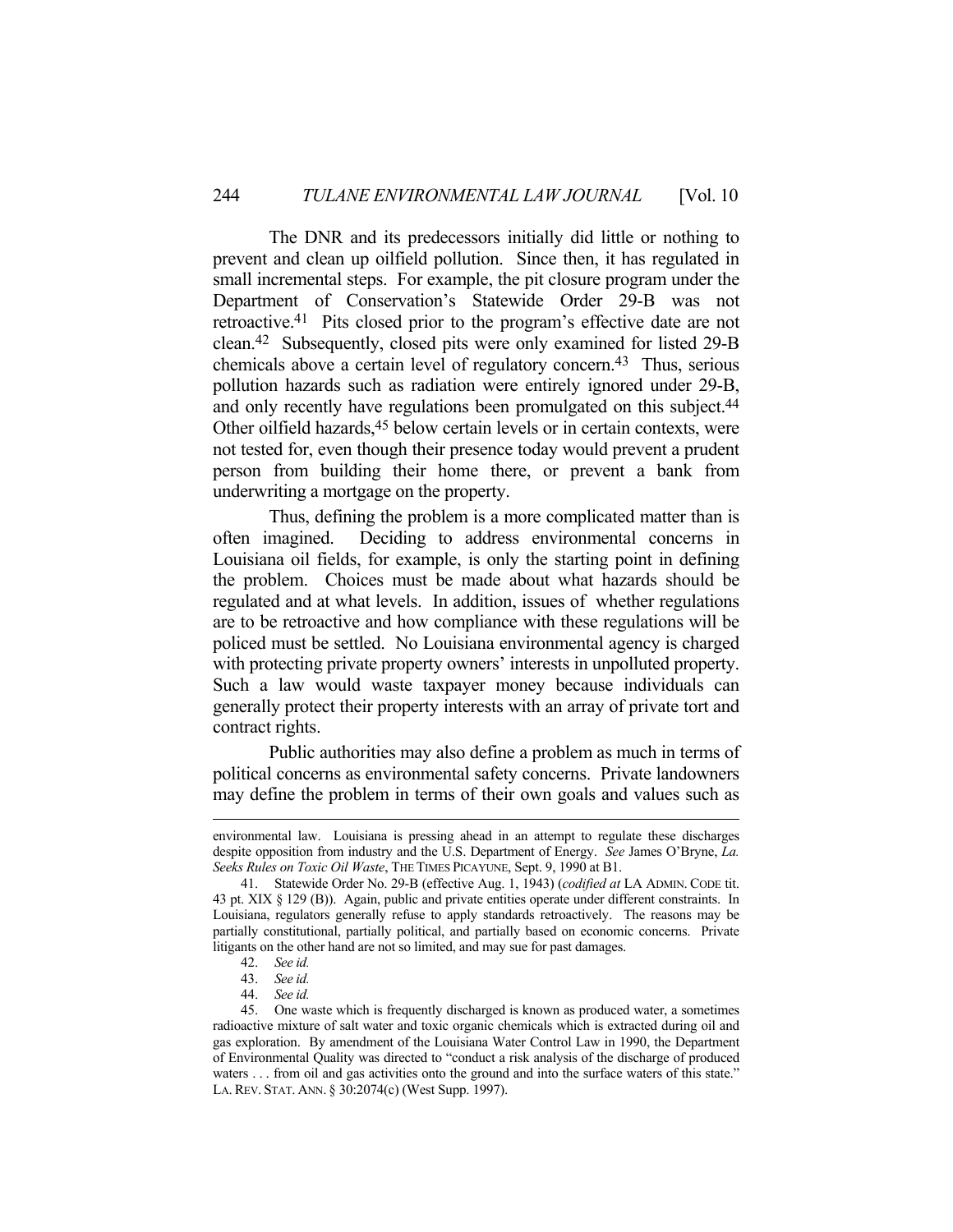protecting market value, ensuring marketability, and retaining environmental aesthetics. Thus, in *Magnolia Coal*, for instance, the DNR determined that for its purposes, there was no pollution adjacent to the allegedly leaking well to warrant a cleanup.46 The Louisiana Supreme Court did not challenge this conclusion; it merely held that the plaintiff had a right to clean up the mess to its own standards of cleanliness.47

 Public authorities are also constrained in how they can regulate and enforce formal legal rules. For example, unlike court proceedings, DNR proceedings do not allow discovery. For example, in *Magnolia Coal*, the DNR, acting on one-sided expert testimony only, found that the well was not leaking.48 However, the district court and the Louisiana Supreme Court found to the contrary, based on defendant Phillip's own internal documents and admissions.49

 The mission of the courts and the agencies are different. The Louisiana Supreme Court, in *Ardoin v. Hartford Accident & Indemnity Co.*, explained the role of the courts:

> Under the civilian tradition of our state the courts have been given a broad, general principle of legislative will from which they are required to determine when the

 <sup>46.</sup> Magnolia Coal Terminal v. Phillips Oil Co., 576 So. 2d 475, 484-85 (La. 1991).

 <sup>47.</sup> In *Blackett v. Louisiana Department of Environmental Quality*, 506 So.2d 749 (La. Ct. App. 1987), a solid waste permit had been granted by DEQ. Neighboring landowners contested the granting of the permit. *See id.* at 750. The court recognized the necessity of requiring the agency to address each of the factors set forth in *Save Ourselves, Inc. v. Louisiana Environmental Control Commission*, 452, So. 2d. 1152 (La. 1984) (The "IT Decision Questions"). In affirming the issuance of the permit, the Louisiana First Circuit Court of Appeal noted that:

Environmental amenities will often be in conflict with economic and social considerations. To consider the former along with the latter must involve a balancing process. In some instances environmental costs may outweigh economic and social benefits and in other instances they may not. This leaves room for a responsible exercise of discretion and may not require particular substantive results in particular problematic instances.

*Id.* at 754-55 (citing Save Ourselves Inc. v. Louisiana Envtl. Control Comm'n., 452 So. 2d 1152, 1157 (La. 1984)).

Utilizing this rather vague standard of review, the court concluded in this particular instance that DEQ's decision was not arbitrary or capricious. *Id.* at 755. A similar result was reached in *In re Shreveport Sanitary & Industrial Landfill*, 521 So.2d 710, 713 (La. Ct. App. 1988). However, there the court noted that the *Save Ourselves* decision involved the disposal of hazardous waste, and that therefore the facts with respect to a solid landfill permit case were inapposite. *Id.* Nevertheless the court found the *Save Ourselves* balancing test had been met. *Id*. Thus, while recognizing an arbitrary and capricious standard of review, the court nevertheless utilized the five IT Decision Questions in evaluating the agency action.

 <sup>48.</sup> *Magnolia Coal*, 576 So. 2d at 484-85.

 <sup>49.</sup> *See id.* at 484.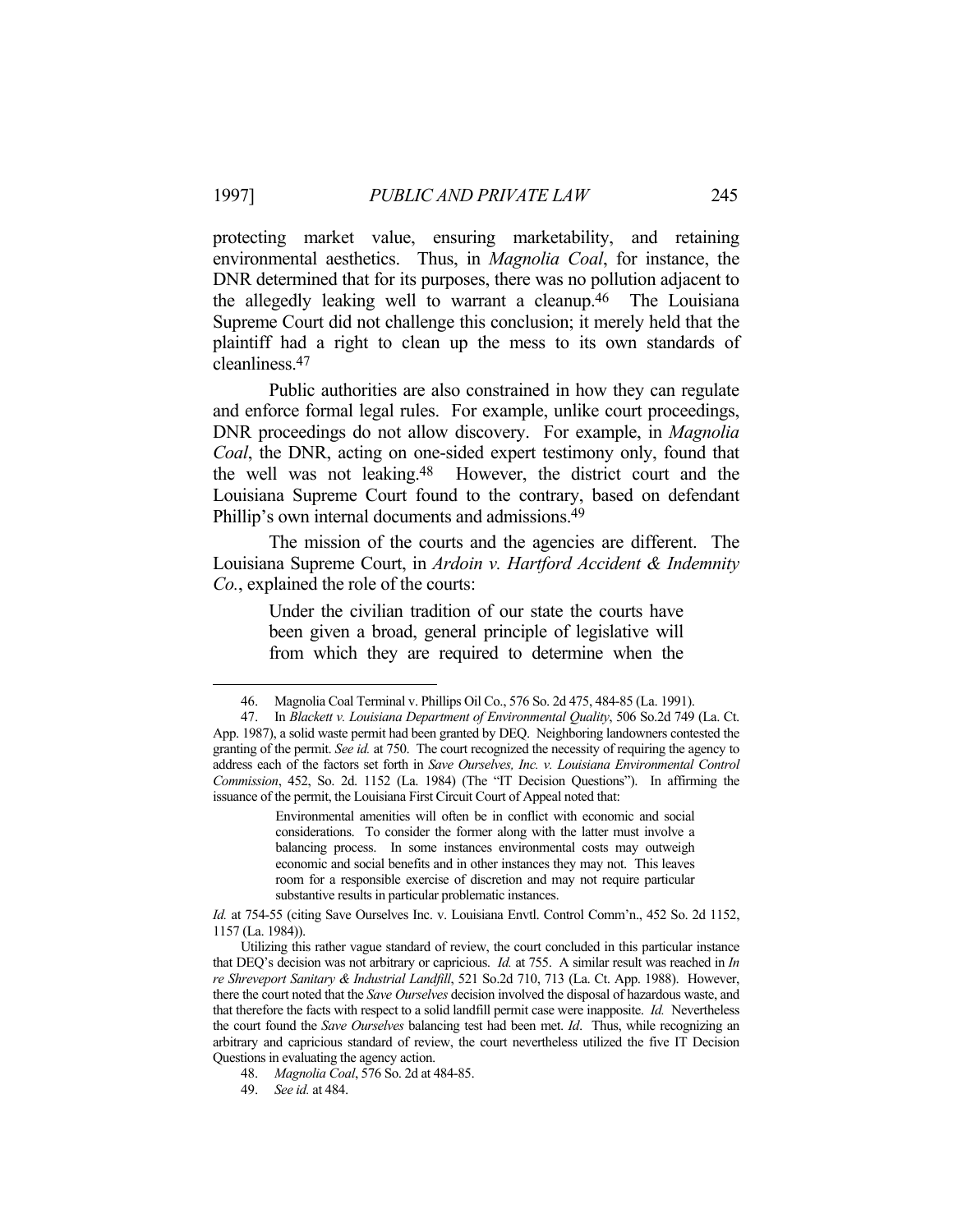interest of society is best served by requiring one who harms another to respond in damages for the injury caused. In deciding whether the conduct in a specific case falls below that in which a person can engage without becoming responsible for the resultant damage, a court must refer first to the fountainhead of responsibility, Article 2315, and next in applying the article to the many other articles in our code which deal with the responsibility of certain persons or that which arises due to certain types of activity.50

 Remedies are not the exclusive province of government. In the classic example of the slow taking condemnation cases, the government is charged with the responsibility of defining fair compensation, multiple expert appraisers are used, and reasonable offers must be timely submitted.<sup>51</sup> Yet the landowner need not accept the government's offer, and, despite the government's liability for attorney fees in the case of a bad offer, numerous cases involve private parties proving a more substantial remedy than the one originally proposed by government.<sup>52</sup>

 Experience suggests that even when public and private entities address the same or similar problems, the range of acceptable solutions varies considerably. These differences involve what might be called solution definition, a process much like defining the problem. For example, government may be satisfied if a toxic spill is cleaned to the point that residual toxins no longer present an imminent and substantial endangerment to public health and the environment.<sup>53</sup> If the polluter is also the landowner, this on-site storage may be an acceptable solution. If the landowner did not cause the spill, the problems (the inverse condemnation, the lack of marketability, the potential liability to thirdparty trespassers) have not been solved.

 <sup>50.</sup> Ardoin v. Hartford Accident and Indem. Co., 360 So. 2d 1331, 1334 (La. 1978) (footnote omitted). Other codal provisions which contain amplifications as to what constitutes fault and under what circumstances a defendant may be liable for his act include those Louisiana property law provisions dealing with the responsibilities a party may have to his neighbors: *See* LA. CIV.CODE ANN. Arts. 667-669 (West 1980 & Supp. 1996); *see also* Langlois v. Allied Chem. Corp., 249 So. 2d 133, 140 (La. 1971) (holding that proof of lack of negligence or imprudence did not exculpate the defendant).

 <sup>51.</sup> *See, e.g.*, Gully v. Southwestern Bell, 774 F.2d 1287, 1291 (5th Cir. 1985).

 <sup>52.</sup> *See id.*

 <sup>53.</sup> *See, e.g.*, The Comprehensive Environmental Response, Compensation and Liability Act, 42 U.S.C § 9604 (1994) (providing that the government may take cleanup actions when a release or threatened release "may present an imminent and substantial danger to the public health or welfare").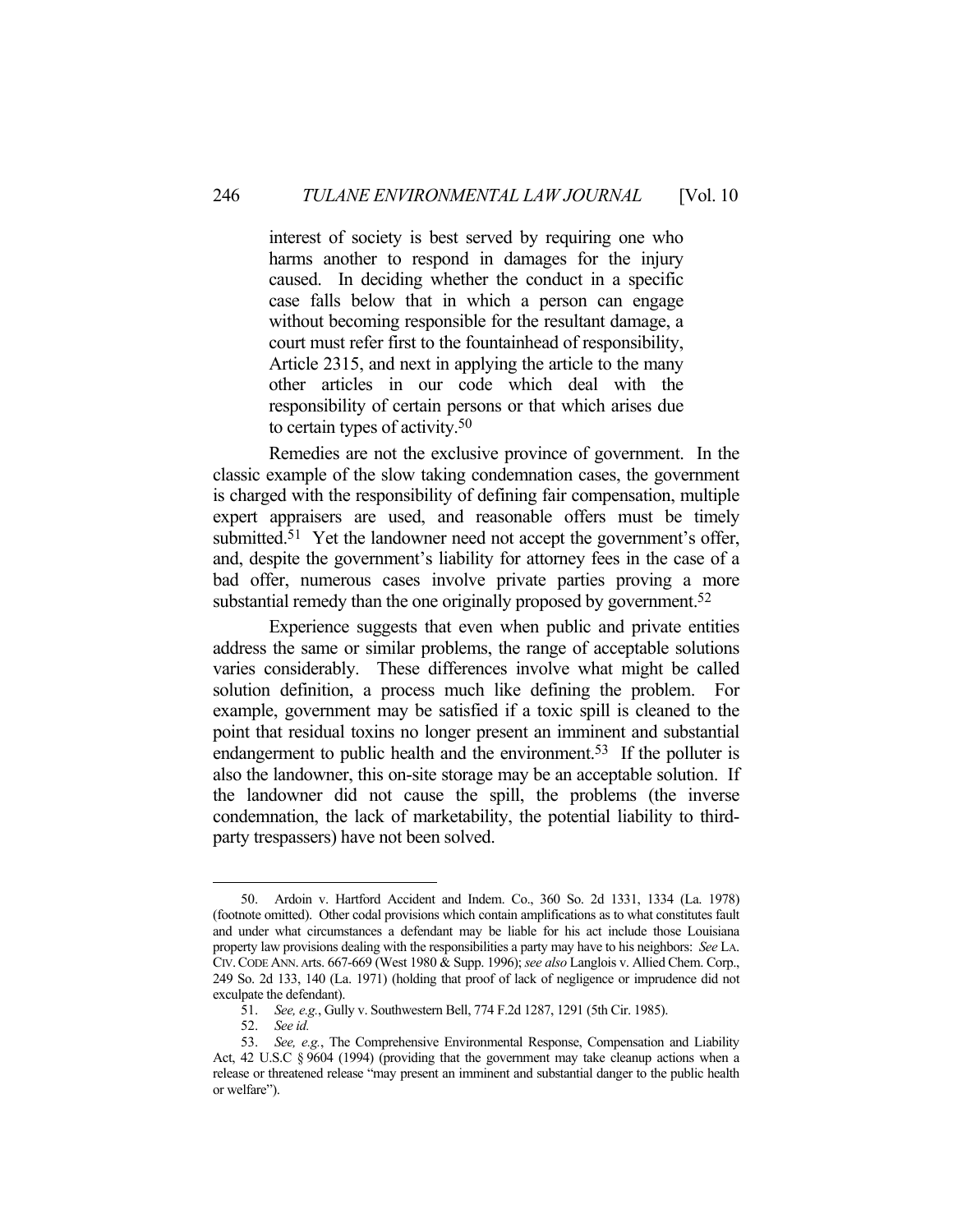These differential approaches, and the legitimacy of their coexistence, can be seen throughout Louisiana law.54 For example, *McCastle v. Rollins Environmental Services of Louisiana, Inc.* stands for the proposition that a regulated industry may still constitute an actionable nuisance to its neighbors.55 *Ouachita Parish Police Jury v. American Waste and Pollution Control Co.* says that a contract limiting property use to nonhazardous waste is still a contract, even though a third party environmental regulatory agency would agree with the desire of one of the contracting parties to accept hazardous waste.56 Oil and gas cases in other jurisdictions mirror this result.57

 In the 1974 Louisiana constitutional convention, the state's express police power was enhanced to include public trustee powers to protect the environment.58 Whether this power was necessary to justify the increased level of environmental regulation in the 1970s, 1980s and 1990s is doubtful.59

 What is clear is that polluters have sought to seize on the adoption of statutory and regulatory schemes to deflect or eliminate private law actions. In *Magnolia Coal*, the Louisiana oil and gas industry, aided by amicus briefs from DNR and DEQ, unsuccessfully raised the question of how those environmental statutes and regulations affect the rights and remedies of private parties to maintain tort actions for damages.<sup>60</sup>

 <sup>54.</sup> The U.S. Supreme Court has reached the same result as Louisiana courts. *See* Silkwood v. Kerr-McGee Corp., 464 U.S. 238, 249-51 (1984) (holding the pervasive regulatory scheme of the Atomic Energy Act does not preempt punitive and compensatory damages under state tort law); Nader v. Allegheny Airlines, Inc., 426 U.S. 290, 298-306 (1976) (common law tort action alleging fraudulent misrepresentation on the part of an air carrier in the matter of overbooking was permitted to proceed despite the fact that the air carrier's activities were regulated by the Civil Aeronautics Board).

 <sup>55.</sup> McCastle v. Rollins Envtl. Serv. of Louisiana, 415 So. 2d 515 (La. Ct. App. 1982).

 <sup>56.</sup> Ouachita Parish Police Jury v. American Waste and Pollution Control Co., 606 So. 2d 1341, 1349 (La. Ct. App. 1992).

 <sup>57.</sup> *See, e.g.*, Marshall v. El Paso Natural Gas Co., 874 F.2d 1373 (10th Cir. 1989) (involving pollution arising from the failure to properly plug an abandoned oil and gas well wherein a jury verdict for \$400,050 in compensatory damages and \$5 million in punitive damages were affirmed on appeal).

 <sup>58.</sup> The Department of Environmental Quality's powers were extended to actions as a public trustee. The Department of Natural Resources' powers were not.

 <sup>59.</sup> The state also has environmental powers under various federal laws. *See, e.g.*, Rockaway v. Klockner & Klockner, 811 F. Supp. 1039, 1050 (D.N.J. 1993) (states may obtain natural resource damage awards under CERCLA).

 <sup>60.</sup> *See* Magnolia Coal Terminal v. Phillips Oil Co., 576 So. 2d 475, 483-85 (La. 1991).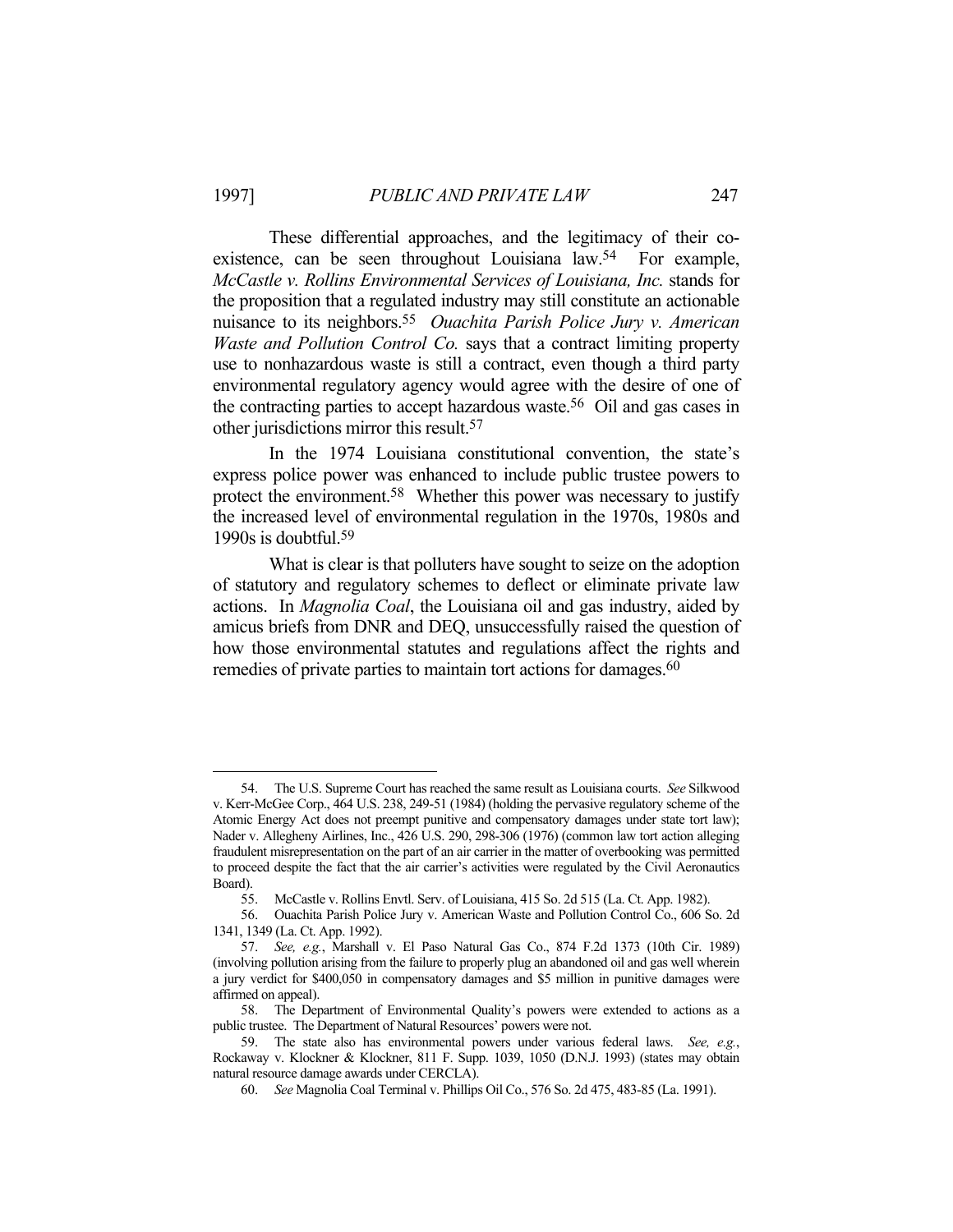## VIII. THE VARIETIES OF PUBLIC LAW

 Generally, claims of preemption or primary jurisdiction began with an attempt to characterize the relevant administrative regime as being in some sense comprehensive. $61$  As was suggested above, administrative regimes are construed in subjective and thus differing ways.62

 Administrative regimes also employ multiple means to achieve their ends. For example, it would be difficult to equate the impact of an informal communication with the exercise of rulemaking responsibilities or with a trial-type hearing. In other words, claims of preemption and primary jurisdiction must be scrutinized based on what the agency in fact is doing.

## IX. PRIMARY JURISDICTION

 Returning to the hypothetical discussed above, may A invoke an administrative regime to seek administrative stay of some type to restrain B from proceeding with a private law suit? Under the doctrine of primary jurisdiction, courts can refer to the agency those questions that should first be resolved by specialized administrators.63 For example, in *Hewitt-Robins, Inc. v. Eastern Freight-Ways, Inc.,* the Supreme Court held that the legality of routing practices is within the primary jurisdiction of the Interstate Commerce Commission.64 However, the Court went on to hold that courts could then award damages after the ICC finds conduct unlawful.65 In other words the private cause of action survives, but its prosecution may be delayed, in whole or in part, awaiting the outcome of the administrative procedure which will help the judicial process. There is no emphasis on the idea that the judicial process creates a negative for the administrative process.

#### *A. Is There Administrative Jurisdiction?*

 In order to evaluate A's claim of primary jurisdiction, a number of questions need to be asked. First, does the administrative regime have jurisdiction and, if so, over what? For example, as the Court explained in *Magnolia Coal,* the administrative regime did not have the power to

 <sup>61.</sup> *See supra* Part V.

 <sup>62.</sup> *See id.*

 <sup>63.</sup> *See* KENNETH CULP DAVIS, ADMINISTRATIVE LAW TREATISE §§ 19.01-19.09 (2d ed. 1978); Louise L. Jaffe, *Primary Jurisdiction*, 77 HARV.L.REV. 1037, 1038 (1964).

 <sup>64.</sup> Hewitt-Robins, Inc. v. Eastern Freight-Ways, Inc., 371 U.S. 84 (1962).

 <sup>65.</sup> *See id.* at 89.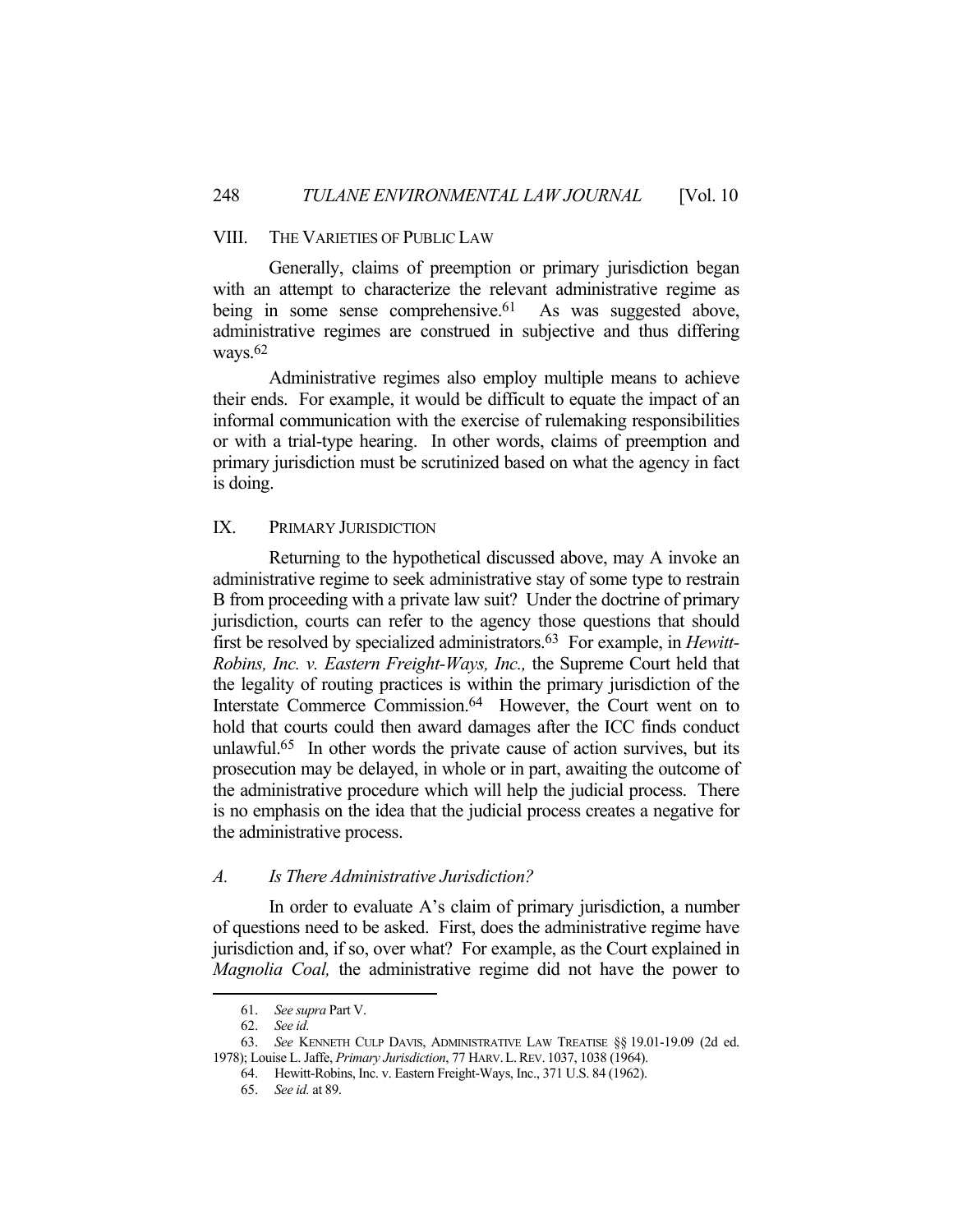award *damages*. 66 Accordingly, delay did not create a positive for the judicial process.

 Constitutional language regarding the public trust was likewise found to have failed to usurp private law rights and remedies with governmental regulations.67 Article IX, Section 1, of the Louisiana Constitution of 1974 states the current overall policy with regard to environmental matters:

> The natural resources of the state, including air and water, and the healthful, scenic, historic, and esthetic quality of the environment shall be protected, conserved, and replenished insofar as possible and consistent with the health, safety, and welfare of the people. The legislature shall enact laws to implement this policy.<sup>68</sup>

 A review of the records of the Louisiana Constitutional Convention of 1973 indicates that this provision was intended to be a public policy statement on the environment, without an intent to expand legislative authority to establish an agency with judicial power.<sup>69</sup> In doing so, the delegates adopted the existing policy statement of Article VI, Section 1, of the 1921 Louisiana Constitution regarding wildlife and fisheries.70 Their purpose was to provide that

> [t]he people of this state are entitled to a clean environment, and it's our feeling that we should protect, conserve and replenish insofar as possible, the natural resources of our state. . . . What we attempted to do is to strike a balance, or find a happy medium between the environmentalist on one side, and the agri-industrial interest on the other side. We feel that we have found, hopefully, a policy statement that does this--that strikes a balance, that is not extreme one way or the other. *We heard amendments by members of our committee who wanted to provide a citizen with the right to sue in our constitution. In other words, the right to file a suit to close, for example, to seek an injunction to close down some industry. . . . The majority of the members of our*

 <sup>66.</sup> *Magnolia Coal*, 576 So.2d at 483-84 (emphasis added).

 <sup>67.</sup> *See id.* at 483.

 <sup>68.</sup> LA.CONST. of 1974, art. IX, § 1.

 <sup>69.</sup> Records of the Louisiana Constitutional Convention of 1973; Convention Transcripts, Vol. IX 103rd Day's Proceedings, 2911-913 (Dec. 18, 1973) [hereinafter Constitutional Convention Records].

 <sup>70.</sup> LA.CONST. of 1921, art. IX, § 1.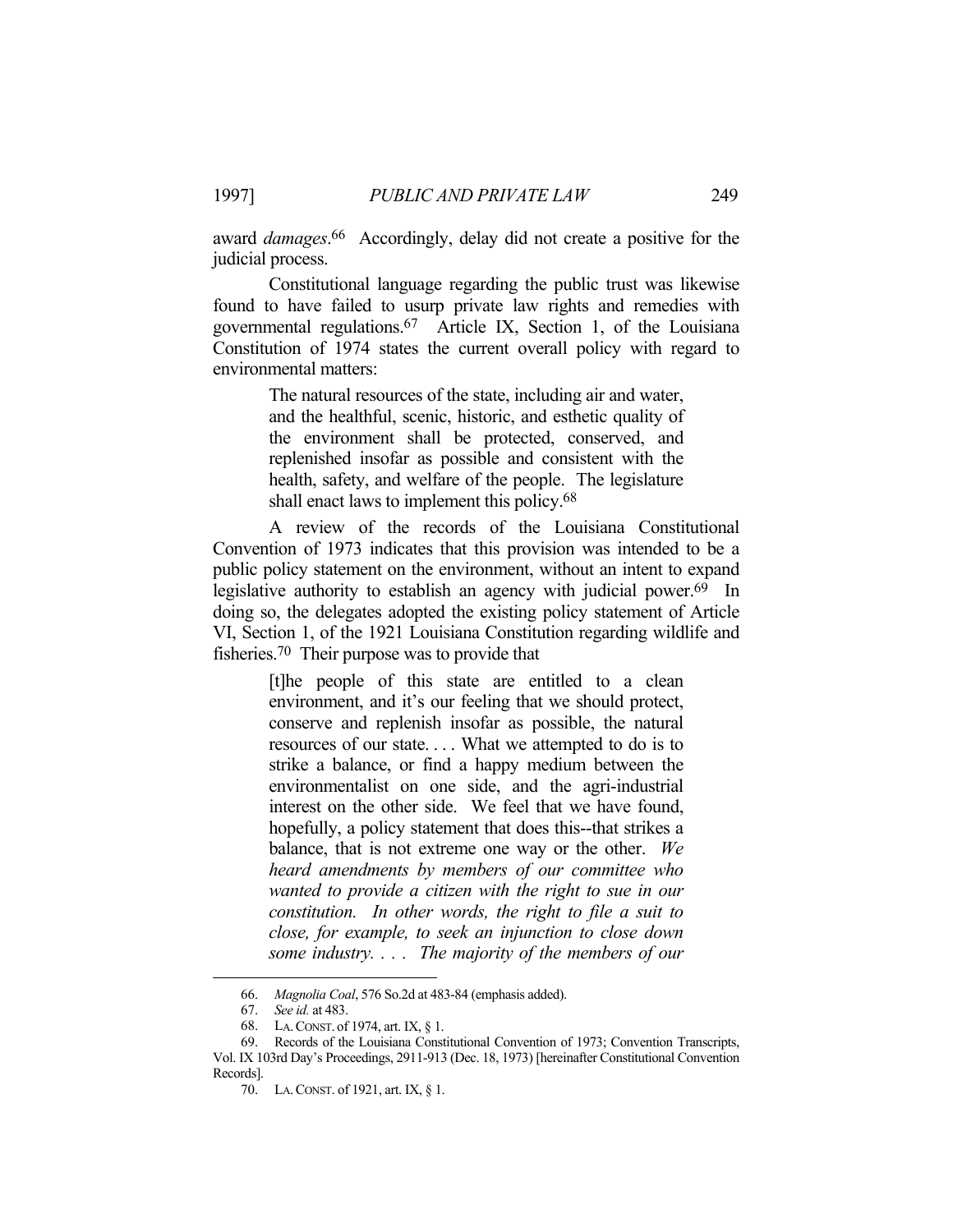*committee felt that this was an extreme position because there are provisions in our present law, in our civil code, our nuisance laws, class action provisions in our civil code . . . in our Code of Civil Procedure, that provide this*. . . . After much discussion and much debate on this particular area we came up with the language that you see here.... So, I assure you that we have debated this at great length and we have made a sincere effort to come up with something that gives you more than what you had in the past, but yet is not so extreme as to jeopardize the operation of industries and businesses in our state.71

 The *Magnolia Coal* court clearly acknowledged this point in holding that Civil Code damage actions, including environmental restoration claims, are unaffected by public environmental law.72 State governments have a great deal of power over environmental matters. However, it does not follow that every governmental action counts as an action sufficient to quash private law.

 In *Sanders v. Gary,* one issue raised by Defendant Texaco was whether Plaintiff could cancel an injection well lease servicing a state regulated oil field.73 Texaco invoked various broad state powers and constitutional provisos.74 Plaintiffs sought to portray the case as a simple contract dispute.75 Relevant portions of transcripts from the *Sanders* case demonstrate this dispute:

 <sup>71.</sup> Constitutional Convention Records, *supra* note 69, at 2911-12 (statement of Mr. Lambert) (emphasis added).

 <sup>72.</sup> *Magnolia Coal*, 576 So. 2d at 483-85. Courts in other states have reached the same conclusion as the court in *Magnolia Coal*. *See, e.g.*, Missouri *ex rel*. Dresser Indus., Inc. v. Ruddy, 592 S.W.2d 789 (Mo. 1980) (holding that Missouri's environmental laws regarding water pollution did not proscribe common-law nuisance actions for pollution of streams and waterways by the state or private individuals); Bennett v. Mallinckrodt, Inc., 698 S.W.2d 854 (Mo. Ct. App. 1985) (no preemption of state law claims for damages from injuries at federally regulated radiopharmaceutical processing plant); Marshall v. Consumers Power Co., 237 N.W.2d 266 (Mich. Ct. App. 1975) (allowing a nuisance action against a nuclear power plant based on nonradiological matters); Silkwood v. Kerr-McGee Corp., 464 U.S. 238 (1984) (holding that the extensive federal statutory scheme regulating the safety aspects of nuclear power did not bar state common law tort actions for compensatory and punitive damages caused by nuclear radiation); Bagley v. Controlled Envt. Corp., 503 A.2d 823 (N.H. 1986) (allowing tort action for property damage to land and groundwater, and personal injury against a company regulated under New Hampshire statutes governing hazardous waste, and allowing proof of statutory noncompliance as evidence of breach of requisite duty to plaintiff-neighbor); T & E Indus., Inc. v. Safety Light Corp., 546 A.2d 570, 576 (N.J. Super. Ct. App. Div. 1988), *aff'd as modified*, 587 A.2d 1249, 1246 (N.J. 1991) (allowing tort action for damages, despite the statutory regime of cleanup responsibility).

 <sup>73.</sup> Sanders v. Gary, 657 So. 2d 1085, 1086 (La. Ct. App. 1995).

 <sup>74.</sup> *See id.* at 1086-87.

 <sup>75.</sup> *See id.*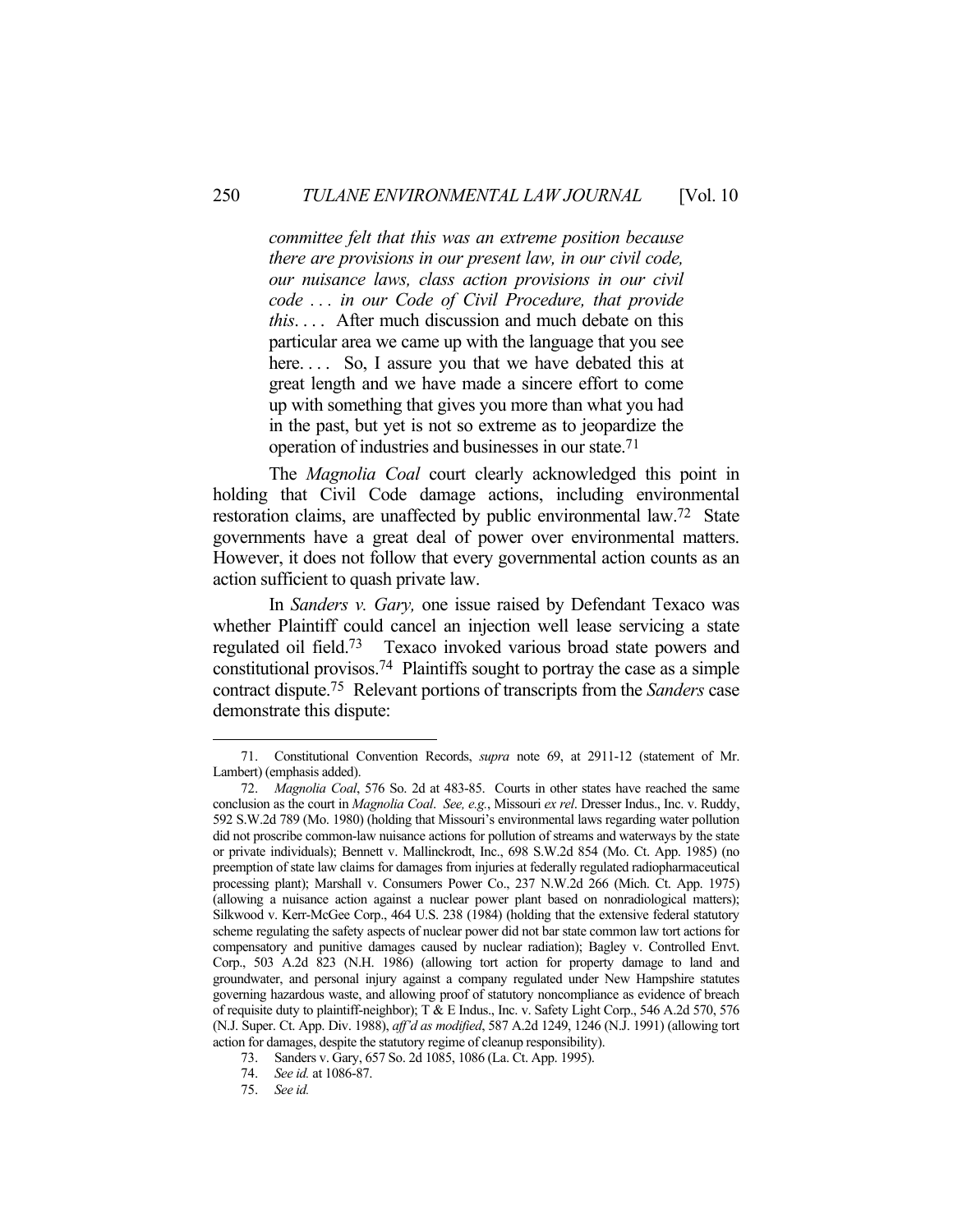[MR. KANNER] [counsel for plaintiffs-appellees]: Mr. Dore, Your Honor, I think I can save everybody a lot of time here. Uh, it appears to me that Mr. Dore assumes that we're challenging injections. I want to be very clear as to the motion we brought. We're saying that there's a contract between our client and Texaco . . . we're saying that our client entered into a contract for saltwater. The injection that's going on there is for more than saltwater. There was either not a meeting of the minds, or there was fraud in the inducement and the contract is void.76

MR. KANNER: We are not attacking any regulatory policy of the State. And if, in fact, it turns out that Your Honor rules on the preliminary injunction that the contract is valid then we don't have an objection here today the continuation, or the continued use lawfully of Long No. 1, *but we're not putting at issue before Your Honor whether or not that regulatory scheme is appropriate or not, we're just saying, my guy made a contract but it wasn't for what they're doing*.

JUDGE MARIONNEAUX: Okay. I understand your point. Mr. Dore I'm gonna go ahead and let you finish your answer.

MR. DORE [counsel for defendant-appellant]: Sure. Let me, and let me just address very briefly, Your Honor, it is Texaco's contention that regardless of if it's the fact that the contract itself is attacked or the actual use of the disposal wells, we contend that it is still in the jurisdiction of the LOC.77

 Plaintiffs are able to depose the official responsible for regulating the oilfield who expressed no concern with the pending private law claim:

> MR. KANNER: We have two issues floating around in the case. One issue is just damages. Mr. Long is requesting an opportunity to sue Texaco for money to clean up his property. He would like to run that clean-up to get it back to his level versus what Texaco is trying to do right now, which he views as being less of a clean-up.

 <sup>76.</sup> Hearing Transcript at 5, Sanders v. Gary, No. 95-CW-0070 & 95-CW-0940 (Jan. 10, 1995).

 <sup>77.</sup> *Id.* at 6.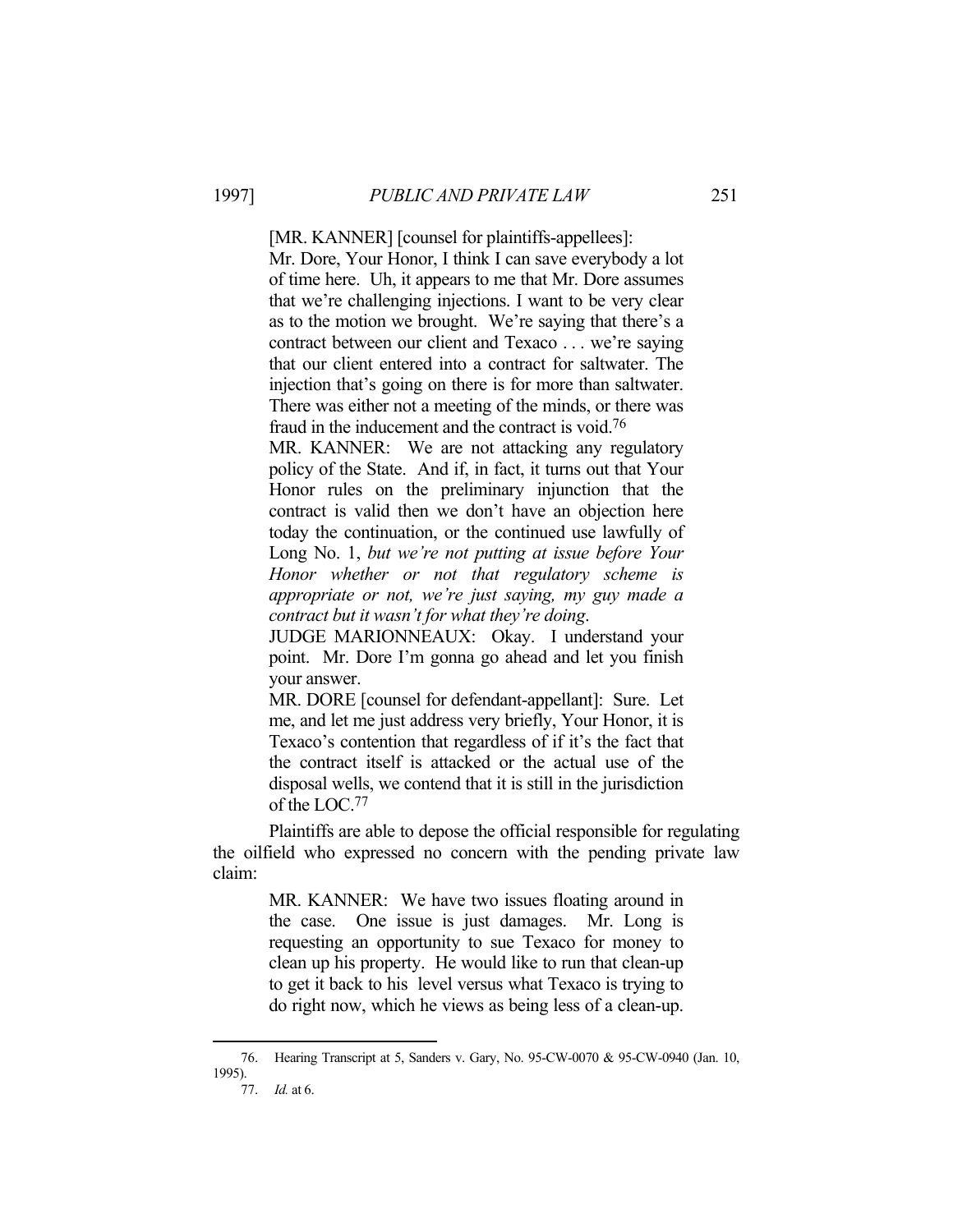Is there anything in your regulations or your department that would in any way want to interfere with a private property owner's right to sue a polluter for clean-up to the levels that he, the property owner, wants to get it to?

MS. AKCHIN [counsel for defendant-appellant]: Object to the form of the question.

BY MR. WELSH [Louisiana Department of Environmental Quality]: *There would be no reason for us to get involved at all between a landowner, a lessee/lessor type situation*.

MR. KANNER: And, in fact, you are not trying your department is not trying in any way to interfere with respect to that damages lawsuit, correct?

MR. WELSH: That is correct.

MR. KANNER: With respect to a separate question from the damages, there is a question of the use of wells. Mr. Long's position is, *he made a contract that did not allow the use of his well for recovery water versus saltwater, or radioactive water versus saltwater*. At least that is a distinction in his mind that he is drawing, and he is taking the position that Texaco has to abide by the terms of its contract with the Longs, not with any understanding Texaco may have had with the state. Do you understand that distinction?

MR: WELSH: Um-hm.

MR. KANNER: Is there anything that DNRS does DNR, in any way, want to interfere with a private landowner's right to enforce his contract as between the two parties?

MS. AKCHIN: Object to the form of the question. Feel free to answer.

MR. WELSH: I have no reason to interfere. Had I testified that afternoon in January, I would have probably said what I just said awhile ago about what can go down a Class 2 well. *You know, Texaco doesn't have a problem with this agency of what they are putting down a well. If they have a problem with their landowner, they need to work that out. Maybe that is*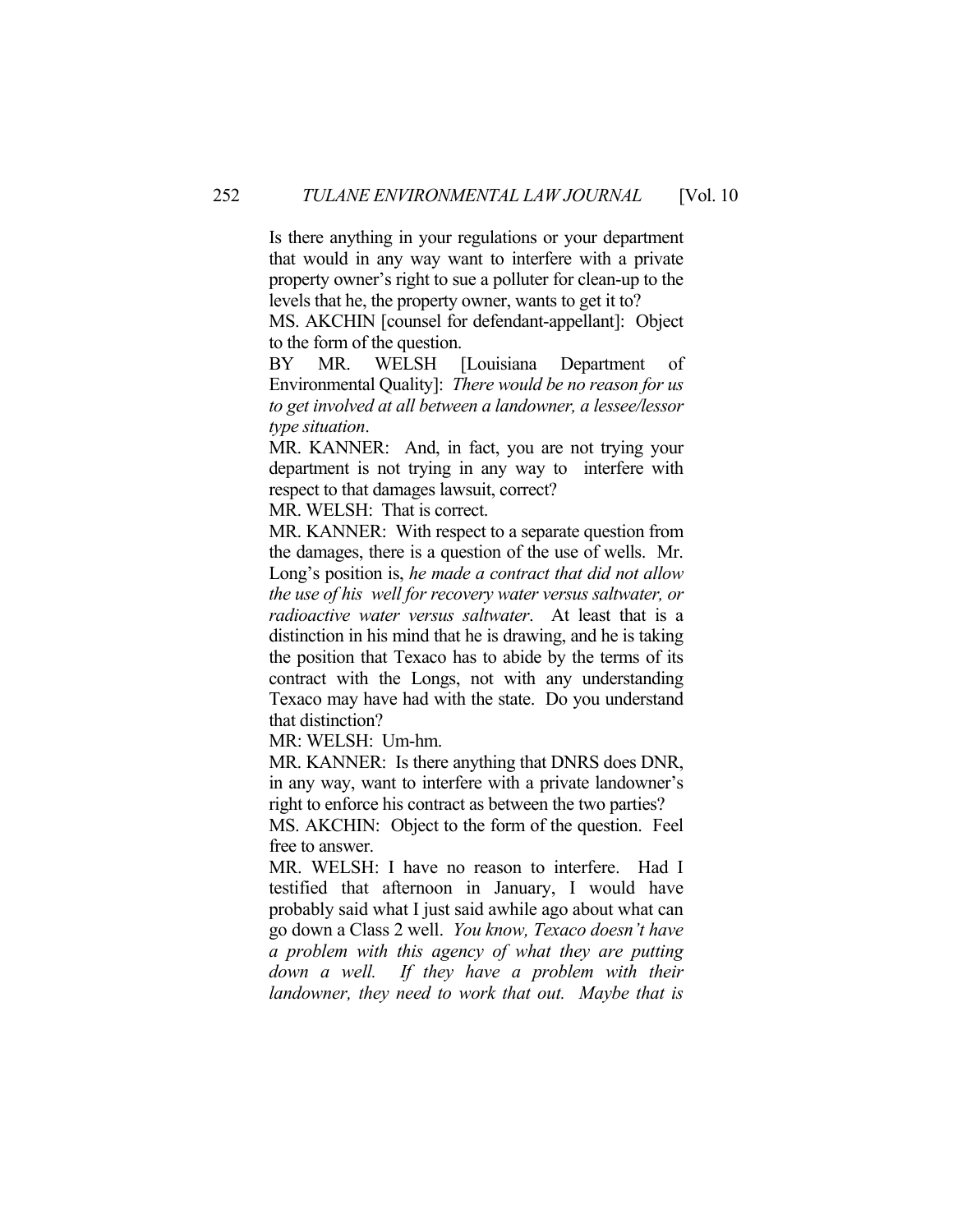## *what the Judge needs to decide, and I think that is what you said, and I agree with that*. 78

Accordingly, the Court in *Sanders* had little difficulty in rejecting Texaco's plea for an administrative stay.79

 To understand the historic rulings in *Magnolia Coal* and *Sanders*, it is vital to appreciate the differences between the structure and workings of the civil law tort system and the structure and workings of the current Louisiana regime of environmental statutes and regulations:

> Choosing one example, the law of nuisance is thought of as a body of private law, subject to enforcement by private individuals, among others. Environmental regulation, on the other hand, is regarded as public law, with enforcement vested principally in public officials. The law of nuisance consists of general, broad and abstract principles of unreasonable interferences, applicable to any activity. The regulatory structure, in contrast, is highly particularized, detailed and expected to govern well-defined kinds of activity. In nuisance, plaintiff's rights are exclusively determined by courts of general jurisdiction. To be contrasted, the regulatory structure is drafted, enforced and adjudicated within regulatory agencies and under the supervision of officials commanding technical expertise in particular, and often quite specialized, areas of regulation.80

 Without doubt, public and private legal schemes can and do operate independently and concurrently.81 In *International Paper Co. v. Ouellette*,<sup>82</sup> the Supreme Court held that the Clean Water Act (CWA),<sup>83</sup> did not preempt a common law nuisance suit for compensatory and punitive damages against a permitted polluter, so long as the plaintiffs relied on the private law of the state in which the polluter was located.<sup>84</sup>

 <sup>78.</sup> Welsh Deposition at 36-39, Sanders v. Gary, No. 95-CW-0070 & No. 95-CW-0940 (March 27, 1995)(emphasis added).

 <sup>79.</sup> *See also* Guste v. Shell Oil Co., Civ. No. 95-601 (Jan. 17, 1997) (Lemmon J.) (denying Motion for Partial Summary Judgment).

 <sup>80.</sup> GERALD W. BOSTON & M. STUART MADDEN, LAW OF ENVIRONMENTAL AND TOXIC TORTS 213-14 (1994).

 <sup>81.</sup> Further, plaintiffs and defendants may seek to use public law violations or compliance in private law cases as evidence of negligence or non-negligence, respectively.

 <sup>82. 479</sup> U.S. 481 (1987).

 <sup>83. 33</sup> U.S.C. §§ 1251-1387 (1994).

 <sup>84.</sup> *Ouellette*, 479 U.S. at 487, 500; *accord* Milwaukee v. Illinois 451 U.S. 304, 328 (1981) ("States may adopt more stringent limitations . . . through state nuisance law, and apply them to in-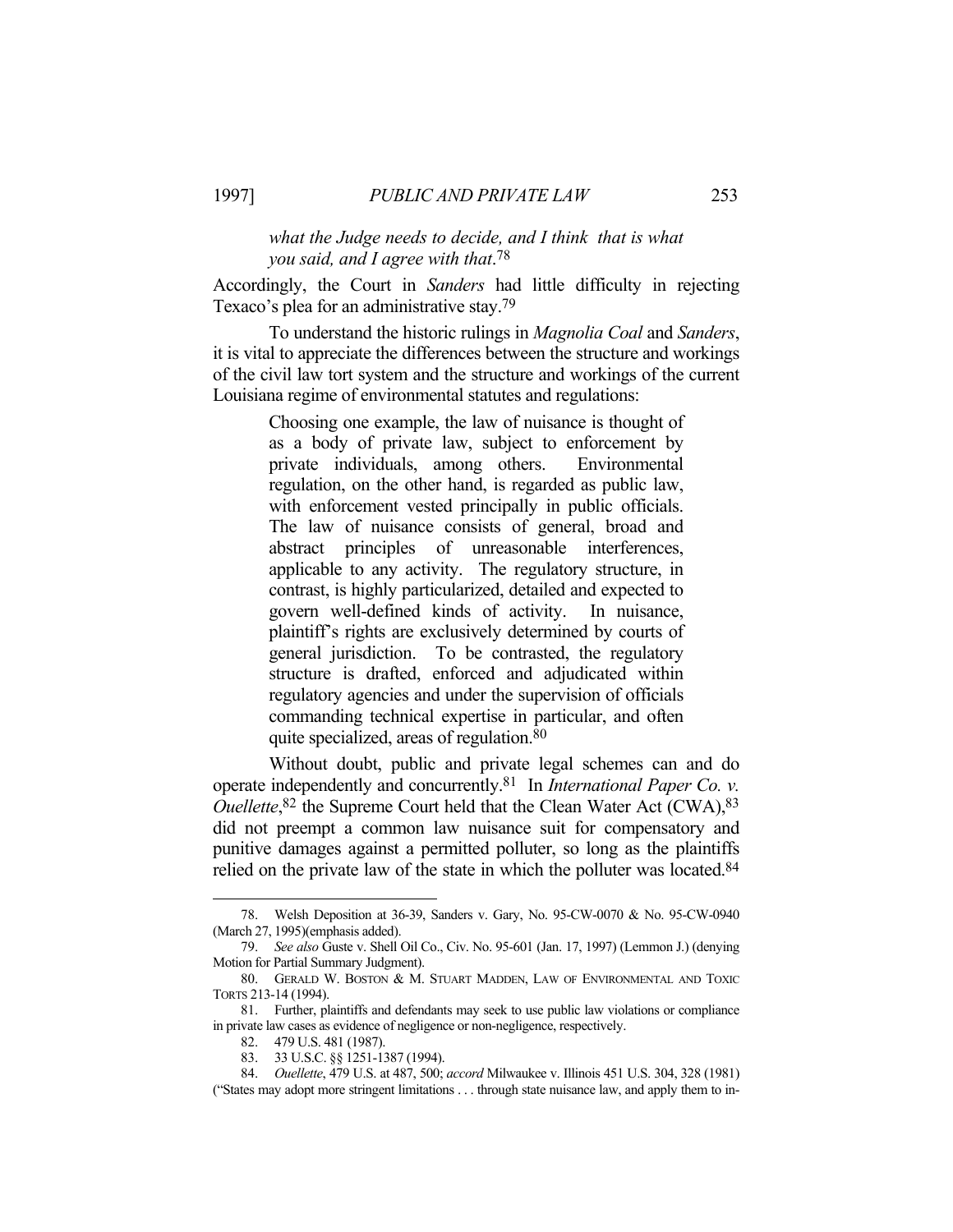Nevertheless, express legislation may expand individual rights, such as where a citizen suit provision is added to public law. It may also restrict individual rights, such as where private rights are expressly preempted, so long as the restrictions are constitutionally permissible.<sup>85</sup>

 Indeed, it is well settled that environmental legislation passed under the Louisiana Constitution must comply with all other Constitutional mandates. For example, *State v. Union Tank Car Co.*86 represented the first comprehensive review of the Louisiana Environmental Affairs Act<sup>87</sup> by the Louisiana Supreme Court. The court recognized that environmental law is an area "in its infancy, is yet inexact, and consequently is progressively changing."88 At issue was the constitutionality of the Louisiana Air Control Law<sup>89</sup> and regulations.<sup>90</sup> Following an analysis of the principles of delegation of legislative authority, the court found the law constitutional, as its goal was to create an environment free from pollution. $91$  However, the regulations were found deficient to support a criminal prosecution based upon penal regulations, as they contained such vague terms as "undesirable levels," "appreciably injure," "beyond inconvenience," "materially injure or interfere," "reasonable use," "acceptable national standards," and "published safe limit values."<sup>92</sup> While the court recognized it was a reasonable governmental policy<sup>93</sup> to protect the environment, such "legislation is not exempt from the due process requirement of definiteness."94

state dischargers"); Committee for Jones Fall Sewage Sys. v. Train, 539 F.2d 1006, 1009 n.9 (4th Cir. 1976) (The CWA preserves state common law suits filed in source state); Ouellette v. International Paper Co., 666 F. Supp. 58 (D. Vt. 1987) (common law suits are preserved in air pollution claims).

 <sup>85.</sup> *See, e.g.*, Moore v. Roemer, 567 So. 2d. 75, 80 (La. 1990).

 <sup>86. 439</sup> So. 2d 377 (La. 1983).

 <sup>87.</sup> LA.REV. STAT.ANN. §§ 30:2001-2391 (West 1989 & Supp. 1997).

 <sup>88.</sup> *See* State v. Union Tank Car Co., 439 So.2d 377, 382 (La. 1983).

 <sup>89.</sup> LA.REV. STAT.ANN. §§ 30:2051-2059 (West 1989 & Supp. 1997).

 <sup>90.</sup> *See* LA. ADMIN CODE tit. 33 pt. III. § 101-5937. The Louisiana Air Quality Regulations, including Louisiana Emission Standards for Hazardous Air Pollutants, are administered by the Department of Environmental Quality (DEQ), Office of Air Quality and Radiation Protection Air Quality Division. The regulations also cover control of pollution from sulfur dioxide; control of air pollution from carbon monoxide, hydrocarbons, atmospheric oxidants, nitrogen oxides and smoke; and emissions of particular matter from fuel burning equipment. DEQ has taken the position that it has authority over air emissions from surface and storage facilities used in oil and gas exploration and production. *See id.*

 <sup>91.</sup> *See Union Tank Car Co.*, 439 So. 2d at 380-84.

 <sup>92.</sup> *Id.* at 385-86.

 <sup>93.</sup> *See id.* at 381.

 <sup>94.</sup> *Id.* at 387.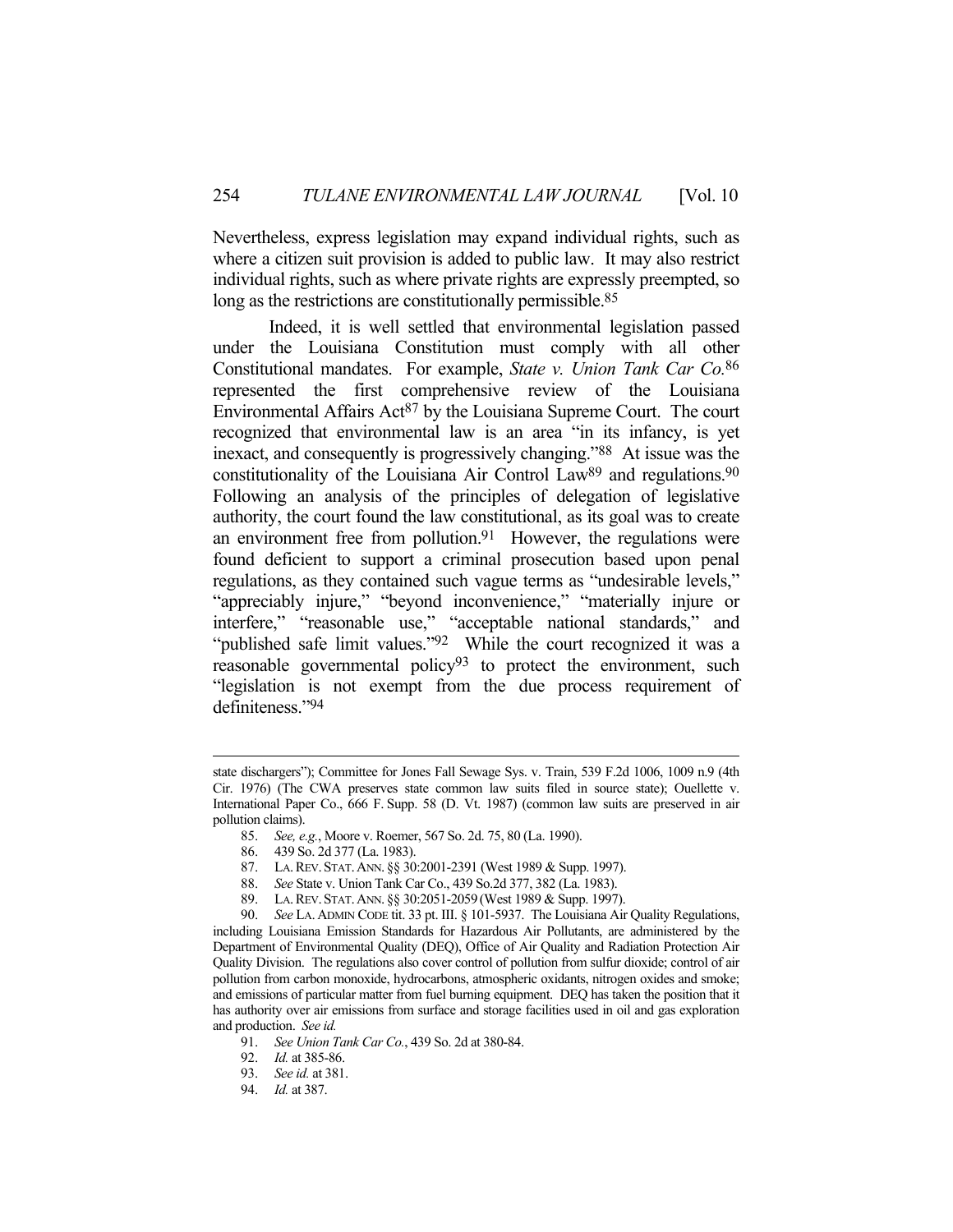Despite broad regulatory powers, it does not follow that every governmental act creates valid law. First, the rule must be valid or binding. A governmental rule counts as a binding rule if it is promulgated according to the rules governing rule creation.95 This emphasis on strict adherence to promulgated agency procedure was forcefully articulated in *Weyerhaeuser Co. v. Costle*. 96

> Even more so than our review of [the Agency's] statutory interpretations, *our review of its procedural integrity in promulgating the regulations before us is the product of our independent judgment, and our main reliance in ensuring that, despite its broad discretion, the Agency has not acted unfairly or in disregard of the statutorily prescribed procedures*. 97

 Another example derives from the state's power to protect the state waters. Article IX, Section 1, of the Louisiana Constitution of 1974, as interpreted by the Louisiana Supreme Court, imposes an affirmative duty upon state agencies to protect the environment in a manner consistent with the health and welfare of the people.98 To implement and further this constitutional requirement, the Louisiana Legislature enacted the Louisiana Environmental Quality Act.99 Under this Act, the Secretary of DEQ has the authority to grant or deny permits.<sup>100</sup> The policy of the Louisiana Water Control Law101 includes the

following declaration: "[T]he waters of the State of Louisiana are among

 <sup>95.</sup> *See, e.g.*, Central Louisiana Elec. Co. v. Louisiana Pub. Serv. Comm'n, 377 So. 2d 1188, 1195 (La. 1979) ("[A]dministrative agencies are bound by their own rules . . . which are promulgated to affect the rights and liabilities of members of the public"); Greenberg v. Secretary of the Dep't of Revenue and Taxation, 416 So. 2d 205, 207 (La. Ct. App. 1982) ("absent special circumstances, an administrative agency may not waive, suspend, or modify the operation of its own rules and regulations. . . ."); Morton v. Ruiz, 415 U.S. 199, 235 (1974) ("Where the rights of individuals are affected, it is incumbent upon agencies to follow their own procedures . . . even where the internal procedures are . . . more rigorous than otherwise would be required."); United States v. McDaniels, 355 F. Supp. 1082, 1085 (E.D. La. 1973) (agency regulations are consistent with principles recognized as affording due process of law); United States *ex rel* Accardi v. Shaughnessy, 347 U.S. 260, 268 (1954) (failure of federal agencies to follow their own established procedures amounted to a violation of due process); United States v. Newell, 578 F.2d 827, 834 (9th Cir. 1978) (The purpose of this rule [that agencies must abide by their own regulations] is to prevent unjust discrimination and denial of adequate notice of procedures by the agency in violation of due process.").

 <sup>96. 590</sup> F.2d 1011 (D.C. Cir. 1978).

 <sup>97.</sup> *Id.* at 1027 (emphasis added).

 <sup>98.</sup> *See* Save Ourselves, Inc. v. Louisiana Envtl. Control Comm'n., 452 So. 2d 1152, 1156 (La. 1984).

 <sup>99.</sup> LA.REV. STAT.ANN. §§ 30:2001-2391 (West 1989 & Supp. 1997).

 <sup>100.</sup> *Id.* § 30:2011(D)(2).

 <sup>101.</sup> *Id.* § 30:2071-2078.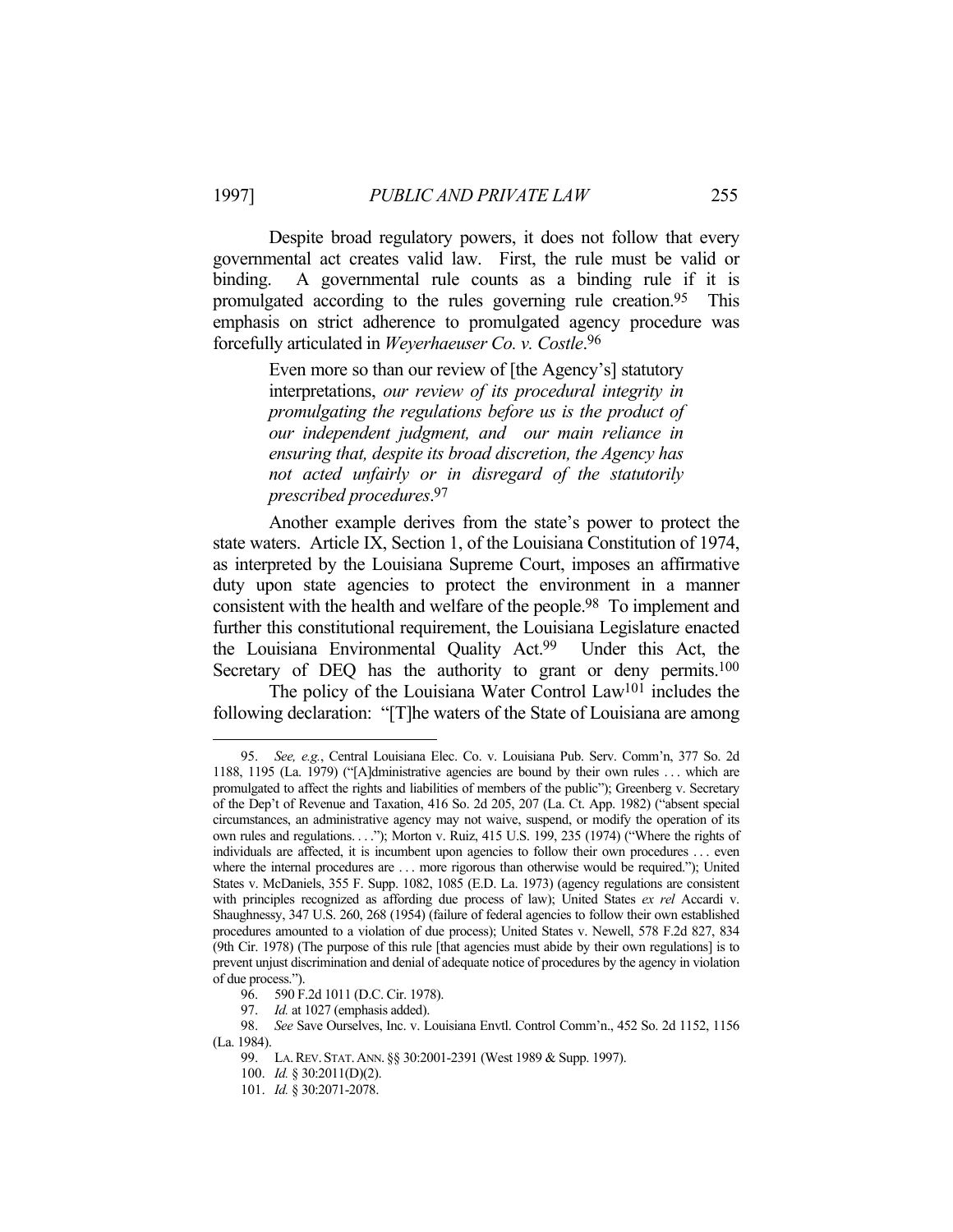the state's most important natural resources and their continued protection and safeguard is of vital concern to the citizens of this state."102 Accordingly, the Secretary has the power under the Louisiana Water Control Law: "[t]o establish such standards, guidelines, or criteria as he deems necessary *or appropriate* to prohibit, control, or abate water pollution of the waters of the state."103 Water pollution is defined as discharges into state waters "of any substance in concentrations which tend to degrade the chemical, physical, biological, or radiological integrity of such waters.  $\ldots$ <sup>"104</sup>"

 Regulations have been promulgated in furtherance of the Secretary's authority to abate water pollution. Those regulations include the Water Quality Regulations.<sup>105</sup> As explained by one commentator:

> The Louisiana Solid Waste Rules and Regulations are administered by the Department of Environmental Quality, Office of Solid and Hazardous Waste, Solid Waste Division. There is a specific exemption for '[p]roduced waste fluids and muds resulting from the exploration for or production of petroleum and geothermal energy, and all surface and storage waste facilities incidental to oil and gas exploration and production. . . .'

> However, the scope of the regulations makes it possible that they may apply to discharges from the drilling site. The regulations define 'solid waste' to mean, 'any garbage, refuse . . . and other discarded material, including solid, liquid, semi-solid, or contained gaseous material resulting from industrial, commercial, mining, and agricultural operations.' A 'facility' includes 'any land and appurtenances thereto used for storage, processing and/or disposal or solid wastes.'106

Despite this broad language the jurisdiction of relevant administrative regimes is not broad enough to usurp private damage actions.107

 <sup>102.</sup> *Id.* § 30.2074(B)(1).

 <sup>103.</sup> *Id.* (emphasis added).

 <sup>104.</sup> *Id.* § 30:2073(6).

 <sup>105.</sup> LA.ADMIN.CODE tit. 33, pt. IX, §§ 301-317, 1101-1123 (1996).

 <sup>106.</sup> Charles S. McCowan, Jr. *The Evolution of Environmental Law in Louisiana*, 52 LA. L. REV. 907, 927 (1992) (quoting LA.ADMIN CODE. tit. 33, pt. VII, §§ 501, 701(A) (1988).

 <sup>107.</sup> *See id.* at 929 n.95. (noting that in *Magnolia Coal*, 576 So. 2d. at 475, the Louisiana Supreme Court recognized that LA. REV. STAT.  $\S 30:4(c)(16)(a)$  "gave the Commissioner of Conservation jurisdiction over site clean up of abandoned and unused wells. However, a civil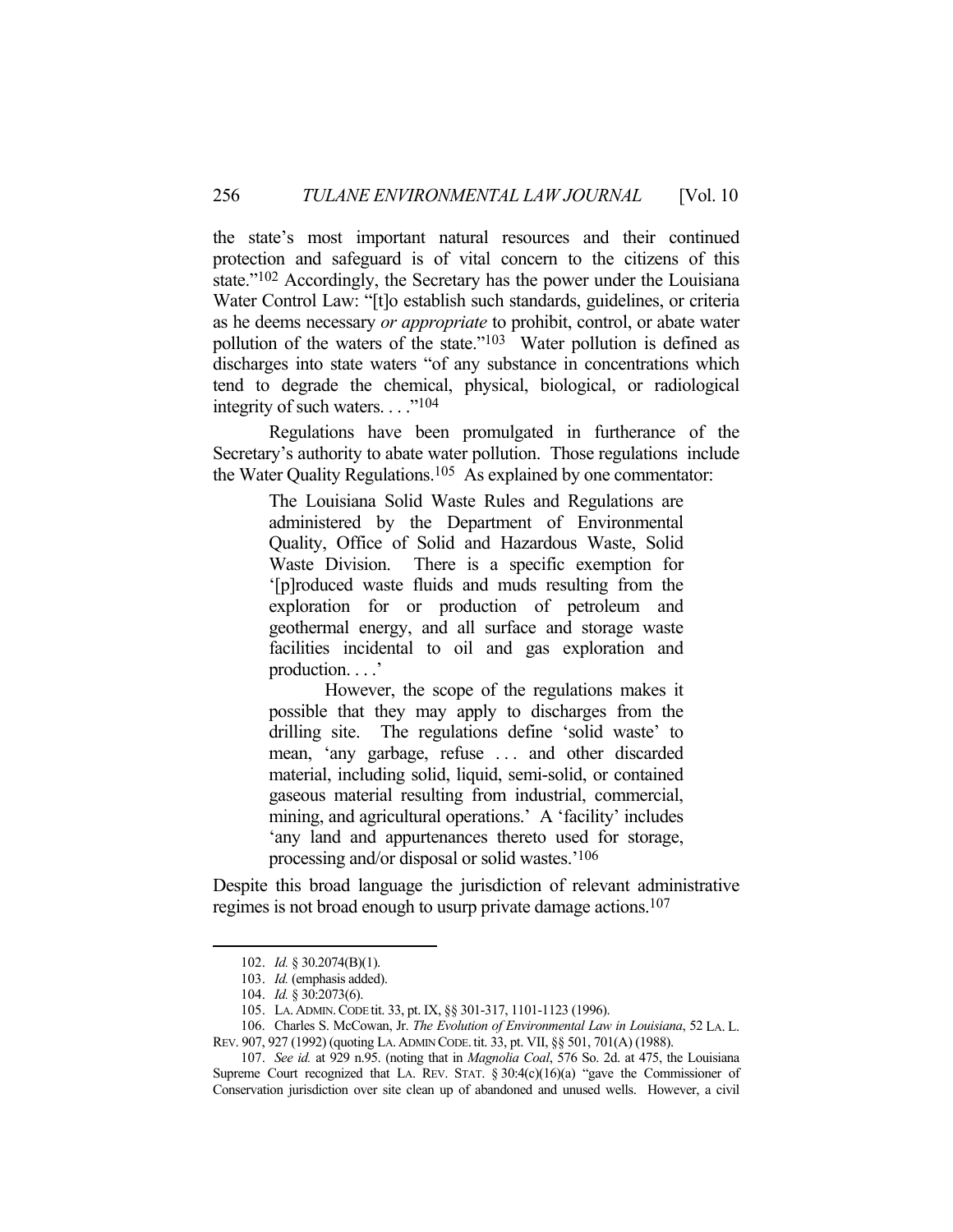The Louisiana Supreme Court in *Moore v. Roemer* discussed the grant of original jurisdiction of all civil matters to district courts under Article V, Section 16(A) of the 1974 Louisiana Constitution:

> Original jurisdiction refers to jurisdiction in the first instance. The term designates the adjudicative tribunal in which the initial adjudication is made. *When the original jurisdiction allocated to the various courts is circumscribed by the Louisiana Constitution, the Legislature may not alter such jurisdiction by statute*. . . . *The language of La. Const. art. V, § 16 makes it evident that the drafters of the 1974 constitution intended to vest the district court with at least concurrent original jurisdiction to adjudicate all legal matters, both civil and criminal, except for those matters in which original jurisdiction is 'otherwise authorized' by the constitution itself in other courts or in other adjudicate tribunals. . . .*  The Constitution's explicit statement that original jurisdiction over all civil and criminal matters is to be in the district courts 'unless otherwise authorized by the constitution,' along with express authorization elsewhere in the constitution for original jurisdiction administrative bodies such as the Civil Service Commission and Public Service Commission, further indicates that matters under the original jurisdiction of administrative bodies are civil matters which would otherwise come under the original jurisdiction of the district court.108

 *Magnolia Coal* affirms this analysis.109 The court in *Magnolia Coal* did distinguish between the plaintiffs' claims for damages (which can never be decided by an administrative agency) and injunctive relief (which a Court may sometimes decide to defer to an agency for the benefit of any agency expertise). $110$ 

 The court in *Magnolia Coal* did not, however, hold that the Commissioner of Conservation had exclusive jurisdiction and that the Commissioner's jurisdiction over the plugging of wells could not be

action for damages due to the failure to properly clean the site was found to be a matter of 'private law' and exclusively within the jurisdiction of the courts.").

 <sup>108.</sup> Moore v. Roemer, 567 So. 2d 75, 79 (La. 1990) (citations omitted) (emphasis added).

 <sup>109.</sup> *Magnolia Coal*, 576 So. 2d at 483-85.

 <sup>110.</sup> *Id.*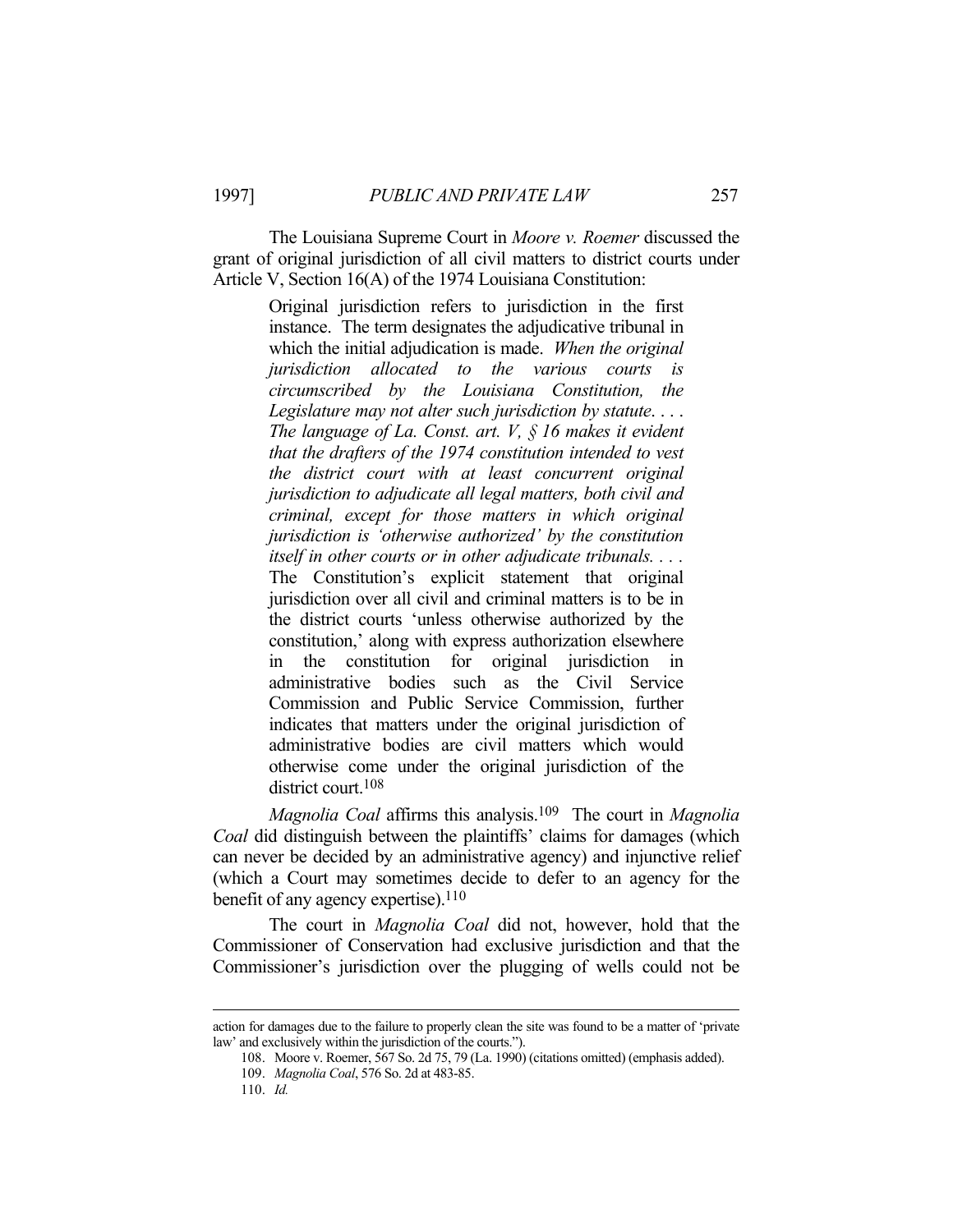decided by a Court in the first instance.<sup>111</sup> The court did determine that the Commissioner is required to reevaluate the plugging of the well after and separate from the trial court's exercise of its civil duties, and ordered the Commissioner to consider the court's record in so doing.<sup>112</sup>

 The court in *Magnolia Coal* merely chose to defer to the agency's expertise in well plugging to assure regulatory compliance with the procedure by requiring the DNR "to determine at a new hearing what procedures should be followed to have the well properly plugged and abandoned."113 This was done to make sure the laws designed to protect the general public, in addition to those which protect one particular property owner's rights, are complied with. Significantly, the court also held that the Commissioner infringed on judicial authority by holding a hearing with regard to regulatory matters while the civil matters were under advisement with the district court.<sup>114</sup>

 That this deferral was not constitutionally mandated is made clear in the *per curiam* decision rendered by the Supreme Court on rehearing:

> The deference to administrative agencies for an initial decision on matters within the expertise of the agency, which is contemplated by the doctrine of primary jurisdiction, is a matter within the sound discretion of the trial court. In the present case the trial court, in deciding the remediation issue, did not abuse its discretion by refusing to defer to the Commissioner of Conservation as a matter of primary jurisdiction.<sup>115</sup>

In addition, the court noted that

[t]he Court of appeal correctly concluded that this record should be presented to the commissioner of conservation, who can order, monitor and supervise a plugging and abandonment of the well which will protect the public as well as the landowners. The jurisdiction of the Commissioner of Conservation ... extends to the plugging of oil and gas wells.116

 The fact that the court said the matter *should* be sent to the Commissioner of Conservation, rather than *must* be, indicates that

 <sup>111.</sup> *Id.* at 485.

 <sup>112.</sup> *Id.*

 <sup>113.</sup> *Id.*

 <sup>114.</sup> *Id.*

 <sup>115.</sup> *Id.* at 489.

 <sup>116.</sup> *Id.* at 485.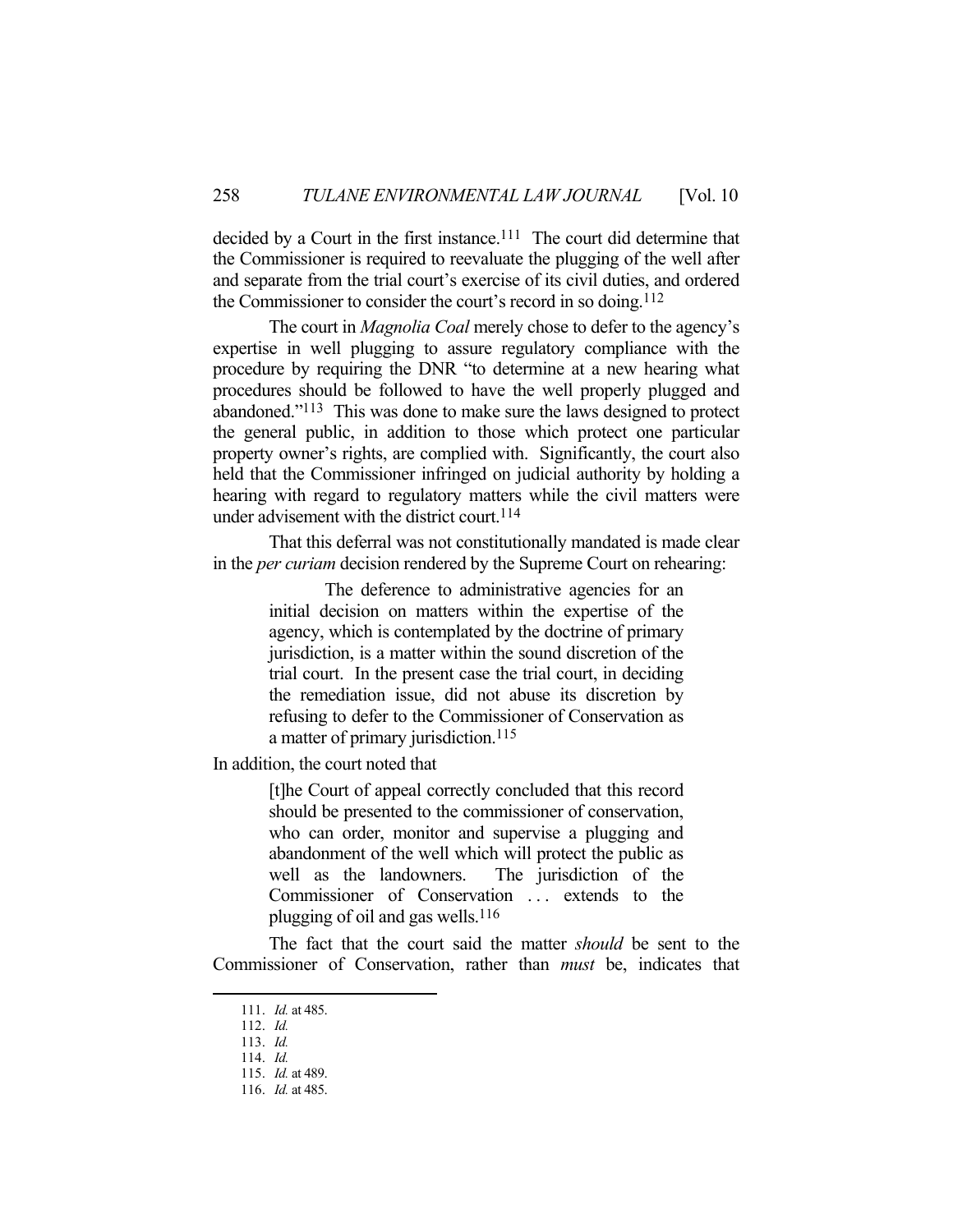deferral of the plugging and abandonment issue to the Commissioner of Conservation was a discretionary act. As Justice Dennis stated in his concurring opinion:

> In the present case, there is nothing in the Louisiana Conservation Act which purports to take away from the courts the jurisdiction to determine a controversy over a damage suit for wrongful pollution of private land or to make an administrative finding a prerequisite to filing a suit in Court. Indeed, the state constitution guarantees at least concurrent jurisdiction over such civil matters in the district courts. . . .

> The basis of the Court's decision is mainly judicial discretion rather than law because the factors pulling each way are usually plural, each is usually a variable, having differing degrees of strength or weakness, so that the Court must weigh the combinations of degrees of factors pulling one way against those pulling the other way, and the judge is typically limited to deciding on the basis of preliminary impressions.<sup>117</sup>

 The next Supreme Court case which provides guidance on the issue of jurisdiction in the judiciary and administrative agencies is *In re American Waste and Pollution Control Co*. 118 In that case the court notes that there is a distinction between the judiciary rendering injunctions and the executive branch issuing permits: "While Courts have traditionally enjoined nuisances, courts have never been in the business of issuing permits for water pollution or waste disposal."119 The Court in *American Waste* noted further that the power to determine whether an environmental permit is valid or whether the permit should have been granted is an executive, and not a judiciary power.120

 In *Central Louisiana Electric Co. v. Louisiana Public Service Commission,* the court again addressed the issue of the jurisdiction of administrative agencies vis a vis the courts.121 This case involved Public Service Commission (PSC) authority, which to some extent is conferred original jurisdiction *by the Constitution*. 122 Indeed, in *Central Louisiana* 

 <sup>117.</sup> *Id.* at 487-88 (citations omitted).

 <sup>118. 588</sup> So. 2d 367 (La. 1991).

 <sup>119.</sup> *Id.* at 371.

 <sup>120.</sup> *Id.* at 369.

 <sup>121.</sup> Central Louisiana Electric Co. v. Louisiana Pub. Serv. Comm'n., 601 So. 2d 1383 (La. 1992).

 <sup>122.</sup> *Id.* at 1383-84.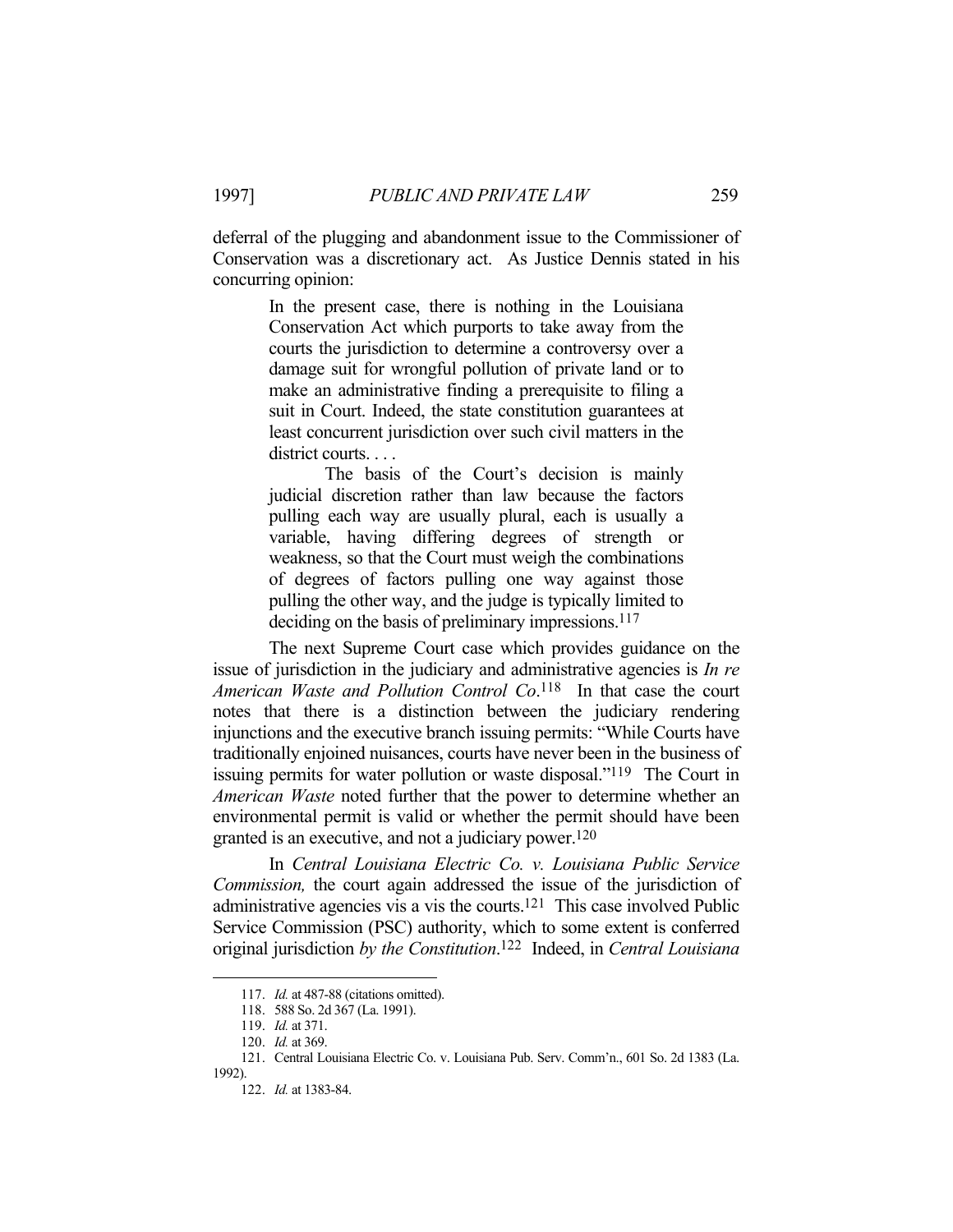*Electric Co.*, the court very narrowly construed the PSC's constitutional grant of original jurisdiction and found that the court, not the administrative forum, was the proper area to litigate the dispute: "The Legislature has never 'provided by law' for the PSC to exercise jurisdiction over other subject matters and in areas of litigation in which public utilities are involved, *such as tort actions and contract disputes*."123

 Although courts have the authority to defer to an administrative agency at their discretion under the common law doctrine of primary jurisdiction, before a court reaches that point in the analysis, a conflict such as competing or concurrent interests in exercising jurisdiction must first be presented.124 In determining whether a conflict exists over the exercise of administrative jurisdiction and the exercise of the court's jurisdiction, the court must narrowly and precisely construe the administrative action asserted. Only after such a conflict is found could it constitute what has been referred to as a direct or collateral attack on the agency's action. As stated above, no conflict exists where the agency has no jurisdiction over a particular matter. Thus, no collateral attack has been made.

 In a situation where more stringent requirements than those proposed or required by a Commissioner's permit are determined to be a direct or collateral attack, for the judicial relief sought, to be impermissible it must "be offensive to the order, considering the order's intended purpose. Mere supplemental requirements may be provided for by contract."<sup>125</sup>

 The issue in *United Gas Pipe Line Co. v. Watson Oil Corp.* was whether a more protective requirement relative to well construction was imposed by contract than that required by the Commissioner of Conservation in his regulatory scheme.126 Under the *Watson* case, where contract and tort law impose more environmentally protective action than an agency requirement, there is not necessarily a conflict, and if there is any doubt at all that a conflict exists, after narrowly construing the Commissioner's order and its intended purpose, plaintiff is entitled to have a court hear its claim in the first instance:

> United, however, is *entitled to have its day in court*. In the event the trial court makes the determination that the

 <sup>123.</sup> *Id.* at 1386 (emphasis added).

 <sup>124.</sup> *See id.* at 1387 (Lemmon J. concurring).

 <sup>125.</sup> United Gas Pipe Line Co. v. Watson Oil Corp., 306 So. 2d 731, 736 (La. 1975).

 <sup>126.</sup> *Id.* at 736-37.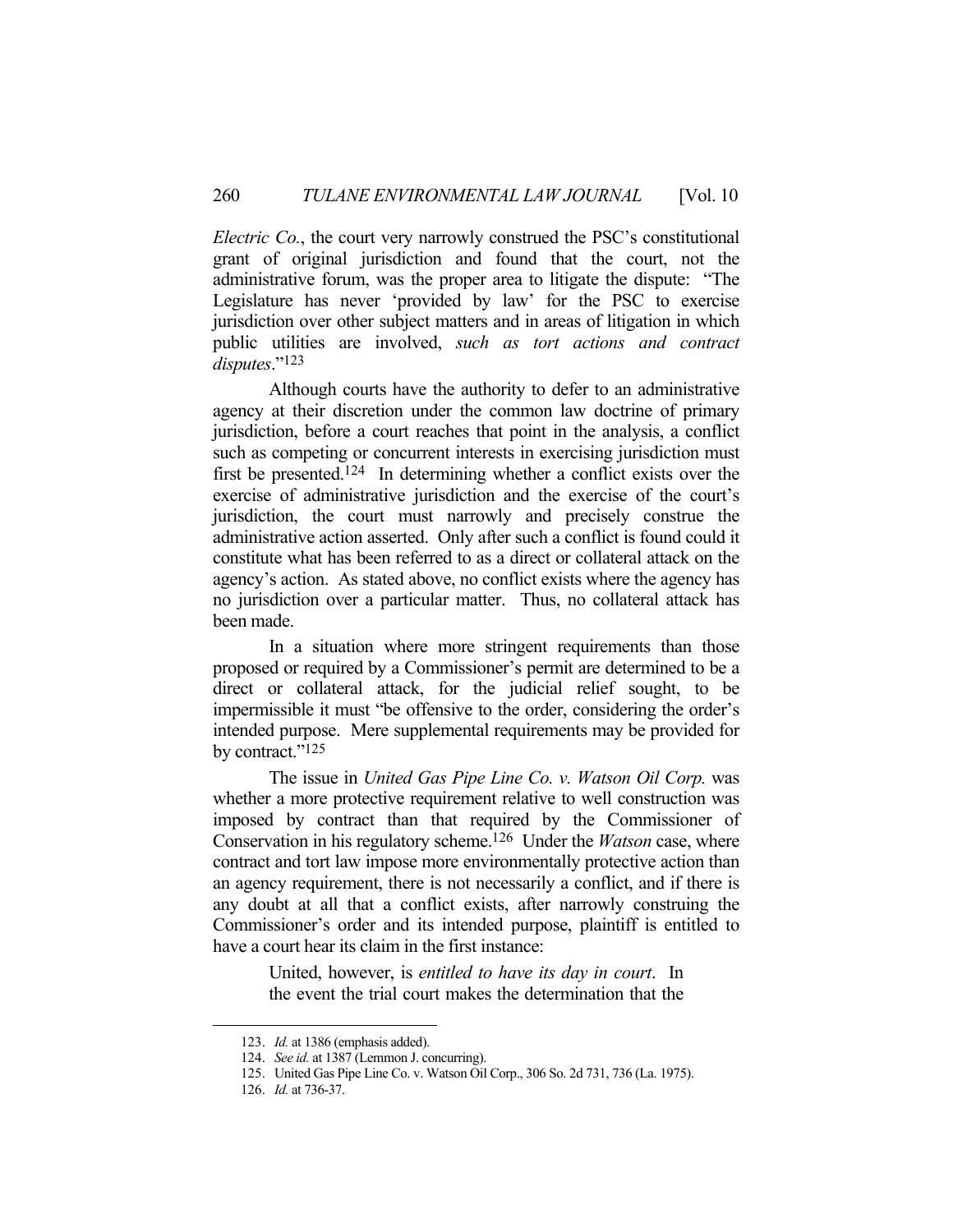intermediate casing was bargained for and acquired by United upon execution of the Gas Storage Agreements, that such a measure is not at variance with, or technologically comprising to, the Commissioner's ordered cement bond, then the plaintiffs shall have proved the merit of their claim and defendant's protest shall have been without merit.

 We hold that plaintiff's suit to enforce contractual rights against Watson does lie in the Parish of Bienville and that dismissal, at this stage of the litigation at any rate, was incorrect. Accordingly, the judgment of the district court, dissolving the temporary restraining order and dismissing plaintiff's suit without prejudice for lack of jurisdiction, is reversed. The writ heretofore issued by this Court is made absolute. The temporary restraining order heretofore reinstated by this Court is ordered maintained in force and effect until a determination, in the district court on remand, on the rule for preliminary injunction, is made, all in accordance with law. Hearing on the preliminary injunction is ordered at the earliest practicable time.127

## *B. What Is a Regulated Industry?*

 The idea that an industry is regulated by an administrative regime makes little sense if one views the concept of regulation as black or white. Rather, industry is generally regulated in some ways and with respect to some waste streams only. For example, with respect to water pollution, the U.S. General Accounting Office (GAO) estimates that the Permit Compliance System (PCS) regulates only 23% of all toxic water pollution.128

 <sup>127.</sup> *Id.* (emphasis supplied).

 <sup>128.</sup> UNITED STATES GENERAL ACCOUNTING OFFICE, WATER POLLUTION: POOR QUALITY ASSURANCE AND LIMITED POLLUTANT COVERAGE UNDERMINE EPA'S CONTROL OF TOXIC SUBSTANCES, 6, 53, 55 (1994) (GAO/PEMD-94-9).

Similarly, the annual Toxic Release Inventory (TRI) data understates pollution. According to the EPA, TRI data reflected only 9% of PCS's discharges. UNITED STATES ENVIRONMENTAL PROTECTION AGENCY, NATIONAL SEDIMENT CONTAMINATION POINT SOURCE INVENTORY: ANALYSIS OF RELEASE DATA FOR 1992, Final Draft (March 22, 1995).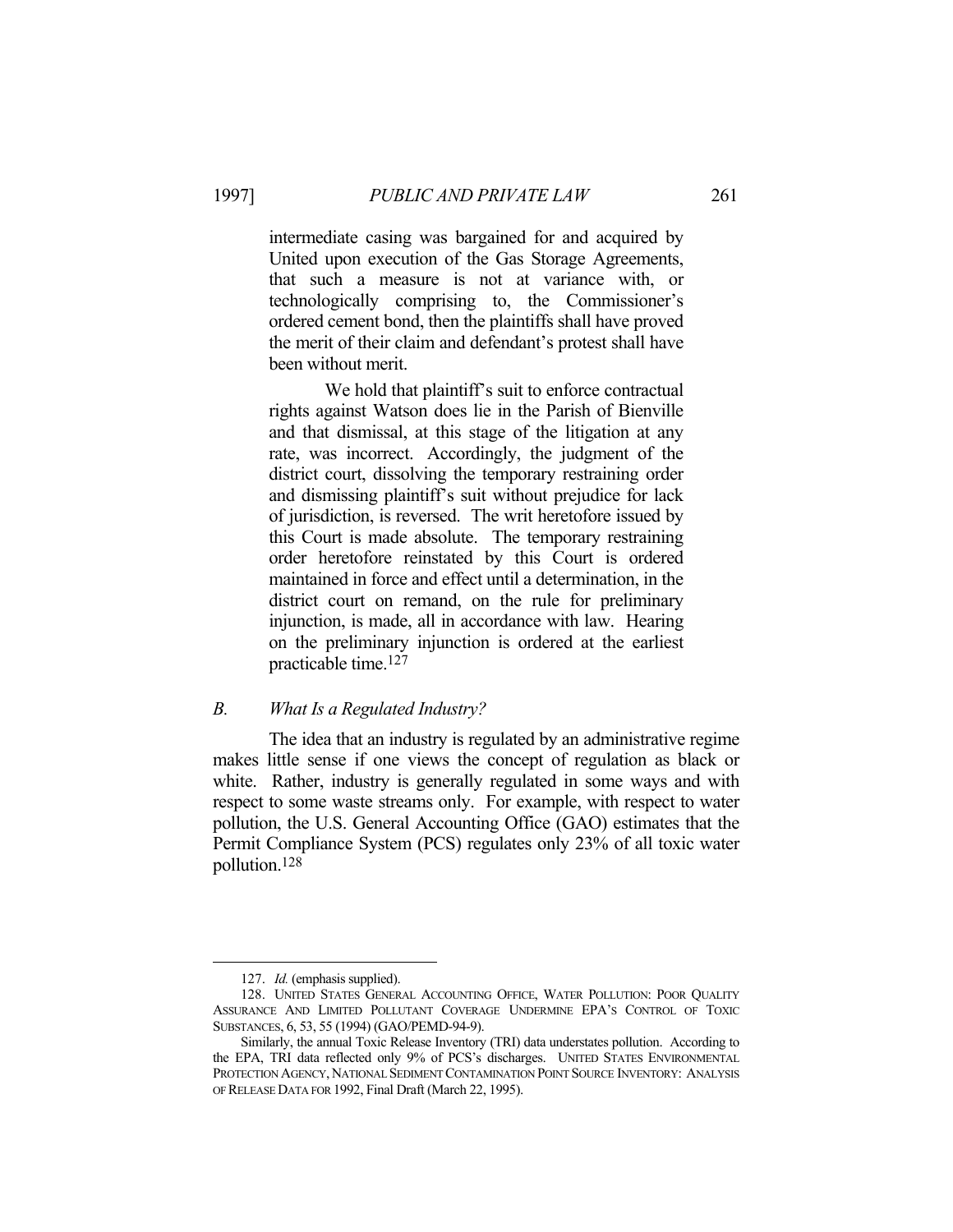The level of regulation, or enthusiasm for regulatory enforcement may vary between states to a significant degree.<sup>129</sup> Even though the same laws are on the books, the regulatory reality varies among the states.

 To return to the hypothetical discussed above, it may be that the relevant law does not give government power over A unless and until government can meet some burden such as showing the existence of an imminent and substantial endangerment of public health. Absent this showing or in the face of ambiguous facts, government may lack the ability to go to court to enforce an order against A. In addition to this threshold showing, the administrative regime may only have power over water pollution, but not over B to the extent that pollution migrates to another medium or via another medium. For example, the government agency in charge of permitting waste water discharges may have no power to sanction A for air pollution emanating from A's plant or for soil or subsurface contamination associated with the pollutants in its subject waste stream. Thus, the remedial powers of that administrative regime are likely not unlimited.

### *C. Do Polluters Hide Behind Regulators?*

 Even an administrative regime of limited power and jurisdiction may be an appealing object for a consent decree. For example, A may consent to entry of a decree to study a problem to achieve a number of positives including the ability to: (1) stop citizen suits if defendant is under a compliance order,  $130$  (2) shape and control the study, (3) go forward without the inconvenience of civil discovery, and (4) to avoid an agency which may, in fact, have enforcement power or that may have a reputation for exercising its jurisdiction more sympathetically. If the consent decree does not admit guilt or responsibility for a cleanup, then A may still test the government's jurisdiction in a later enforcement action.

 It is well recognized that polluters solicit particular administrative orders for self-interested reasons, such as saving money. Money can be saved if the order can be used to shape or limit investigations, or to stop or delay a private-party suit or a citizen suit.

 <sup>129.</sup> *See* John H. Cushman, Jr., *States Neglecting Pollution Rules*, N.Y. TIMES, Dec. 15, 1996, at A1.

 <sup>130.</sup> *See* MICHAEL D.AXLINE,ENVIRONMENTAL CITIZEN SUITS (1991).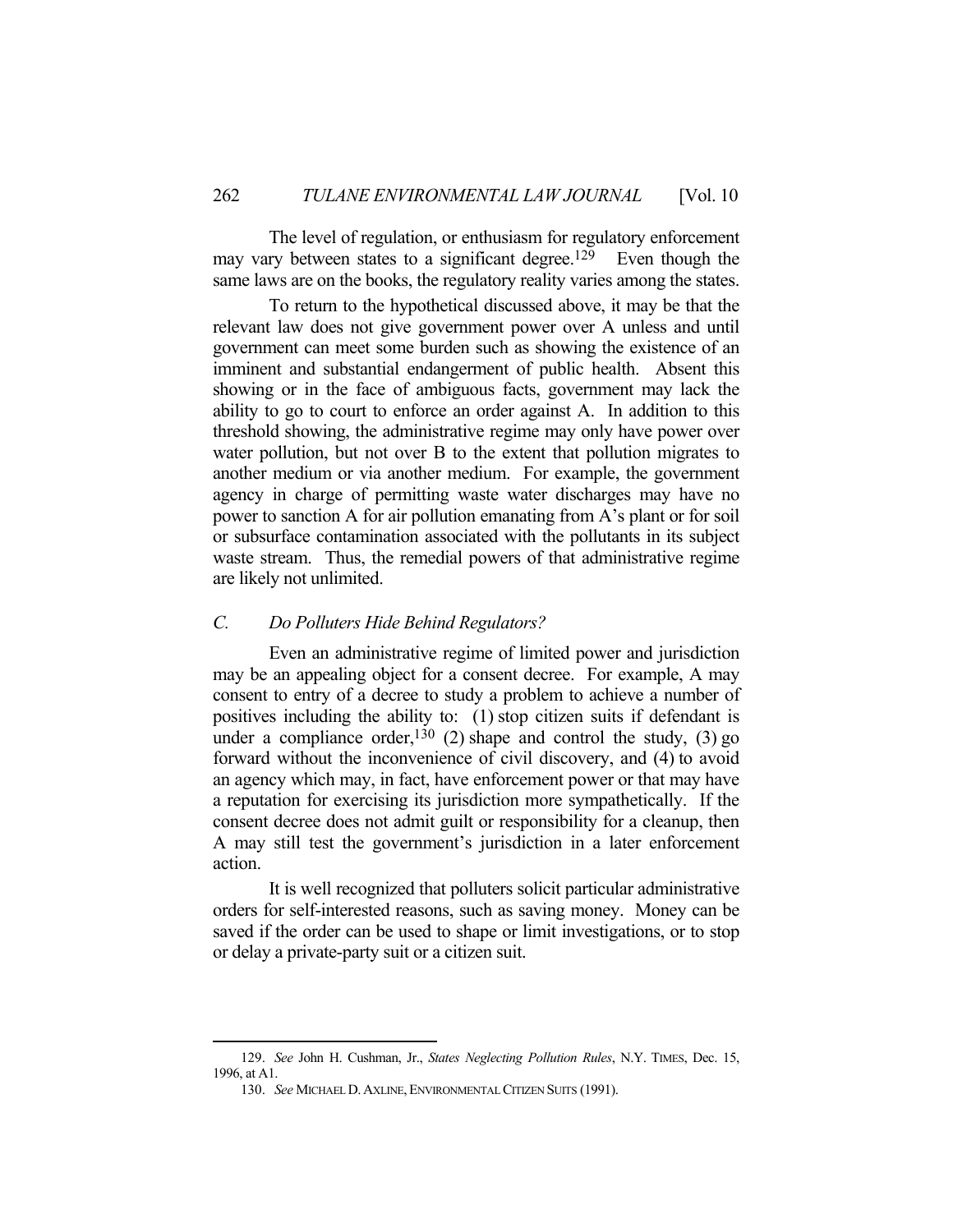1. Consent Orders May Be Solicited to Frustrate Private-Party Suits

 In some cases, polluters may solicit consent orders solely to frustrate a private-party suit. This obviously demonstrates a relatively pliant administrative regime as well as the importance of civil discovery.

 For example, in *Sanders v. Gary,* Texaco asked the state DEQ for entry of a compliance order for the sole purpose of frustrating a mineral owner's cleanup suit against a mineral lessee:

[MR. KANNER]

Q. Are you familiar with the order entered by J. Dale Givens, dated January 10, 1995, relative to Texaco, Inc. in the Fordoche field?

[MR. SCHRAMM] [Louisiana Department of Environmental Quality]:

A Yes.

Q What do you know about the background of that order? How did that come about?

A The way I understand well, through various meetings with Texaco, we were trying to get this work plan implemented,131 and there was some maneuvering by various parties to hold up the implementation of the plan,132 and we sat down in a meeting with Texaco and kicked around some ideas, and what came out of it was that they said is it possible to have an order issued to help get it back on line. At that point we were instructed to start looking at writing an order. That was done, but the order that we were working on never was issued, and it sort of fell by the wayside for awhile.<sup>133</sup> Then when the legal proceedings started up again, that issue was brought up again, could we have an order, and it was pursued through the legal department. I wasn't involved in any of that.

Q So just so we are real clear, it is Texaco that asked the DEQ for an order, and they did it on two occasions; is that correct?

 <sup>131.</sup> Texaco volunteered to do a work plan to satisfy DEQ concerns, but had not done anything or even defined the terms of the plan.

 <sup>132.</sup> Plaintiffs sued in tort after ten years of inaction.

 <sup>133.</sup> Texaco removed the tort suit to federal court where it sat for about nine months before a remand.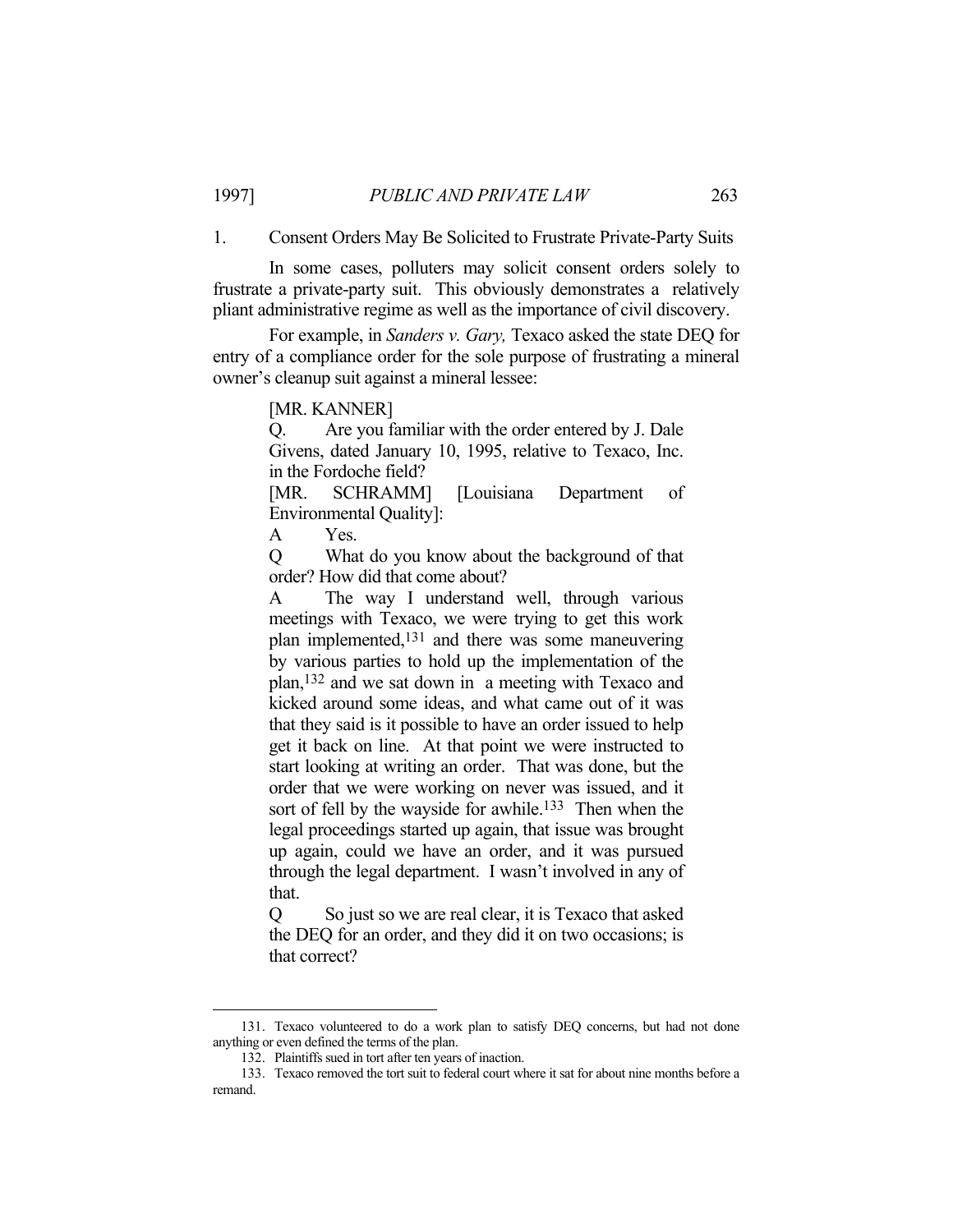A As far as yes, it was discussed that it would work that way.

Q And the first time was roughly in April of '94 and the second was roughly in December of '94 or January of '95?

A That sounds about right.

Q And the first time the Groundwater Protection Division was actually working on a draft of an order that was not issued, correct?

A Correct.

Q When Texaco came back the second time in about December of '94 and asked for an order, at that point in time it was DEQ's legal people who prepared a form of order, not the groundwater protection people?

A Right.

Q Do you have a draft of the order that you or your group was working on in the Spring of '94?

A On the computer, I think we may have.

Q I would request a copy of that. I would like to see how that may be different than the order they ultimately issued, if we could get a printout of that at some point. Is that a yes?134

2. Administrative Processes Often Do Not Seek to Protect Private Property Rights

 Interestingly, and illustrative of the tunnel vision of many administrative regimes as well as the lack of due process afforded private landowners, the DEQ entered that order without first speaking to the affected landowners:

[MR. KANNER]

 Do you have any understanding of what Mr. Raymond Long and Mr. Gary are seeking to accomplish in their lawsuit?

[MR. SCHRAMM]

<u>.</u>

A I am confused on that case.

Q So right now you are confused about that case. Despite that confusion, you went ahead and prepared a

 <sup>134.</sup> W.H. Schramm Deposition at 8:24-10:25, Sanders v. Gary, No. 95-CW-0070 & No. 95- CW-0940 (Mar. 27, 1995) 03/27/95, (DEQ employee). The order turned out to be much more rigorous than the version drafted by Texaco and entered by DEQ's legal department.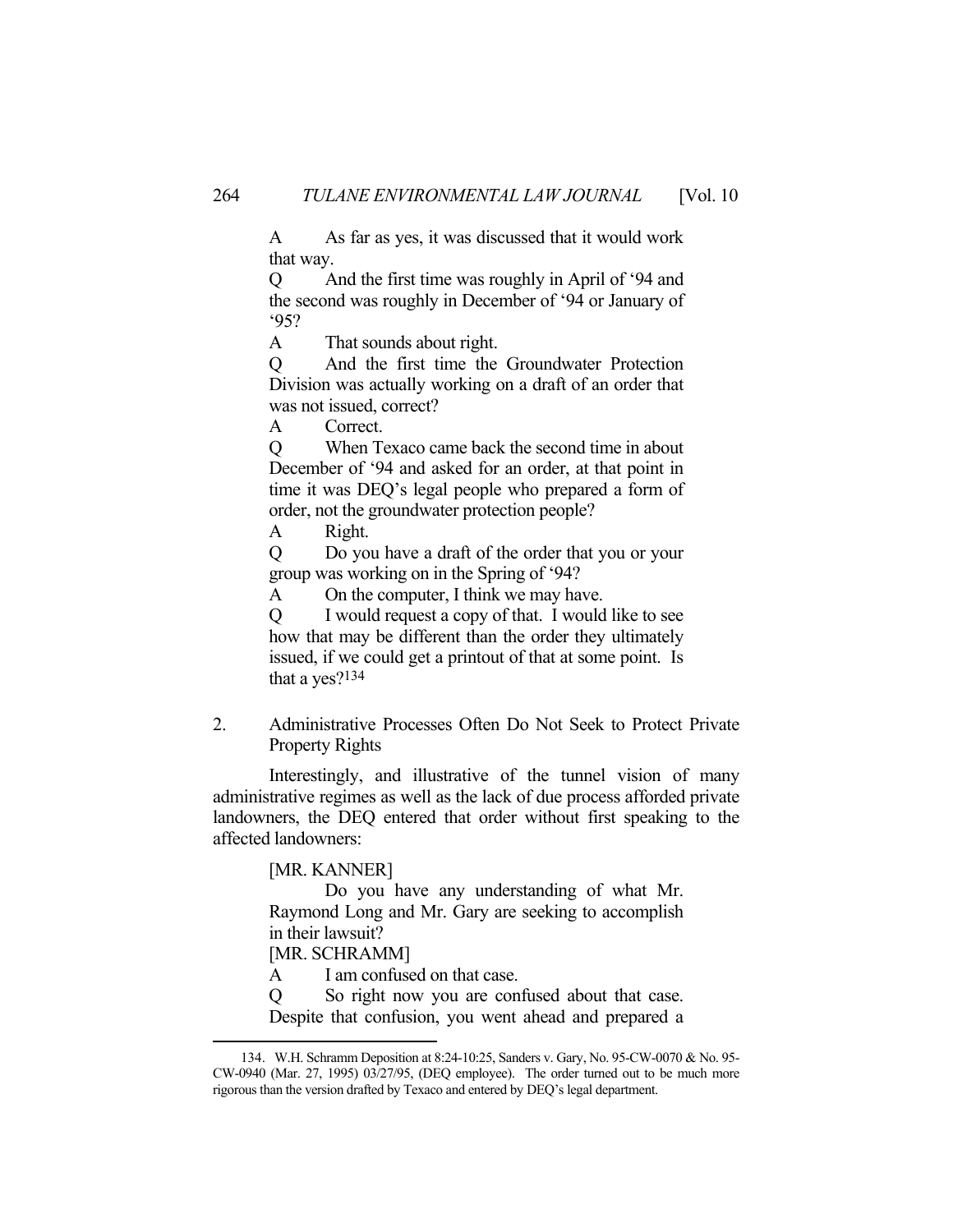form of order for Texaco, even though it wasn't implemented in April?

A Yes.

Q Did you think to pick up the phone and maybe call those gentlemen and ask them what their goal was, in terms of cleaning up their property?

A Call whom?

Q The landowners, Mr. Long and Mr. Gary.

A No.

Q Why not?

A The approach that the department took here was to deal with the people that, well, are taking responsibility for whatever contamination is on the property, and starting from the initial investigation and the complaint from Mr. Long, we went ahead and we explained to Mr. Long we were dealing with Texaco, and he never offered any objections to that course of action.

Through all of our discussions and actions that dealt with Texaco, we tried to stress that they should communicate with Mr. Long.

We didn't follow up on whether they did or not. That was their responsibility under our

Q Just so we are clear, as far as the department is concerned, it was Texaco's responsibility throughout to keep both Mr. Long and Mr. Gary apprised of what they were doing, correct?

A Yes.

Q And did that responsibility go beyond, in your mind, the mere publication of a form of notice in a newspaper?

A I had hoped that was the case, yes.

Q But you never ordered them to talk to Mr. Long or Mr. Gary?

A Only on the approval of the final corrective action plan we required them to obtain all permission, licenses, [to] implement the plan. That was supposed to make certain that they had everybody's knowledge and approval to do it. I can't answer for all of the other licenses and permits and regulatory issues.<sup>135</sup>

 <sup>135.</sup> *Id.* at 14:3-16:2.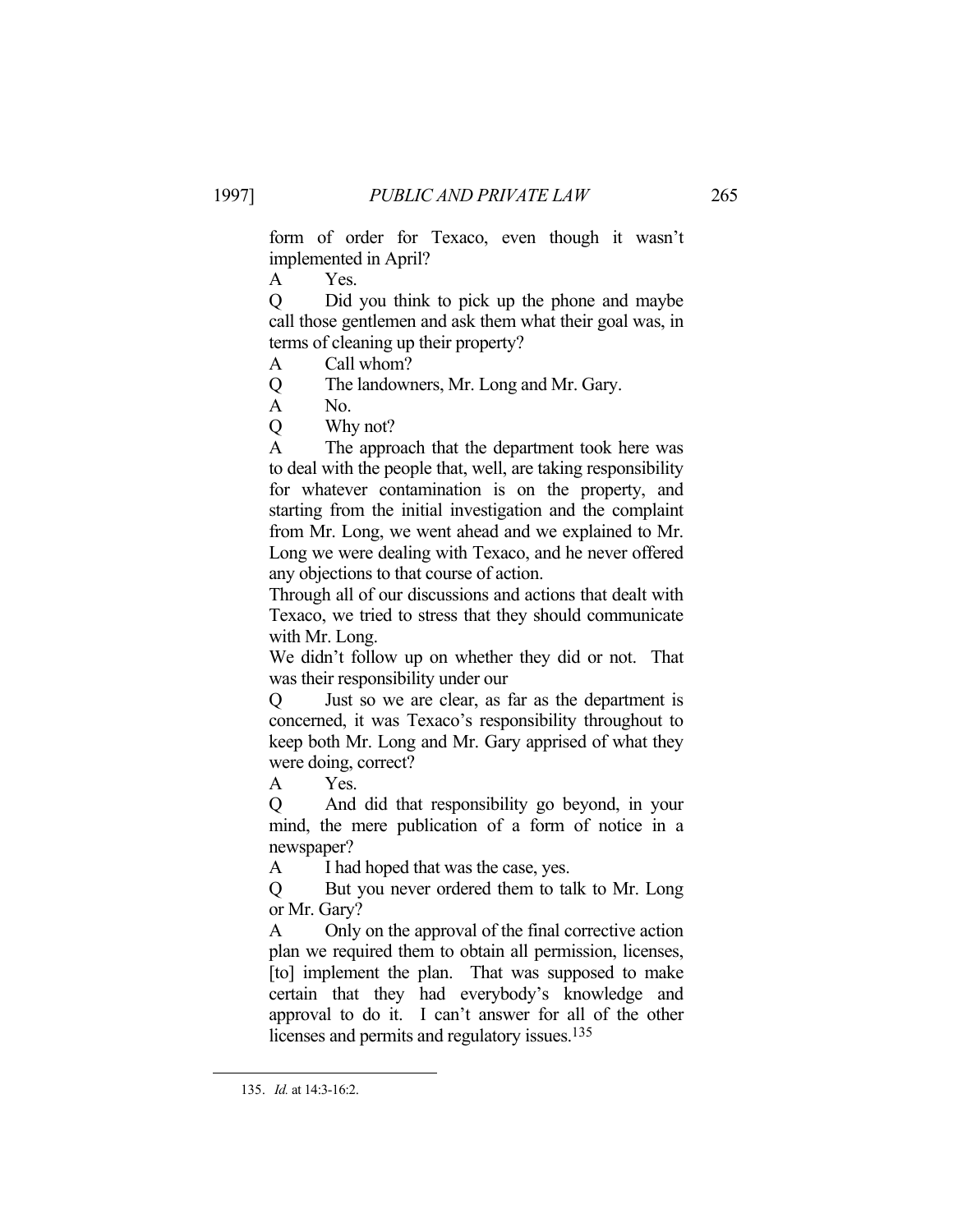Q So do you have any idea of whether, in fact, they did do that? A No.136

3. Polluters Use Consent Orders to Shape the Investigation

 Another way for a polluter to save money is to consent to an order that allows it to shape the investigation of pollution. This gives the polluter an opportunity to shape the data in a way most favorable to itself. In *Guste v. Shell,* an in-house memorandum clearly expressed that the primary benefit of consenting to a compliance order would be the ability to shape the data and leave the government in a more passive role:

> Voluntarily agreeing to perform an RIFS would give Shell substantial control over the study protocols as well as immediate access to all data. This would not be the case if DEQ developed the data ... if Shell were agreeable to performing an RIFS, some could be accomplished . . . as long as care is taken to carefully craft any factual statements as to toxicity, etc.  $\dots$ <sup>137</sup>

4. Polluters Use Consent Decrees to Frustrate Future Government Action

 This language also illustrates that jurisdiction among administrative regimes is not comprehensive. If there is no toxicity data, there is imminent and substantial endangerment as a necessary predicate for an enforcement action. The situation here was that DEQ felt it had sufficient evidence, and so Shell volunteered to do the Remedial Investigation/Feasibility Study (RI/FS) in part in order to undercut that evidence. There are numerous ways to shape data. For example, the problem can be defined to entirely exclude certain areas of pollution such as heavy metal other than lead. Also, detection limits can be set too high.

5. All Cleanups Are Not Created Equal

 The investigation not only shapes government's future enforcement options, but also shapes cleanup options. *Sanders v. Gary* also illustrates the point that all cleanups are not created equal:

 <sup>136.</sup> *Id.* at 17:12-14.

 <sup>137.</sup> In-house memo from attorney Aurelius to W.L. Caughman, at 4 (Aug. 29, 1988) (EA002922).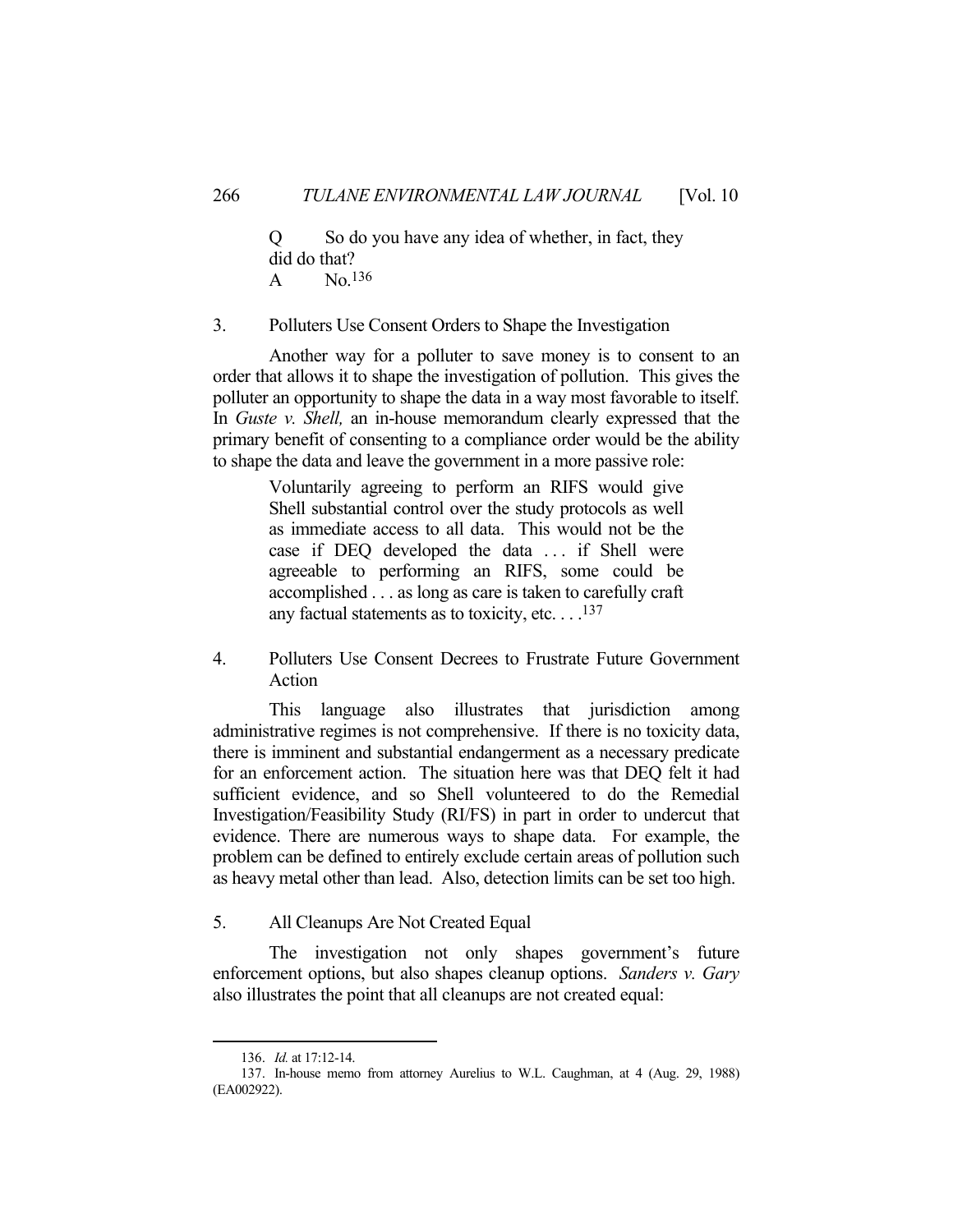## [MR. KANNER]

Q Is it the goal of the remediation plan to remove all the contaminants in the groundwater back to background level; is that the goal of the remedial action plan, as you understand it?

[MR. SCHRAMM]

A No.

Q It is not the goal?

A It is not the goal.

Q What do you understand the goal of the remedial action plan that is the subject of the DEQ order to be?

A To implement some kind of a recovery of the groundwater, and the target goal is to meet the drinking water standards, but not necessarily the background; however, I don't believe it is stated in the plans as background.

Q And there is no order right now ordering Texaco to either get it back to background or even the drinking water standards? At this point in time there is no order to that effect, correct?

A I believe that is correct.<sup>138</sup>

 Indeed, a better cleanup, such as the one the landowner desires, is always available:

> Q Has there been any discussion that you are aware of the impact of the lawsuit, the Raymond Long lawsuit? Do you know when the Raymond Long lawsuit is supposed to go to trial?

A No.

<u>.</u>

Q Do you know that it is set for trial in Pointe Coupee Parish May 10th through 18th of this year?

A I may have been notified.

Q From your point of view, is there any urgency that any work needs to be done by Texaco or anybody between now and the time of trial?

A Well, at this point, probably there is no urgency. The urgency is that there is an approved plan out there [the one sought by Texaco after the litigation began] that is not being implemented.

 <sup>138.</sup> Schramm Deposition, at 20:16-21:13, Sanders v. Gary, No. 95-CW-0070 & 95-CW-0940 (Mar. 27, 1995).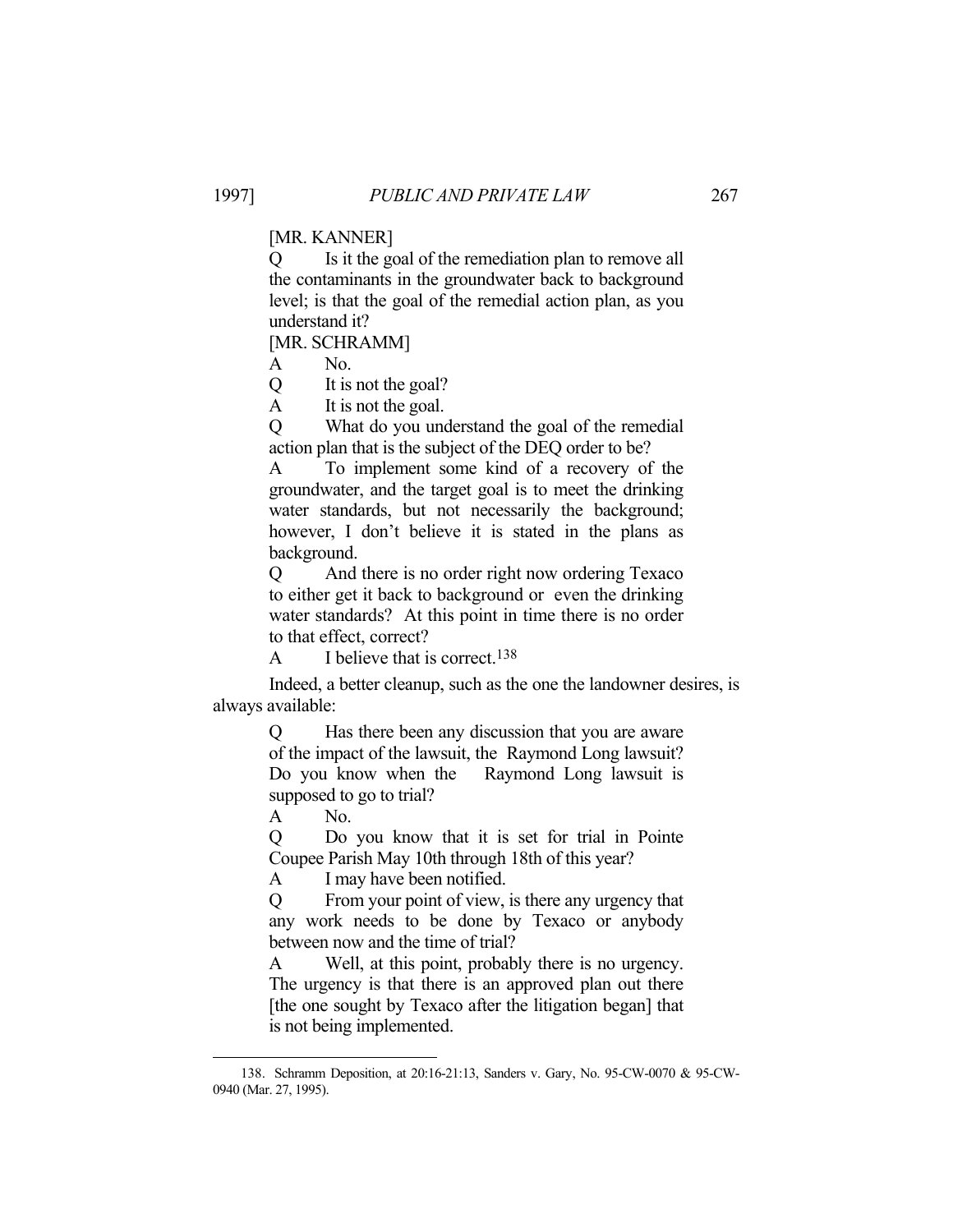Q And if Raymond Long came to you with Texaco after May 18th and said, I just won a judgment of X dollars, I would like to put in a much better plan, or what, to my mind, is a much better plan, would you have any problem sitting down with Mr. Long and Texaco and looking at the plan at that point in time?

A No.

Q Would you have any problem sitting down if it was a better plan and substituting it for the existing plan?

 $\overline{A}$  No.<sup>139</sup>

 Further, Mr. Schramm stated that the Plaintiff's goal of restoration to pre-contamination conditions by judicial process was not in conflict with the State order:

> Q *If the evidence were presented to you that the only way to guarantee a clean-up in a timely period would be to excavate, would you still be against excavation?*

- A *Are you talking philosophically or as a regulator?*
- Q *As a regulator.*
- A I *wouldn't be opposed* to it.140

 As indicated earlier, Mr. Jim Welsh, of the Louisiana Department of Natural Resources, in his deposition similarly agreed that Plaintiffs' pursuit of protecting their property rights here in state court in no way conflicts with DNR and its objectives:

[MR. KANNER]

Q We have two issues floating around in the case. One issue is just damages. Mr. Long is requesting an opportunity to sue Texaco for money to clean up his property. He would like to run that clean-up to get it back to his level versus what Texaco is trying to do right now, which he views as being less of a clean-up. Is there anything in your regulations or your department that would in any way want to interfere with a private property owner's right to sue a polluter for clean-up to the levels that he, the property owner, wants to get it to? MS. AKCHIN: Object to the form of the question. [MR. WELSH]

 <sup>139.</sup> *Id.* at 66:21-67:24.

 <sup>140.</sup> *Id.* at 50 (emphasis added).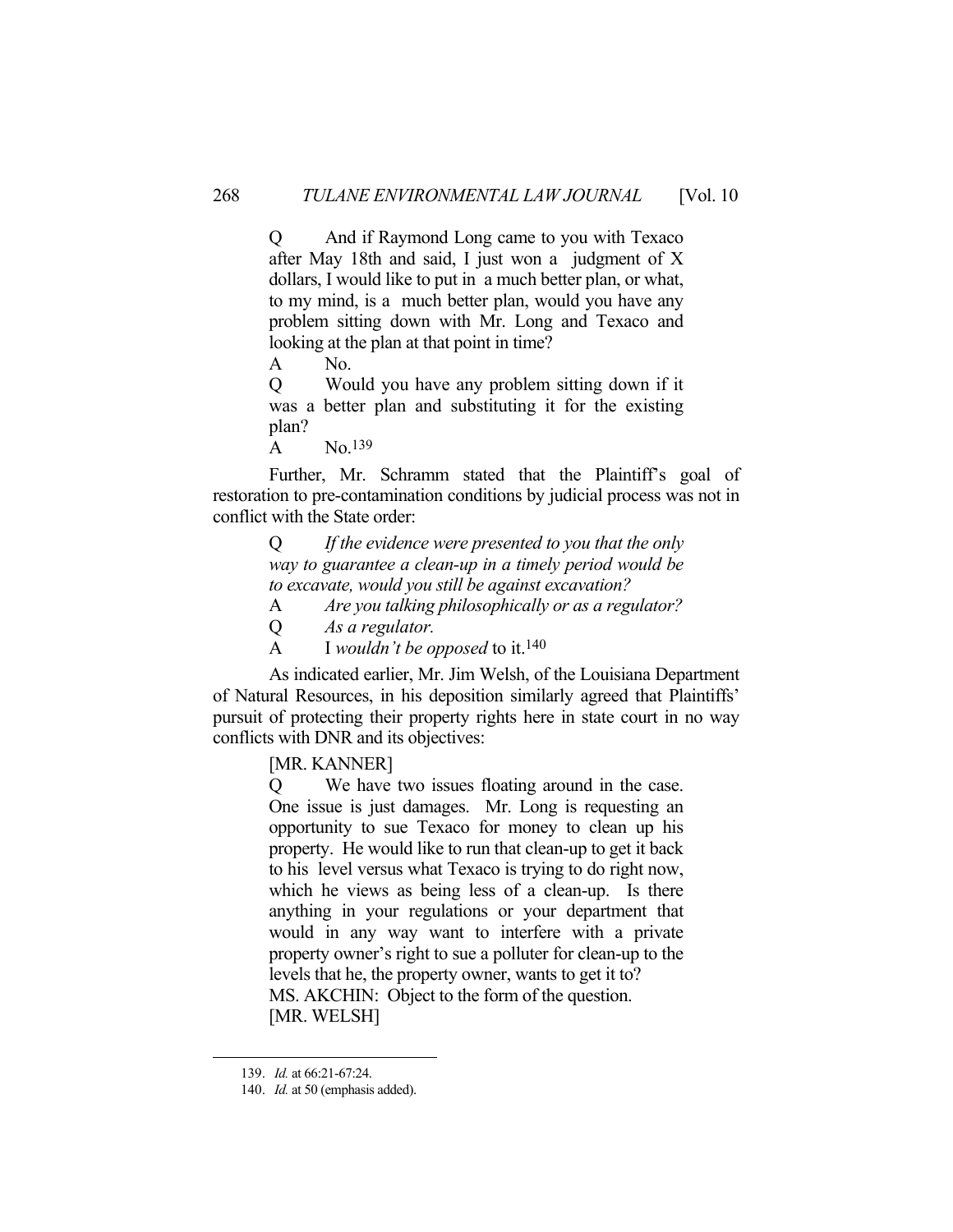A There would be no reason for us to get involved at all between a landowner, a lessee/lessor type situation.

Q And, in fact, you are not trying your department is not trying in any way to interfere with respect to that damages lawsuit, correct?

A That is correct.

Q With respect to a separate question from the damages, there is a question of the use of wells. Mr. Long's position is, he made a contract that did not allow the use of his well for recovery water versus saltwater, or radioactive water versus saltwater. At least that is a distinction in his mind that he is drawing, and he is taking the position that Texaco has to abide by the terms of its contract with the Longs, not with any understanding Texaco may have had with the state. Do you understand that distinction?

A Um-hm.

Q Is there anything that DNRC does DNR, in any way, want to interfere with a private landowner's right to enforce his contract as between the two parties?

MS. AKCHIN: Object to the form of the question. Feel free to answer.

A I have no reason to interfere. Had I testified that afternoon in January, I would have probably said what I just said awhile ago about what can go down a Class 2 well. You know, Texaco doesn't have a problem with this agency of what they are putting down a well. If they have a problem with their landowner, they need to work that out. Maybe that is what the Judge needs to decide, and I think that is what you said, and I agree with that.<sup>141</sup>

 In February 6, 1989, Texaco wrote to DNR and said that recovered produced water would be injected in only one of the wells (Dearing 2). Texaco did not submit any lab data. No one ever got Mr. Long's or Mr. Gary's permission. More important, DNR did not order anyone to use the injection wells for anything:

[MR. KANNER]

<u>.</u>

Q If, on the other hand, DEQ said that, as far as they are concerned, it wasn't necessary to use these injection

 <sup>141.</sup> Welsh Deposition, at 39-39, Sanders v. Gary, No. 95-CW-0070 & No. 95-CW-0940 (Mar. 27, 1995).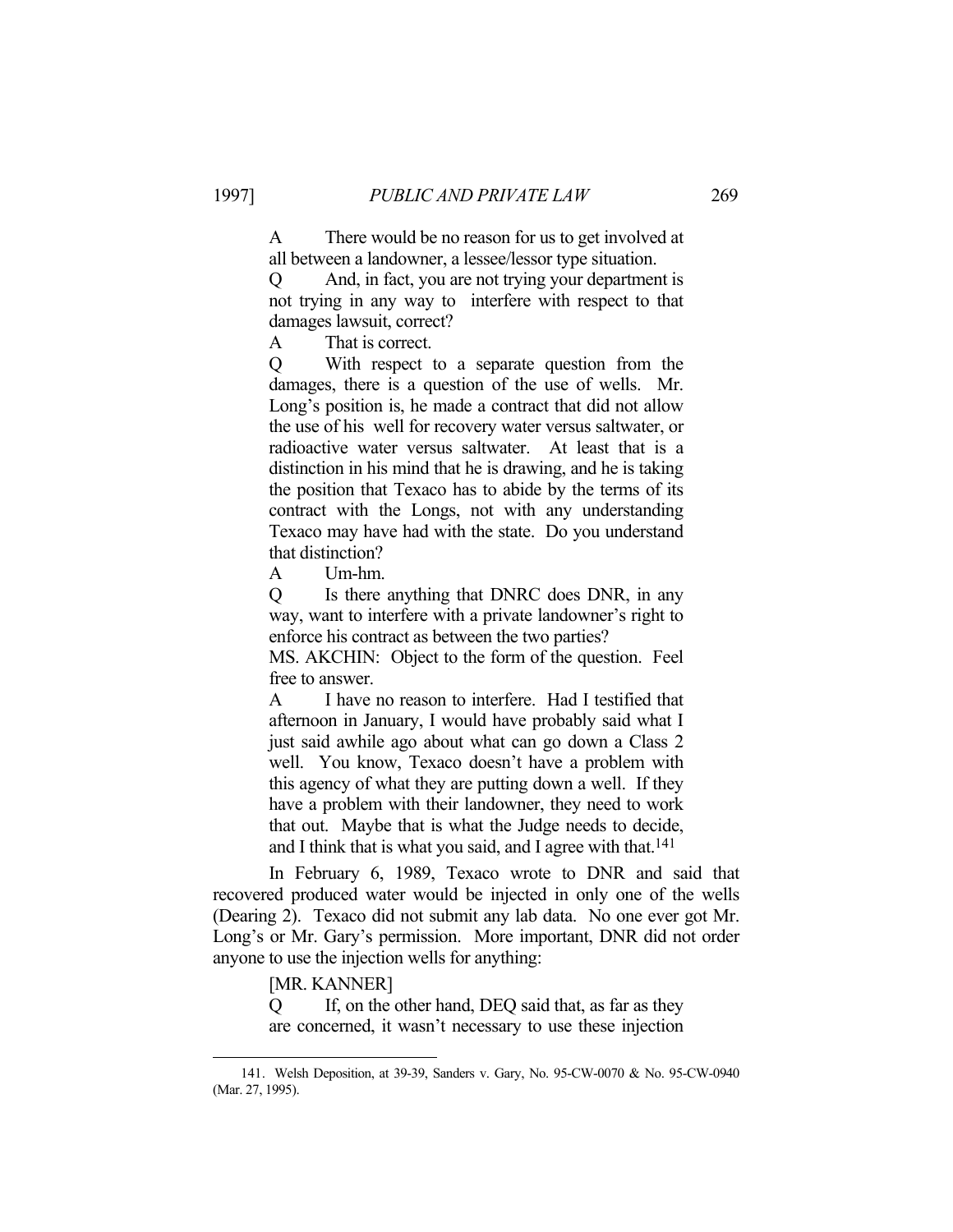wells, your office wouldn't insist that they use these injection wells for recovery water, correct?

MS. AKCHIN: Object to the form of the question. [MR. WELSH]

A We would not insist that anybody use injection wells.

Q And as you understand it right now, the Department of Conservation is not ordering anybody to use those wells for recovery purposes; is that correct?

A That is correct.

Q And, in fact, you are not ordering anybody to use those wells for any purpose at all, whether recovery or associated with the  $E \& P$  activities, correct?

MS. AKCHIN: Object to the form of the question.

A No, we don't order anybody to use any injection well. If they meet the regulations and operate the well according to the regulations, they can use the well, if they so desire.

 $Q$  So you are giving, with respect to E & P injection of produced water, you are giving Texaco permission to use those wells, so long as the wells satisfy requirements of mechanical integrity and the contents of what are being injected is consistent with Class 2 requirements, correct?

A Correct.<sup>142</sup>

 It turns out Texaco failed to properly report to DNR about recovery water in the wells, and had to backdate reports:

[MR. KANNER]

Q When somebody converts a well from an operating well to a saltwater disposal well, part of what they do is tell you what they are going to inject in it and list sources of waste stream; is that correct? [MR. WELSH]

A Yes. They are required to do that. They are required to file an annual report as to volumes and source of water that goes down each well.

Q Are you aware that at some point in time Texaco had to go back and amend its prior annual reports with

 <sup>142.</sup> *Id.* at 31-32.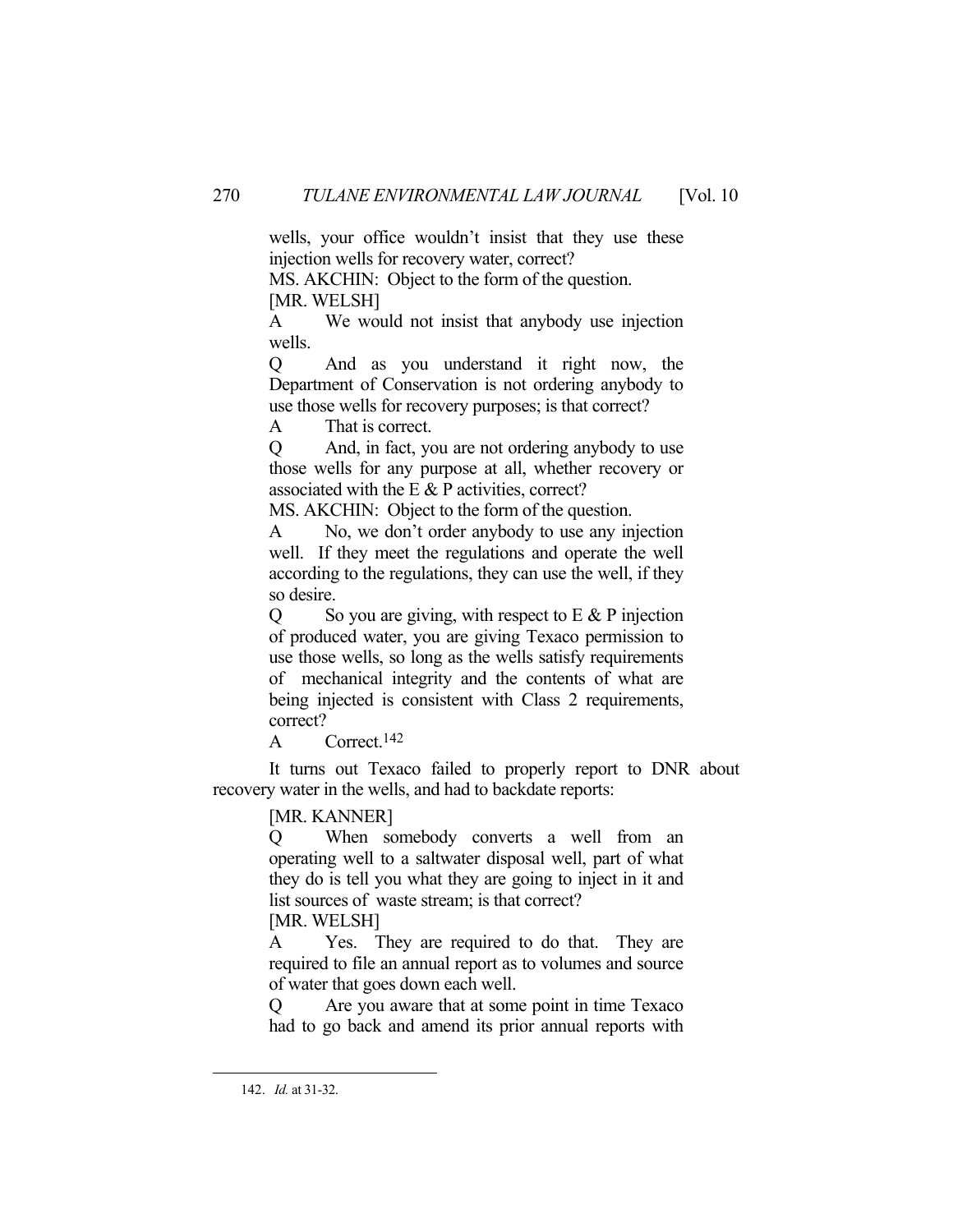respect to the subject wells we have been talking about today?

A I am not personally familiar with that, no.

Q You are not aware of the fact that do you know who Dale Bienvenu is?

A Yes, I know who Dale Bienvenu is.

Q He is the fellow at Texaco who files the annual reports and sources?

A Yes. I recognize his name.

Q If Mr. Bienvenu, at his deposition, says he had not been aware of the use of recovery wells and had to go back and amend his prior filings, do you have any reason to disagree with that?

MS. AKCHIN: Object to the form of the question. You can answer.

A They should speak for themselves, if they have been amended. But I understand I think there are recovery trenches, too, out there.

Q They are proposed.

A Oh, okay.

Q There are proposed recovery trenches under the to be put out there under the contemplated, what is it called, Camp, Dresser & McKee plan that is outstanding right now. I don't know that there are any trenches that have been dug already.

A Okay.<sup>143</sup>

Q At any point in time, has Texaco requested permission to modify the initial list of sources with respect to saltwater disposal well number 1?

A I would have to

Q Would you take a look, please?

A I see the word correction written on the year 1992.

Q What does that mean?

A I suppose it means that something on here has been corrected, and I see the same for the year 1991.

Q And can you tell what year that was corrected?

- A I can't, no.
- Q Do you know if it was after this lawsuit was filed?

 <sup>143.</sup> *Id.* at 32-34.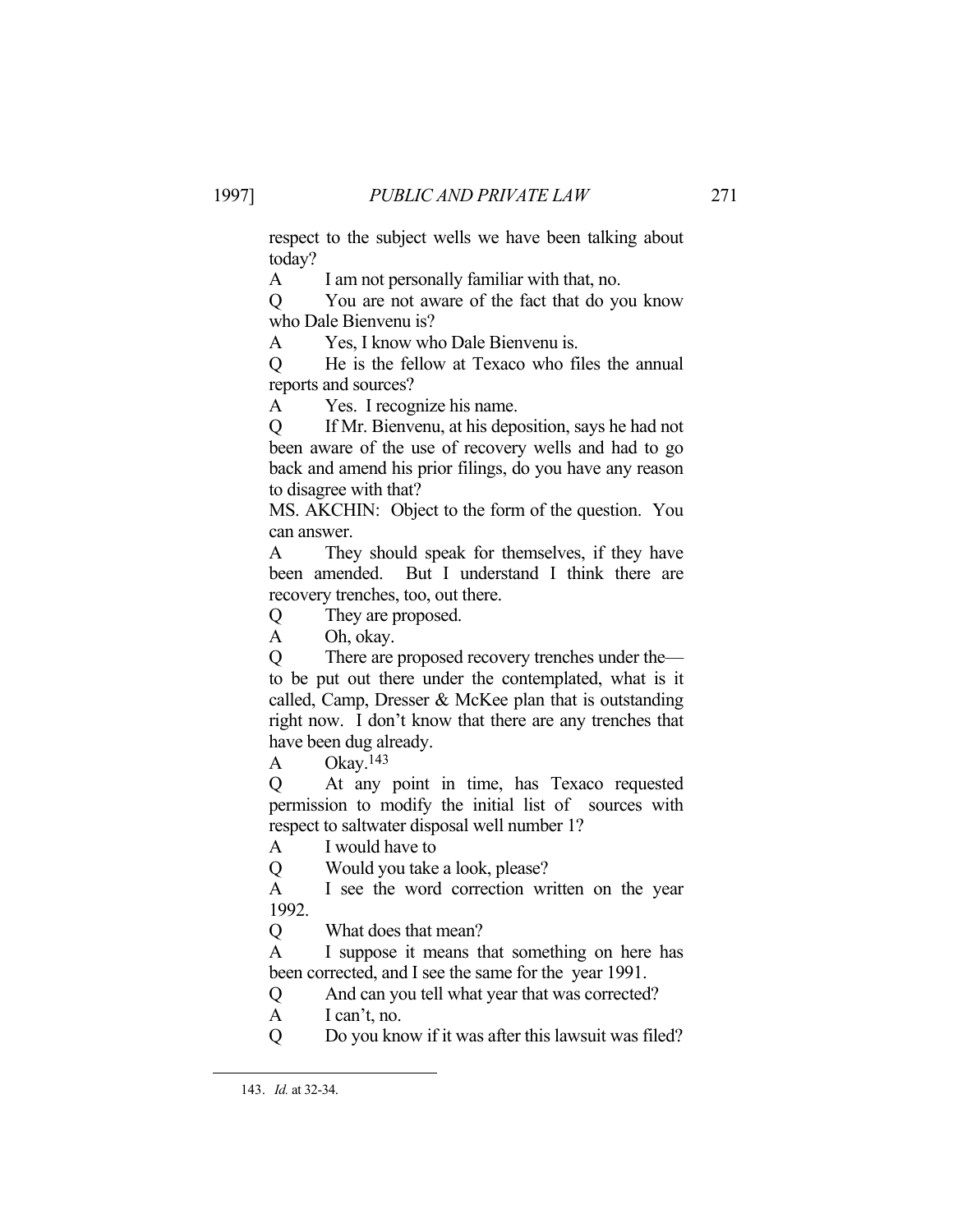A No. I have no idea. In fact, I am looking at it for the first time right now, so I have no idea.

Q Is there a piece of paper in there that says that Texaco can put stuff from the recovery well down that particular well?

MS. AKCHIN: You are asking him about in the Long Number 1 file?

Q Is that what you are looking at now?

A I am looking at the Number 1 file, yes. Well, here is something written on the 1992 report, Fordoche Groundwater Recovery, but

Q Again, you don't know when that corrected version was put in?

A No, and it scratched out the dates January of 92 through December of 92, and a volume is scratched out, and I would have to ask the technician who goes over this.

Q For the record, is it also correct to say that it looks like somebody typed in Fordoche Groundwater, that this wasn't in the original printing?

A Apparently the font is different, or something.

Q Again, you don't know when that was submitted to your office?

A I do not.

Q Is there another copy somewhere that would have been time stamped on its receipt?

A I'm sorry. Here is a time stamp. March 17, 1994.144

 Indeed, DEQ in its regulatory compliance approval of Texaco's French drain project, directed Texaco to contact the landowners and obtain their approval before implementation of the work plan:

[MR. KANNER]

Q Just so I am clear, on February 16, 1994, Linda Korn Levy wrote to Mr. George Roszkowski, copying William H. Schramm, indicating that, The Groundwater Protection Division of the Department of Environmental Quality approved a remedial work plan for the Fordoche field brine pit by letter of December 6, 1993. The plan has been available for public comment, dot, dot, dot, no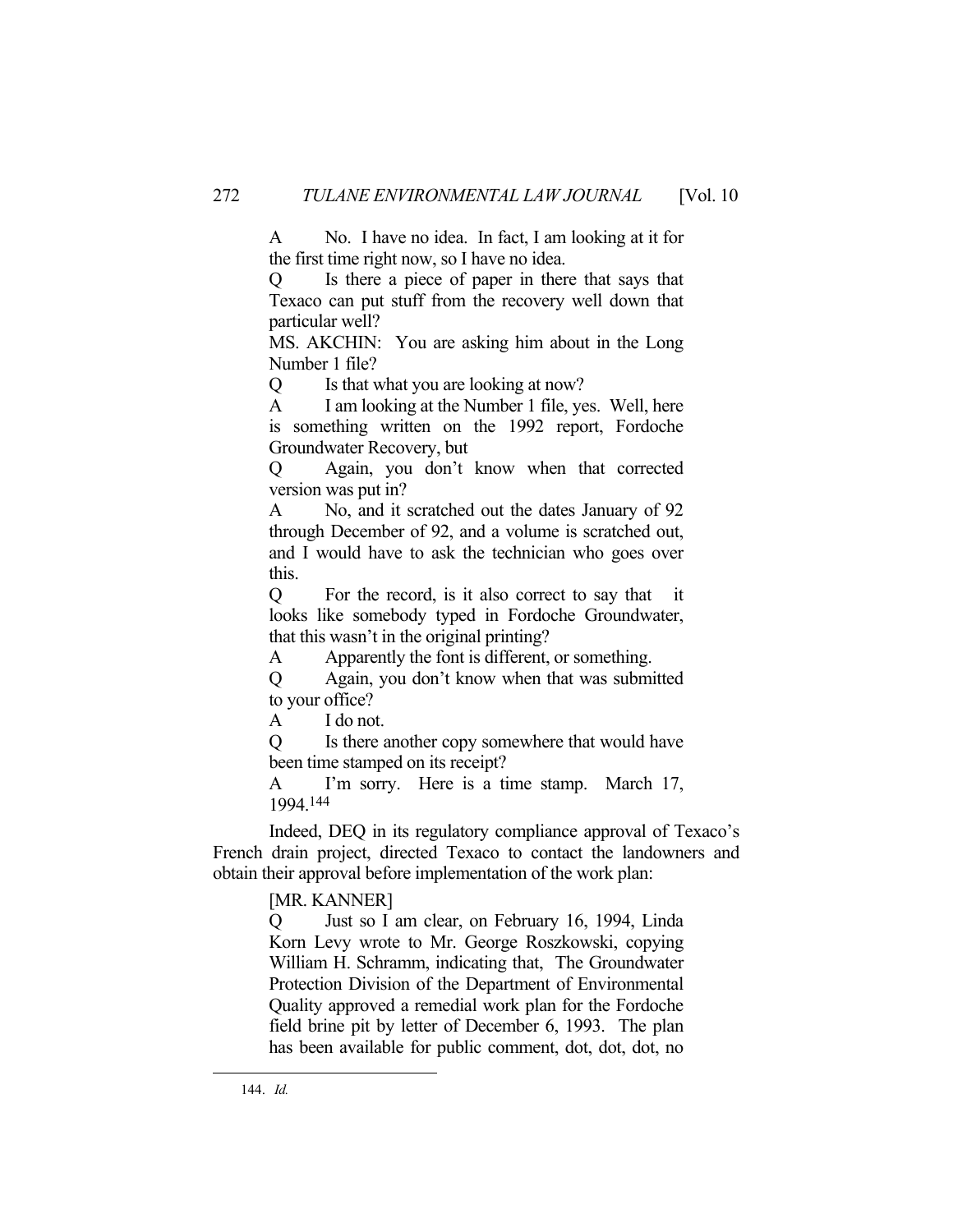comments have been received, dot, dot, dot. you are hereby directed to implement the work plan at your earliest convenience. Please make all necessary efforts to inform the involved landowners. All appropriate regulatory authorities or individuals must be notified, and any permits, license, waivers, approvals, et cetera, must be obtained before implementation of the work plan. You may contact Mr. Schramm, dot, dot, dot. That is the letter you are referring to in your testimony? [MR. SCHRAMM]

A Yes.145

 These two administrative agency witnesses, which were listed by Texaco for trial and then deposed by counsel for the plaintiffs, plainly stated that the plaintiff's attempts to restore their property and enjoin unauthorized injection into the Long injection wells did not create a conflict with any administrative order. A conflict between the administrative order and the cleanup attempts was a necessary element for Texaco to have prevailed on its claim of lack of subject matter jurisdiction and related claims.

 As shown from the deposition testimony above, DEQ's position had always been that landowner consent to French Drain implementation is required. DEQ did not object to the plaintiffs' securing a better, faster, more comprehensive cleanup in this restoration damage suit. Accordingly, there was no conflict between the plaintiffs' lawsuit demands regarding restoration and the DEQ order to Texaco to implement the French Drain.

6. Lengthy Studies Sap Government Enforcement Ability

 *Sanders v. Gary* also shows how a long term study can lead regulators to forget about underlying facts, including the presence of a compliance order. In other words, there was a ten-year old DEQ compliance order that the DEQ case manager did not know about and that the plaintiff did not know about until after discovery began in the tort suit:

[MR. KANNER]

<u>.</u>

Q . . . What do you know about the history of the contamination at this site, if anything?

 <sup>145.</sup> Schramm Deposition, at 16, Sanders v. Gary, No. 95-CW-0070 & No. 95-CW-0940 (Mar. 27, 1995).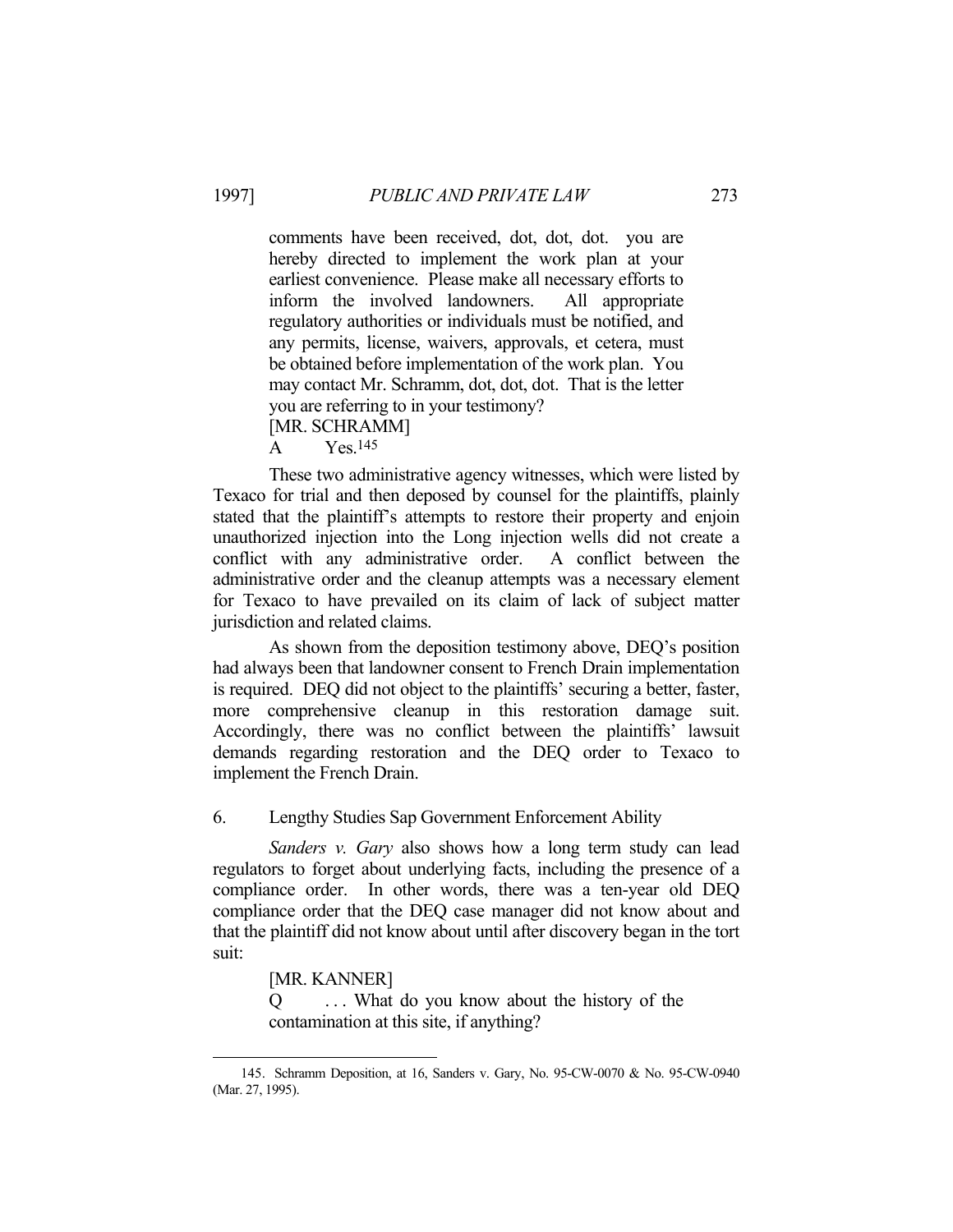## [MR. SCHRAMM]

A All I know is, they operated those [oilfield] brine pits there. At some point in time there was a breach in one of the levees, and surficial contamination resulted. That was dealt with, I guess it was outside of our office. Maybe it was dealt with through DNR at the time, since they were still operating. The pits were closed, from my understanding, under the DNR regulations at that time. Somewhere down the line Texaco investigated possible contamination. They installed some wells and one recovery well. There was a report submitted to the department. I believe that occurred before I was involved. The first instance that I became aware of anything going on out there was when Mr. Long wrote a letter complaining about his stock well. We went out and sampled that, and through that investigation, through that complaint, we found some records in our files. We went out to Texaco, and that started the whole thing off, started speaking with various people.

Q Had Mr. Long not complained, did the DEQ have any type of program to just be monitoring for problems out there?

A No.

Q I would like to show you a letter from J. Dale Givens to Texaco, dated October 1, 1985, with an attached form of order signed by then DEQ Secretary Patricia Norton, dated October 1, 1985, and it is a compliance order relative to the discharge of contaminated storm water into ditches. I want to ask you if that is the order that you referred to earlier.

A I don't remember referring to any order.

Q You said that there was a problem with saltwater in ditches.

A Okay. Yes. No, a discharge.

Q A discharge into ditches. Okay. Let me go back a step. Do you recall that resulting in a DEQ enforcement order against Texaco?

A No.

Q Do you recall it involving any kind of order with Texaco?

A No. I never investigated the surface water aspect.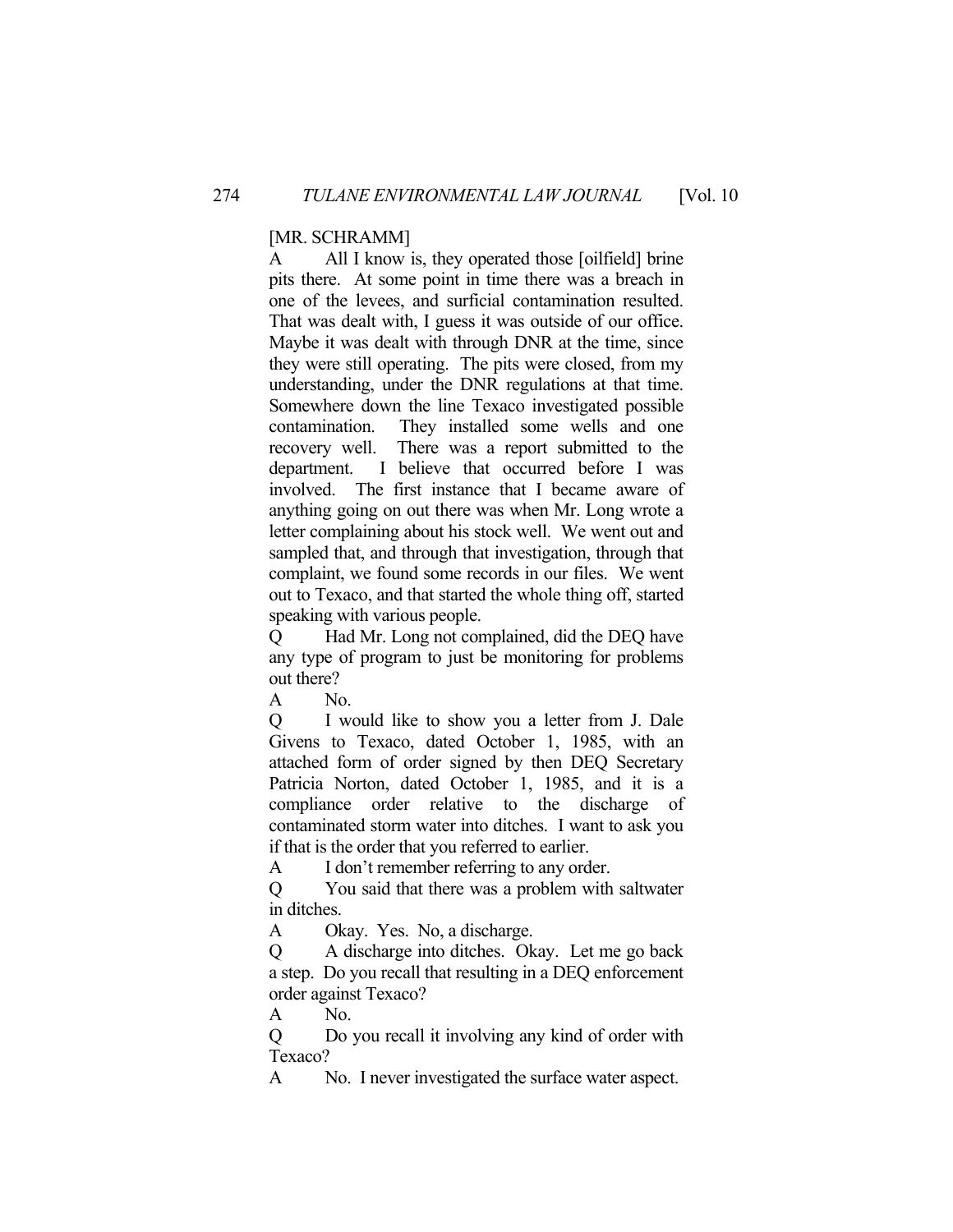Q So sitting here today, except for what I just said, you are not even aware that DEQ entered an order against Texaco in October of 1985?

A No.

Q Let me mark it and show you a copy of it anyway. (SCHRAMM 4 MARKED.)

Q So you have not seen that order previous to today?

A No.146

7. Polluters Play Competing Agencies Off Against Each Other

 *Sanders* also demonstrates the role jurisdiction plays in leading one agency to do nothing on the assumption that another agency is handling the matter. In this instance, DEQ was responsible for cleaning up groundwater. The source was acknowledged to be old oilfield pits. DEQ elected not to sample that source:

[MR. KANNER]

Q So if fly ash was put into those pits, there is a chance that some heavy metals may have been migrating downward in that pit; is that correct?

[MR. SCHRAMM]

A There is a chance.

Q But you have never made an inquiry into that one way or another, correct?

A Other than looking at whatever sampling regime we had, which may have included metals, and I think in the corrective action plan we included some metals, if I am not mistaken. I would have to review that again.

Q Have you ever asked Texaco to excavate into that pit and do some serious sampling there?

- A No.
- Q At the source?
- A No.
- Q No?
- A No.

Q Do you think that you could learn something of value by doing that?

 <sup>146.</sup> *Id.* at 27:12-29:21.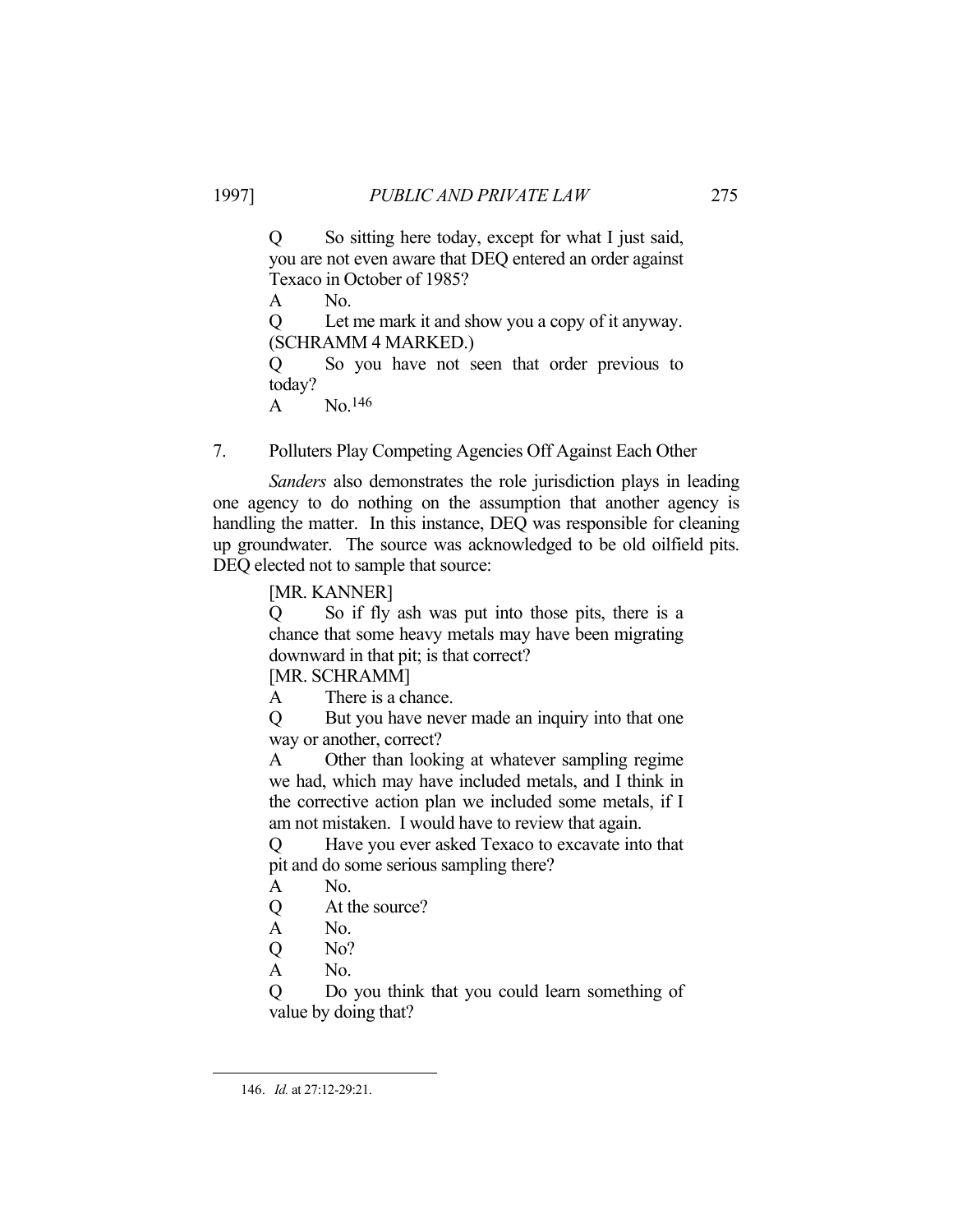A Possibly, yes. It raises a question, though, of jurisdiction.

Q Oh, you are not sure you have the jurisdiction to tell them to go back and sample the pit? Is that what you are saying?

A Yes. A closed pit is under DNR orders.

Q So regardless of what was in that pit, it may not be your jurisdiction to go back to that?

A That may be the case.<sup>147</sup>

## *D. Conciliation and Capture*

 Clearly, primary jurisdiction should not be used in situations involving collusive or nonjurisdiction administrative action. However, this constantly occurs given the conciliatory style of many agencies.148

 Public law may be enforced by either compulsory or conciliatory models.149 A conciliatory style is remedial, and a method of social repair and maintenance. Assistance is provided for people in trouble, the concern being with what is necessary to ameliorate a bad situation. Compulsory process is more straightforward. It prohibits certain conduct, and it enforces its prohibitions with punishment.150 Criminal law is the classic example of the compulsory model. The conciliation style of enforcement has its critics who charge that it renders regulations ineffective.151

 Distinct from enforcement models, but often occurring in conciliatory contexts, the public process is criticized as being subject to capture. This means that the agency is co-opted by those it seeks to regulate.152 This is significant to the extent that the concept of primary jurisdiction presupposes some administrative expertise.

 <sup>147.</sup> *Id.* at 70:19-71:23.

 <sup>148.</sup> *See* Allan Kanner, *The Evolving Jurisprudence of Toxic Torts: The Prognosis for Corporations*, 12 CARDOZO L. REV. 1265, 1272-73 (1991) (reviewing agency capture and agency failure).

 <sup>149.</sup> *See* DONALD J.BLACK,THE BEHAVIOR OF LAW 4 (1976).

 <sup>150.</sup> *See id.* at 3-4.

 <sup>151.</sup> *See*NEIL GUNNINGHAM, POLLUTION, SOCIAL INTEREST AND THE LAW 56 (1974).

 <sup>152.</sup> *See* PHILLIP SELZNICK, TVA AND THE GRASS ROOTS: A STUDY IN THE SOCIOLOGY OF FORMAL ORGANIZATION (rev. ed.) (1966); MARVER BERNSTEIN, REGULATING BUSINESS BY INDEPENDENT COMMISSION 83 (1955).